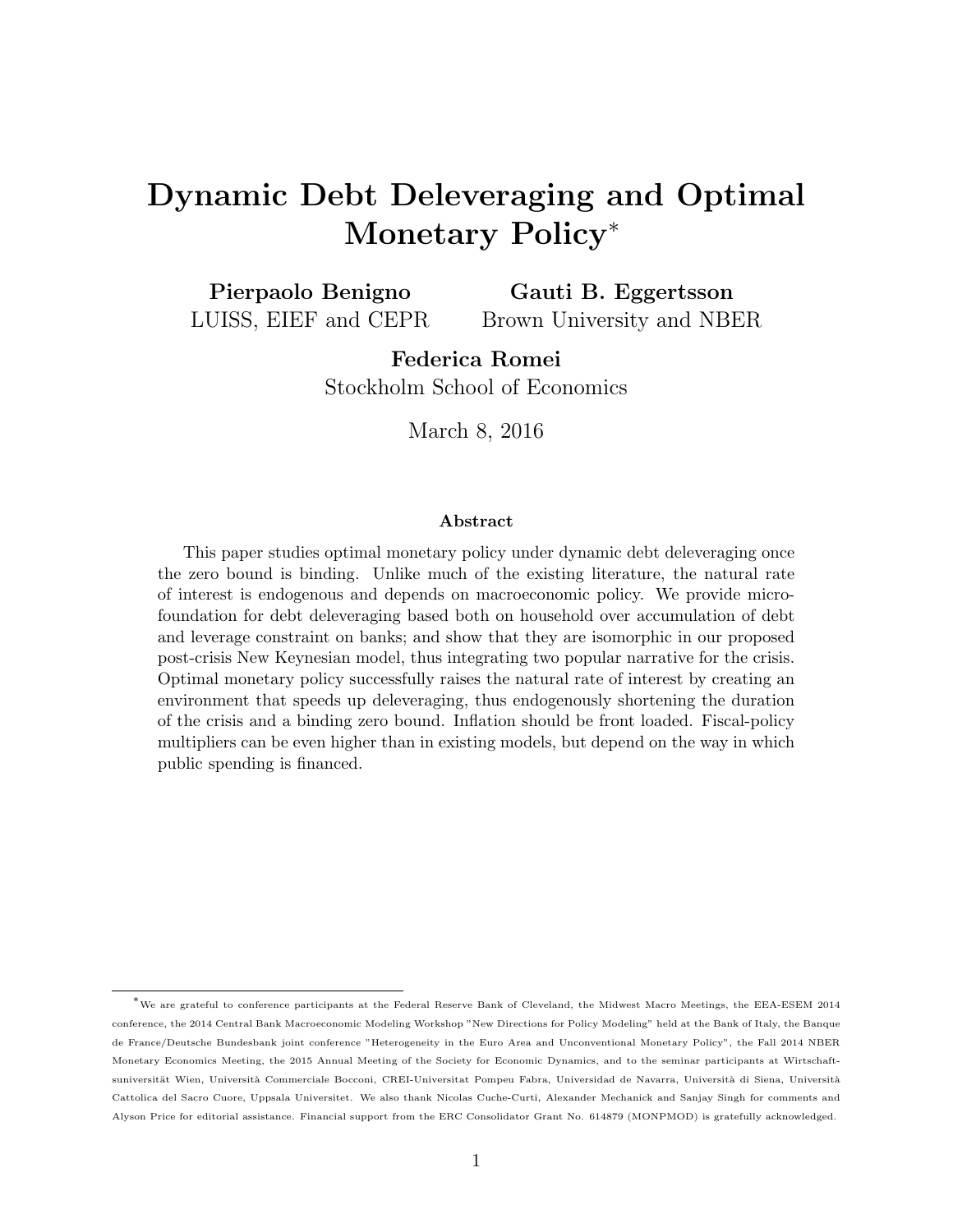### 1 Introduction

This paper proposes a tractable post-crisis version of the canonical New Keynesian model. By post-crisis we mean the period after 2008 when several central banks had to cut their short-term interest rate to zero. While all models involve shortcomings, the standard New Keynesian model came under criticism for a few key abstractions which turned out to be important omissions to understand some elements of the crisis. First, in its most basic form it features only a single risk-free short-term interest rate. Second, there is no explicit banking in the model and there is only a single representative agent without a meaningful distinction between borrowers and savers. Finally, the shocks are somewhat reduced form which makes it difficult to pinpoint what – exactly – was the trigger of the crisis that started in 2008. These omissions are among the elements we wish to integrate into a standard New Keynesian post-crisis model. We propose to do so with only minor addition in complexity.

Our model builds on a rich literature developed before and after the crisis. The zero lower bound on short-term nominal interest was certainly not an unfamiliar concept to economists prior to the crisis. Moreover, right after it, the literature has expanded very quickly on the basis of what had already been developed. There is, for example, a relatively large literature on monetary and fiscal policy subject to the zero interest rate bound (see for example Eggertsson and Woodford (2003), Adam and Billi (2006), Eggertsson (2008) as pre-crisis examples and Eggertsson (2011), Christiano, Eichenbaum and Rebelo (2011) and Werning (2011) for post crisis examples). Generally, however, these papers take the shock that leads the economy to the zero bound – shock to the "natural rate of interest" – as given. Hence the duration of the trap under some basic policy specifications is purely exogenous and the duration of the exogenous forces that perturb the economy – usually given by preference shocks – does not have much meaningful interaction with the policy chosen. Here, instead, we wish to model this origin in a more explicit and tractable way and make the duration of the negative natural rate of interest – and therefore the crisis – endogenous and a function of policy.

Recently a literature has started to emerge that tries to model in greater detail how the economy finds itself up against the zero bound, the very origin of the current global economic crisis. We see the literature as focusing mainly on two narratives. One powerful narrative is that the source is a deleveraging cycle on the household side (for recent theoretical contributions inspired by the crisis see e.g. Eggertsson and Krugman  $(2012)$ , Hall  $(2011)$ , Guerrieri and Lorenzoni (2012) and Rognlie, Shleifer and Simsek (2014), while Mian and Sufi (2011) provide extensive empirical evidence for this mechanism).<sup>1</sup> Another powerful narrative traces the origin of the crisis to turbulences in the banking sector (see e.g. Curdia and Woodford, 2010, Gertler and Kiyotaki, 2010).<sup>2</sup>

Consider first the household debt-deleveraging story: We have a period of too much optimism about debt, in which debtors borrow and spend aggressively via a process of leveraging (piling up debt). Since one person's debt is another's asset, creditors have to

<sup>1</sup>See also Geanakoplos (2010), and references therein, although he, and the literature cited, does not emphasize the connection of the leverage cycle to the interest rate channel as we do here and as the literature above does. Thus he does not focus as much on the interaction of the leverage cycle and the zero bound which is the central focus here.

<sup>&</sup>lt;sup>2</sup>See also Andrès et al.  $(2013)$  and De Fiore and Tristani  $(2012, 2013)$  for alternative approaches.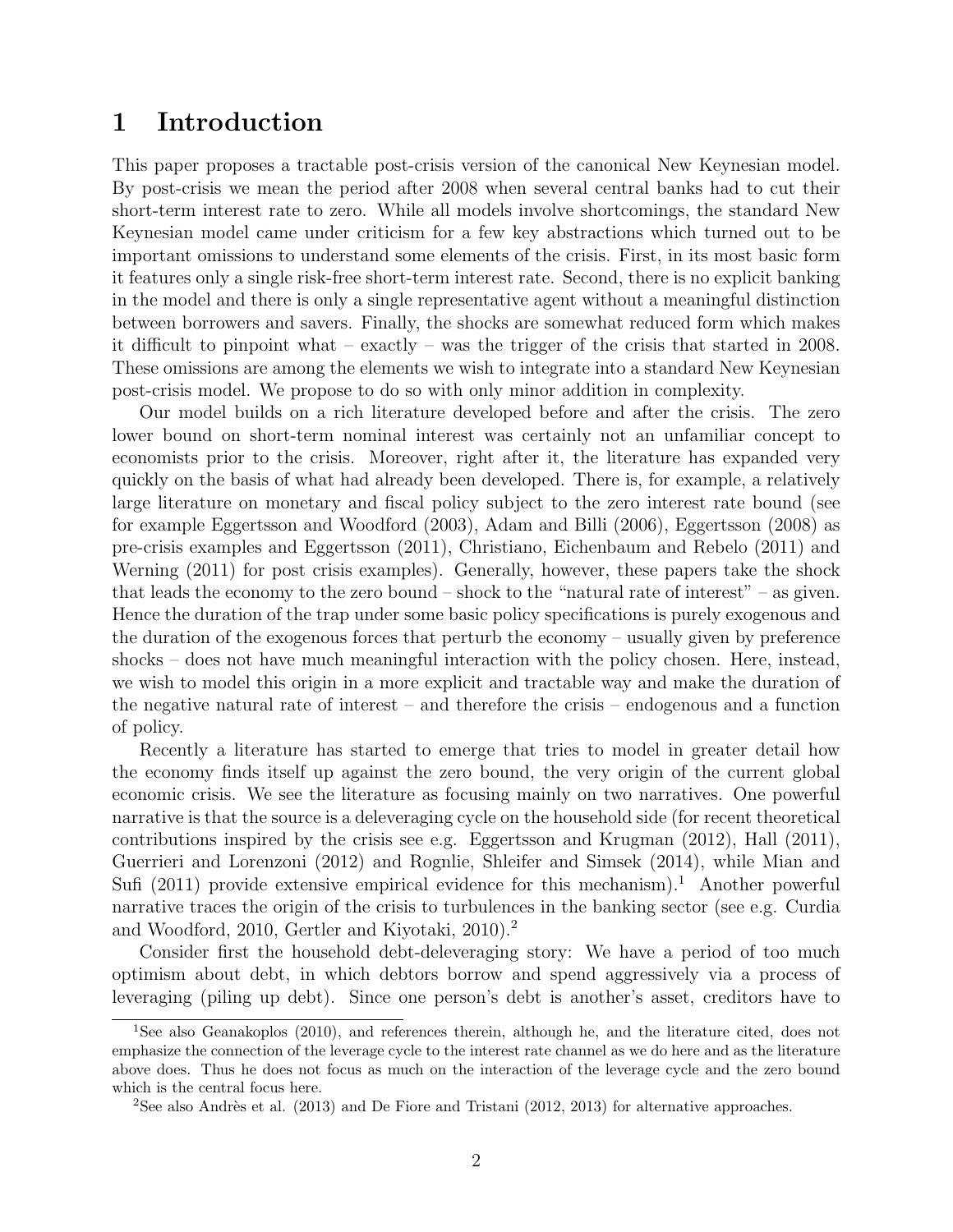be induced to spend less via high real interest rates. Then there is a "Minsky moment" (Eggertsson and Krugman, 2012) in which people realize things have gone too far – that all the newly issued debt may in fact not be sustainable – and we move from a process of leveraging to deleveraging, i.e. the overextended agents need to pay down their debt. But the problem is that this process is not symmetric, because the central bank may not be able to cut the interest rate enough to induce sufficient spending by those that are not too deep into debt because of the zero bound. Hence, one way to explain a drop in the natural rate of interest is to say that debtors – as a group – are trying to deleverage very fast, so that the real interest rate needs to fall to negative levels to get the savers to spend enough to sustain full employment. A negative natural rate of interest rate can make the zero bound binding. This in turns creates problems for macroeconomic policy. In earlier work on deleveraging, such as Eggertsson and Krugman (2012), the deleveraging shock corresponds to a sudden drop in borrowing capacity that the borrower must satisfy. Their main focus, however, is on an example in which this adjustment takes place in only one period, "the short-run" because the borrower is at a corner solution. Here, instead, our main focus is on relaxing this assumption so that the process of deleveraging smoothly takes place over several periods – determined endogenously – as a result of the optimal deleveraging decisions of the households.<sup>3</sup>

Consider now the banking turbulence story: There is a crisis in the interbank market that increases the cost of funding that banks face. An example could include some shock to the banks' capital or a need to reduce leverage ratios. The banks' capital constraint tightens during a period of stress, leading banks to be less willing to lend, and thus triggering a downturn. As it will turn out, however, the mechanism through which this affects the macro economy will be largely analogous to the household debt deleveraging story already outlined. Indeed we will show that in terms of aggregate variables such as output, inflation and interest rate they are isomorphic. From the perspective of the most baseline New Keynesian perspective, therefore, there is no particular reason to insist on choosing one over the other, and we will refer to both as "dynamic deleveraging". Our prior is that both played an important role in the crisis.

Within our framework we generalize the standard New Keynesian (NK) prototype model (such as for example illustrated in Clarida, Gal`ı and Gertler, 1999, Woodford, 2003, and Galì, 2008) as one that involves exactly the same pair of equations, familiar to many readers, namely the IS and the AS equations which are typically summarized as follows (denoting output in log deviation from steady state with,  $\hat{Y}_t$ , inflation with  $\pi_t$ , the nominal interest rate with  $i_t$  and steady state inflation by  $\pi$ )

$$
\hat{Y}_t = E_t \hat{Y}_{t+1} - \sigma(i_t - E_t(\pi_{t+1} - \pi) - r_t^n)
$$

$$
\pi_t - \pi = \kappa \hat{Y}_t + \beta(\pi_{t+1} - \pi)
$$

<sup>3</sup>We indeed expound here one suggested extension discussed in the Web Appendix of Eggertsson and Krugman (2012) which, however, delivers a less compact model due to a different specification of preferences and production. Moreover, they do not provide explicit microfoundations for the banking sector which, in our case, allows us to nest both the household deleveraging story as well as the banking story within a single framework. Finally, they are silent on the welfare implications of alternative policies. Another closely related paper is Curdia and Woodford (2010) which we also build upon. Their focus, however, is mostly on shocks to the aggregate banking system, moreover they do not focus on sub-optimal monetary and fiscal policy at the zero bound.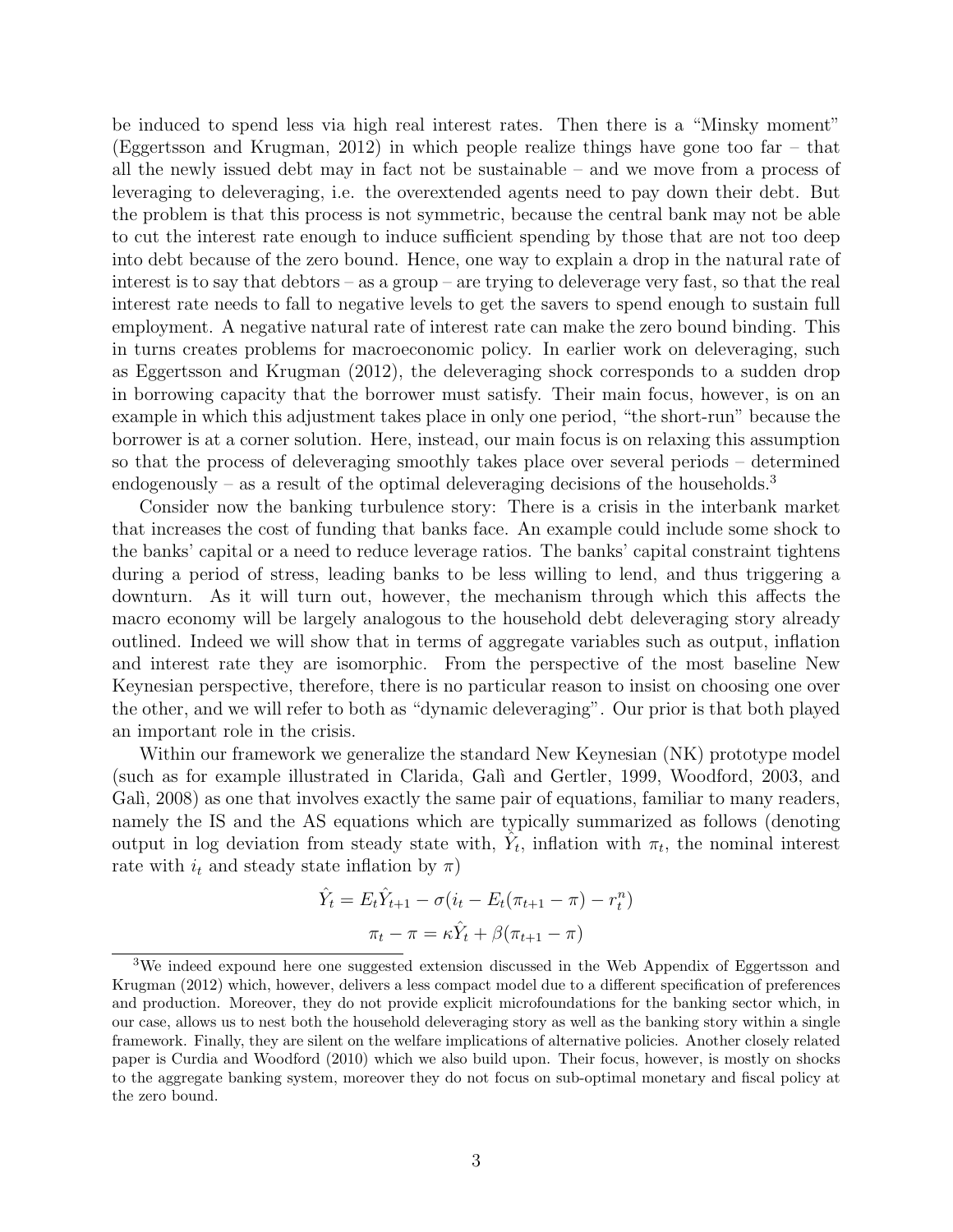where  $\beta, \sigma, \kappa > 0$  are coefficients. The only difference between our current model and the benchmark is that  $r_t^n$  (which has the interpretation of being the natural rate of interest) is now an endogenous variable that depends on the level of private debt. In the paper we will show how this variable is determined in equilibrium by a system of equations that depends on the households' level of indebtedness, among other things, as well as on the spread between the risk-free interest rate and a risky, and accordingly higher, interest rate that borrowers need to pay. In the case of household debt deleveraging shock it corresponds to a "shock" to the "safe level" of debt, giving the household an incentive to pay down their debt to a new steady state. In case of a banking shock, it corresponds to a shock to their required leverage ratio or cost of equity financing which will curtail their lending to a new steady state. In the transition period we show that the natural rate of interest can be temporarily negative.

One relatively minor difference between our model and the standard one is that it is written in terms of inflation in deviation from steady-state inflation,  $\pi$ , which may be positive: a reasonable number, for example, would be 2% in the US. What this implies is that the recession at the zero-lower bound does not need to be associated with actual deflation, only that inflation has to be below the target of the central bank. Some authors have claimed that the lack of deflation during the crisis following 2008 suggested a major failure of the canonical New Keynesian model. Our proposed model fixes this problem. A more important advantage of our framework is that the explicit introduction of borrowing and lending allows a more disciplined calibration of the shock triggering the Great Recession. In much of the earlier literature (e.g. Eggertsson, 2011) the driving force is an unobserved preference shock, calibrated so as to generate the Great Recession. Here, instead, we have two more observables. First, there is an endogenous level of debt held by the households (or alternatively some measure of bank leverage if one take a banking perspective). Second, there is an interest rate for borrowing which is different from the risk free interest rate. Those two variables allow for a relatively straightforward calibration of the shock as we will see. We can then ask if the shocks calibrated to match these new observables can generate the Great Recession. The short answer is yes.

The first main conclusion of the paper is that the duration of a negative natural rate of interest is now endogenous – rather than depending only on exogenous preference shocks or an implicitly specified "short-run" – and is dependent on the stance of policy. Under a monetary policy regime that targets high enough inflation to avoid the zero bound, for example, the economy will experience a shorter duration of a negative natural rate of interest than if the policy regime is insufficiently stimulating. The intuition for this is simple: In a recession there is a drop in overall income, hurting borrowers' ability to pay down their debt, which means that the process of deleveraging will be slower than if the recession is avoided via aggressive enough monetary and fiscal policy. Since it is the deleveraging process that drives the reduction in the natural rate of interest, this affects how long the natural rate of interest stays below its steady state.

The second key result of the paper is to some extent a corollary of the first. Endogenous deleveraging will in general amplify the effect of policy at the zero bound. Why? Policy will now not only dampen the crisis today, as the previous literature has emphasized, but also shorten its duration by directly affecting the natural rate of interest. Consider the nominal interest rate path under a policy that tries to stabilize inflation, and the output gap assuming either dynamic deleveraging or exogenous preference shocks. We find that optimal monetary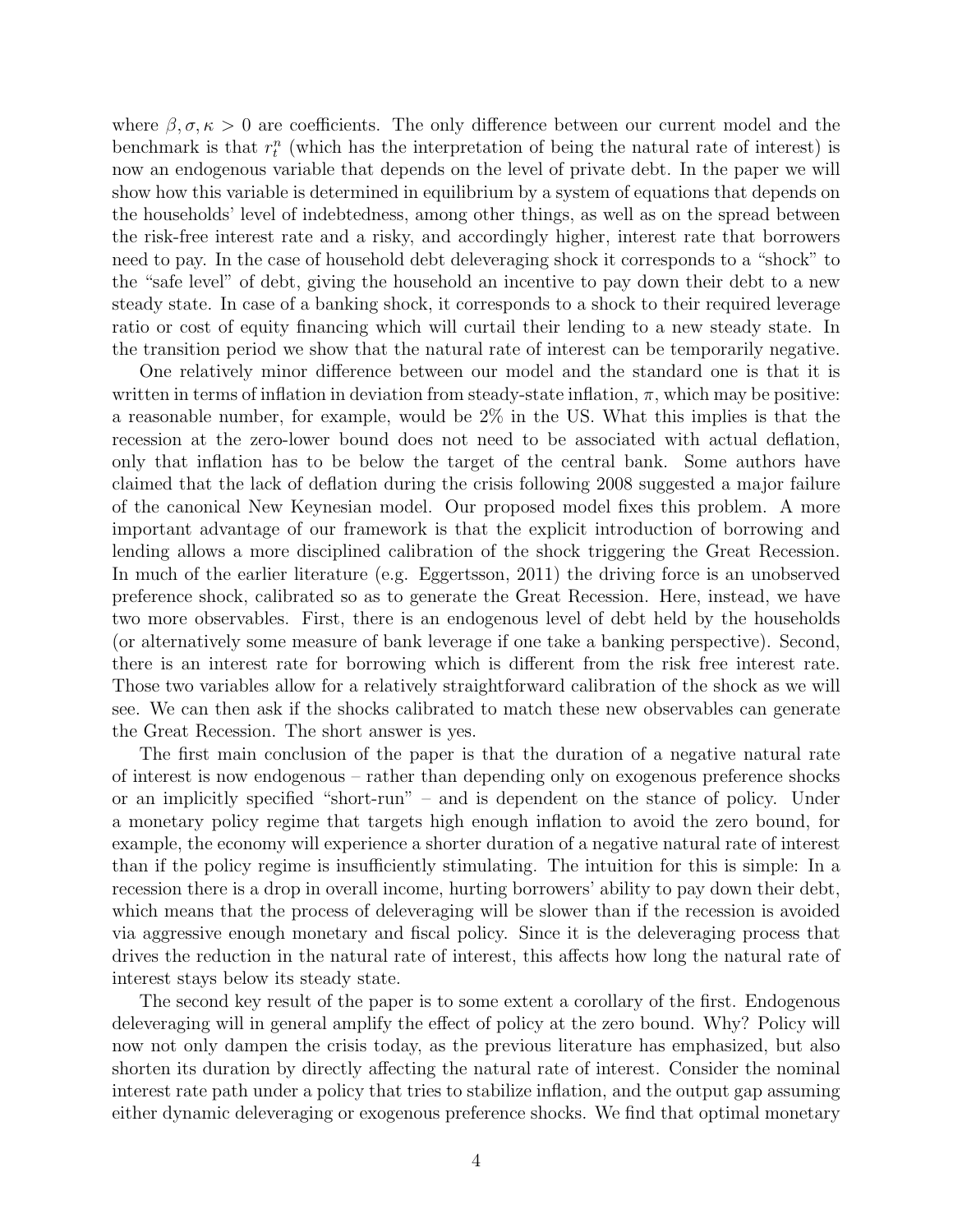policy under dynamic deleveraging prescribes a shorter duration at the zero bound than if the crisis was driven by exogenous preference shocks, precisely because it will have a direct effect on the natural rate of interest: Optimal policy is powerful enough to "jump start" the economy and thus lead to a more rapid normalization of the nominal interest rate than would otherwise have occurred.

Our third result is that we are able to explicitly derive a social welfare function inside our heterogenous agent model. While the standard New Keynesian model involves only output and inflation, the social welfare function in our model involves an additional term because we have different agents in the model, i.e., both borrowers and savers, and we assume incomplete insurance between the two. Relative to the standard objective, we find that this additional term gives the government even further reason to engage in aggressive countercyclical policy. A key reason for this is that borrowers tend to suffer more in a recession driven by debt deleveraging and thus have higher marginal utility of income. Meanwhile borrowers have more to gain from inflationary policy that savers as inflation lowers the real value of their debt, lowers the real interest rate paid on that debt moving forward, and increases their labor income when the marginal value of extra income in especially high for borrowers.

A fourth result that emerges is that we find that optimal monetary policy in a liquidity trap under dynamic deleveraging will prescribe excess inflation, and possibly output above potential, well above the inflation target, even during the period in which the zero bound is binding and the natural rate of interest is negative. This is partly explained by the fact that social welfare now takes account the social benefit of redistribution in response to the shock, but also to some extent to the fact that an endogenous natural rate of interest prescribes even more aggressive policy action than in the standard model so as to speed up the recovery.

Finally, we study the effects of fiscal policy under dynamic deleveraging. There we find that it can be even more effective than has been found in the previous literature, since a fiscal expansion speeds up the deleveraging cycle. Crucially, however, the effectiveness of policy depends on how it is financed.

This work is organized as follows. Section 2 first describes dynamic deleveraging in a simple endowment economy to clarify some key assumptions, then it presents two alternative models of banking which are isomorphic in terms of their conclusions. Finally, it discusses the general model. Section 3 illustrates the log-linear version of the general model. Section 4 presents the calibration of the model and studies the positive implications of dynamic debt deleveraging in comparison with the standard NK model. Section 5 characterizes optimal monetary policy under commitment and compares the result with the standard NK model. Section 6 investigates fiscal-policy multipliers and finally Section 7 concludes.

### 2 Model

#### 2.1 Dynamic deleveraging in an endowment economy

We start out by showing a simple example of dynamic deleveraging in an endowment economy. This is helpful to clarify the role of some key assumptions in the general environment we propose in the next section. Imagine a closed-economy endowment model with two agents,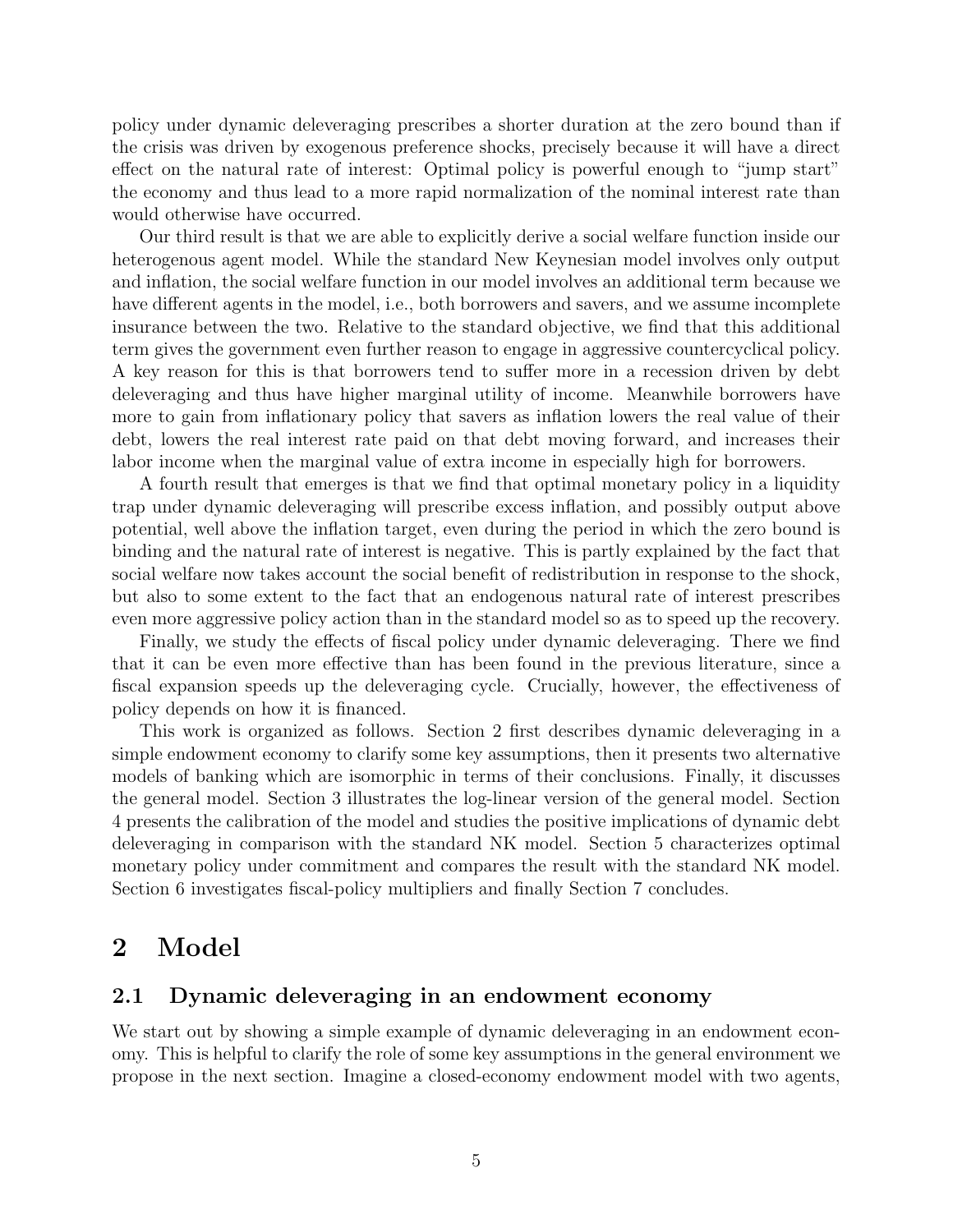a borrower and a saver. They have the following utility functions

$$
E_t \sum_{T=t}^{\infty} (\beta^j)^{T-t} \log C_t^j \qquad \text{where } j = b \text{ or } s
$$

in which  $C_t^j$  $t_i^j$  is consumption of agent j and  $0 < \beta^j < 1$  is the discount factor, with  $\beta^s \geq \beta^b$ . They make their consumption choices subject to a standard budget constraint

$$
\frac{b_t^j}{1+r_t^j} = b_{t-1}^j + C_t^j - \frac{1}{2}Y + T_t^j \tag{1}
$$

where  $b_t^j$  $t \overline{t}$  is one-period risk-free real debt of agent  $j$  and  $r_t^j$  $t<sub>t</sub>$  is the associated interest rate and Y is the endowment that remains constant. We adopt the notation that  $b_t^j$  $_{t-1}^{j}$  is the amount of debt contracted in period  $t - 1$  and repaid in period t (inclusive of interest payments) expressed in units of the consumption good. Hence the real value of debt contracted in period t is  $b_t^j/(1 + r_t^j)$ <sup>j</sup>). We also adopt the notation that a positive number for  $b_t^j$  denotes debt, while a negative one an asset.  $T_t^j$  $t<sub>t</sub>$  is a lump-sum transfer out of the control of the agent.

Let us define the risk-free real interest rate by  $1 + r_t$ . We now consider the following function for the interest rate faced by each agent  $j$ 

$$
1 + r_t^j = \begin{cases} 1 + r_t & \text{if } b_t^j \le \bar{b}_t \\ (1 + r_t)(1 + \phi(b_t^j - \bar{b}_t)) & \text{if } b_t^j > \bar{b}_t \end{cases}
$$
(2)

This relationship, shown in Figure 1, says that if the borrower's debt level is below  $\bar{b}_t$ then he faces the risk-free rate  $1 + r_t$ . If he borrows more than  $\bar{b}_t$ , however, he needs to pay a premium above the risk-free rate given by  $1 + \phi(b_t^b - \bar{b}_t)$ . Hence as the borrowing increases, so does the rate the borrower needs to pay. This can be thought of as a generalization of the strict borrowing-limit in Eggertsson and Krugman (2012) where  $b_t \leq \overline{b}_t$ . That constraint is obtained in the limit as  $\phi \to \infty$  since in that case the borrower will never exceed the borrowing limit; while in our case the borrower may choose to do so but at the expenses of paying some premium over the risk-free rate.

Given the simple structure outlined above an equilibrium is a collection of stochastic processes  $\{C_t^b, C_t^s, r_t^b, r_t^s, b_t^b\}$  that satisfies the following five equations

$$
\frac{1}{C_t^s} = \beta^s (1 + r_t^s) E_t \frac{1}{C_{t+1}^s} \tag{3}
$$

$$
\frac{1}{C_t^b} = \beta^b (1 + r_t^b) E_t \frac{1}{C_{t+1}^b} \tag{4}
$$

$$
1 + r_t^b = \begin{cases} 1 + r_t^s & \text{if } b_t^b \le \bar{b}_t \\ (1 + r_t^s)(1 + \phi(b_t^b - \bar{b}_t)) & \text{if } b_t^b > \bar{b}_t \end{cases}
$$
(5)

 $C_t^s + C_t^b = Y$  (6)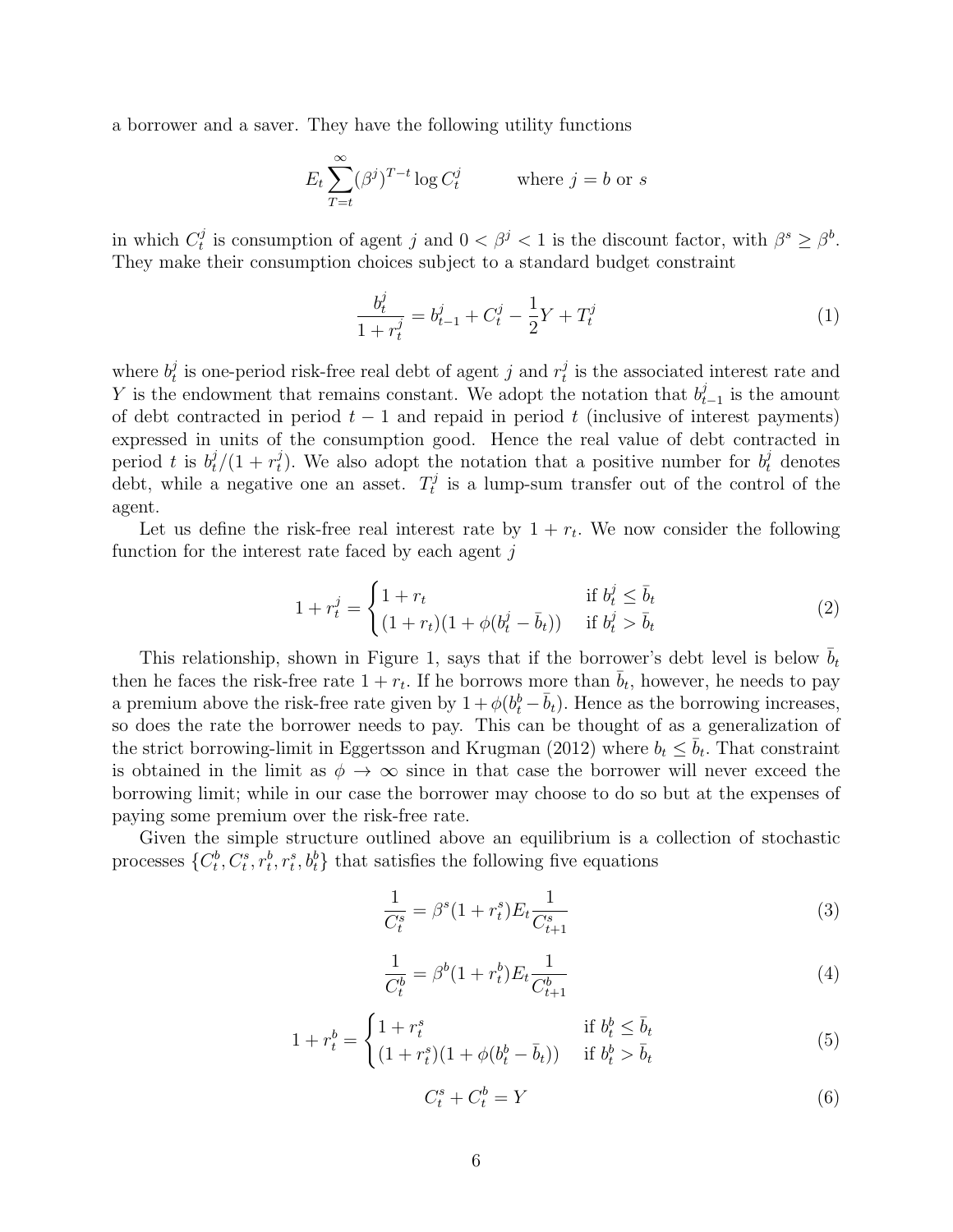$$
b_t^b = (1 + r_t^b)[b_{t-1}^b + C_t^b - \frac{1}{2}Y] \tag{7}
$$

where the first two equations are the consumption Euler equations of the saver and the borrower respectively. The third equation determines the spread between the rate faced by the borrower and the lender; it follows directly from (2). The fourth equation is the resource constraint and finally the last equation is the budget constraint of the borrower. Some details on how we arrive at these equations are in the footnote.<sup>4</sup>

It should be apparent from the equations above that the steady state is relatively straightforward to derive. The first two equations imply that the real interest rate faced by each of the agents is given by their respective discount factors in steady state, i.e.,  $1 + r<sup>s</sup> = (\beta<sup>s</sup>)^{-1}$ and  $1 + r^b = (\beta^b)^{-1}$ . This, then, is enough to pin down the steady-state equilibrium debt given by equation (5) so that

$$
b^b = \bar{b} + \phi^{-1}\left(\frac{\beta^s}{\beta^b} - 1\right)
$$

which is shown with  $b_{high}^b$  in Figure 1. The steady state debt just derived suggests that the borrower will borrow above the threshold  $\bar{b}$  to an extent so that the borrowing rate  $r^b$  equals the borrower's discount rate. Notice the contrast to Eggertsson and Krugman (2012), which can be obtained as a special case when  $\phi \to \infty$  and the debt limit is binding so that  $b^b = \overline{b}$ and the borrower is at a corner solution.

The key thought experiment we want to consider is the case when the debt limit  $\bar{b}$  goes from some "high" level to a "low" one, i.e. b goes from  $\bar{b}^{high}$  to  $\bar{b}^{low}$ , an experiment sometimes referred to as a Minsky moment. This is shown in Figure 1. In the previous literature, such as Eggertsson and Krugman (2012), then by assumption the household pays down their debt immediately. Here, however, the borrower is no longer at a corner, instead, he is satisfying the consumption Euler equation (4). In the absence of any deleveraging, the borrower is faced with a higher borrowing cost than before, as shown in point B in Figure 1. The higher borrowing cost, however, gives the borrower the incentive to pay down his debt over time, to deleverage. The optimal dynamic path of deleveraging – which is in sharp contrast to the immediate deleveraging in Eggertsson and Krugman (2012) – can be explicitly derived by solving the dynamic equations  $(3)-(7)$ , the solution of which we turn to next. The dynamic deleveraging is what moves the borrower from point B down to point C in Figure 1 where once again he faces an interest rate that is equal to the inverse of his discount factor,  $(\beta^b)^{-1}$ .

Figure 2 shows the path of each of the endogenous variables for illustrative values of the parameters which will generally take the same form for a finite  $\phi$ <sup>5</sup>. The deleveraging is accomplished over a period of time, which is determined optimally by the borrower as seen in the third panel on the first column, where private debt to output falls from 108%

<sup>4</sup>The first-order conditions are derived via writing up a Lagrangian. Here we make the simplifying assumption that the borrower takes  $b_t^b$  in the interest-rate premium function as exogenous (corresponding to aggregate debt in the economy). In the general model we allow the spread function to depend upon both individual and aggregate debt. We also make the assumption that the spread between the two interest rates is rebated lump sum to the saver which is why no lump sum transfer appears in (7). In the general model we put a little more structure on this by creating notation for banks, and assuming that the banks are owned by the savers.

<sup>&</sup>lt;sup>5</sup>Illustrative parameters assumed:  $\phi = 0.055, Y = 1, \beta^b = 0.9796, \beta^s = 0.9852, \bar{b}^{high} = .9773, \bar{b}^{low} = .78.$ The model is log-linearized around the steady state to generate the figures.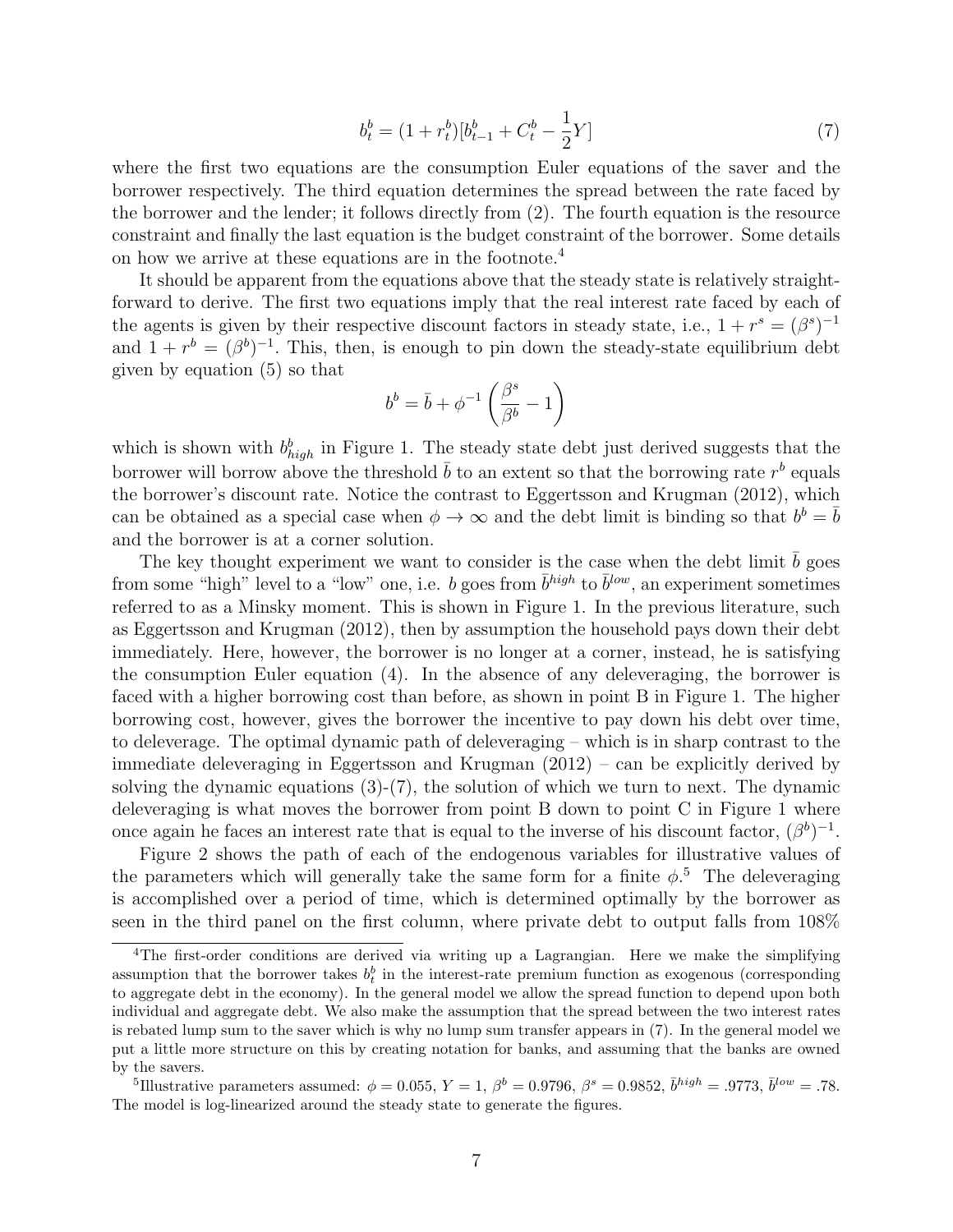

**Figure 1:** Plot of the function characterizing the cost of borrowing: equation (2) when  $\bar{b} = \bar{b}^{high}$  and when  $\bar{b} = \bar{b}^{low}$  with  $\bar{b}^{high} > \bar{b}^{low}$ . The initial steady state is A when  $\bar{b} = \bar{b}^{high}$ . As  $\bar{b}$  moves to  $\bar{b}^{low}$ , the equilibrium moves to B and then to the final steady state C along the shifted line. Note that  $b_{high}^b$   $(b_{low}^b)$  is the steady-state level of debt when the threshold is  $\bar{b}^{high}$  ( $\bar{b}^{low}$ ).

to 88%.<sup>6</sup> The borrower deleverages by cutting consumption and gradually paying down his debt. What induces the borrower to deleverage is the rise in the interest rate he faces given by  $r_t^b$  as shown in the second panel on the first column of Figure 2. Meanwhile, to make up for this drop in spending the saver needs to correspondingly increase his own spending (since all output is consumed). For this to happen we observe that while the borrower's interest rate rises, the saver's interest rate drops in order to induce the saver to make up for the decline in spending by the borrower. The interest rate faced by the saver may even reach negative levels for a large enough shock to  $b$ . Since the saver's rate is the risk-free short-term interest rate, which will correspond to the nominal interest rate set by the central bank in a more general setting, this will have major implications for monetary policy as we will soon see.

A few comments are now appropriate. First, observe that since the speed of deleveraging – as determined by how long the agent takes to reach their new level of steady-state debt – is optimally determined in this economy, it is perhaps not hard to imagine for the reader at this point that this speed may be affected by macroeconomic policy, an insight we will soon confirm once we introduce endogenous production and endogenous macroeconomic policy. Crucially this implies that the duration of negative real interest rate for a risk-less asset will be endogenous, and this will be critical to many of our results. Second, note that there is nothing in our experiment that depends on the gap between  $\beta^b$  and  $\beta^s$  to be large, which is vividly shown in Figure 1. Even if this gap is small, as long as  $\overline{b}^{high}$  falls to  $\overline{b}^{low}$ , then a spread

<sup>&</sup>lt;sup>6</sup>It should be noted that the shock  $\bar{b}$  expressed as a ratio of output –the variable  $\bar{b}^{gdp}$ – moves from 97.73% to 78%.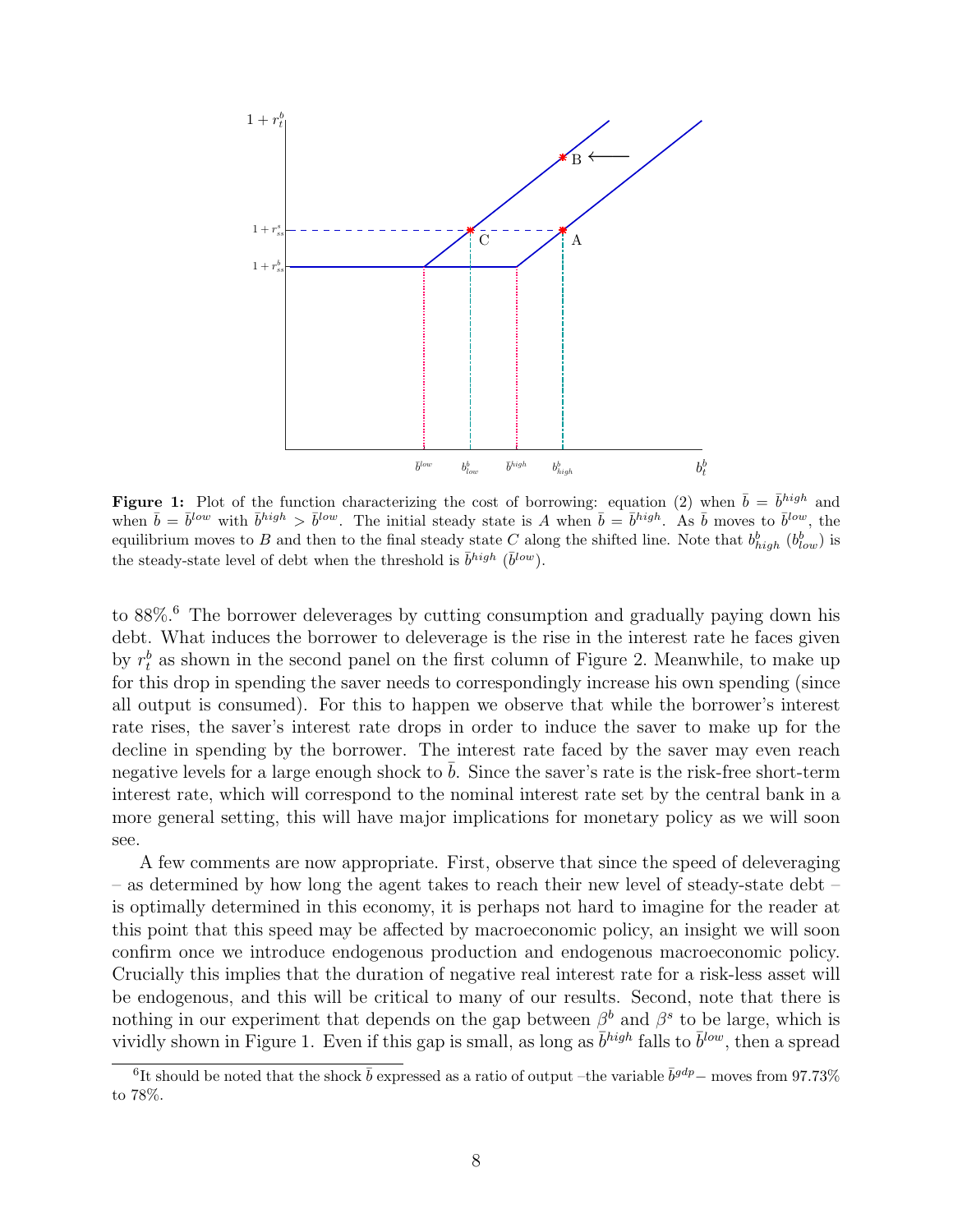

**Figure 2:** Responses following a deleveraging shock,  $\bar{b}$  moves from  $\bar{b}^{high}$  to  $\bar{b}^{low}$ , in the endowment-economy model. Variables are: consumption of borrowers  $(C^b)$ , consumption of savers  $(C^s)$ , real interest rate on borrowing  $(r^b)$ , real interest rate on saving  $(r^s)$ , debt of borrowers with respect to output  $(b^{gdp})$ , the riskfree borrowing threshold with respect to output  $(\bar{b}^{gdp})$ .  $C^b$ ,  $C^s$ , are in percentage deviation with respect to the initial steady state;  $r^b$ ,  $r^s$ ,  $b^{gdp}$  and  $\bar{b}^{gdp}$  are in percent and at annual rates.

will open to exactly the same extent and the borrower will deleverage. In other words, the dynamics of the deleveraging are independent of the difference between  $\beta^b$  and  $\beta^s$ , only the steady state depends on this difference. In fact, even if  $\beta^b \to \beta^s$  exactly the same thought experiment can be done as we have already done. The reason this observation is important is that it is convenient to assume that  $\beta^b \to \beta^s$  for some (though not all) aspects of our analysis. In particular, this assumption means that we can derive social welfare in a more tractable way as we will soon see.<sup>7</sup> Note that in the case in which  $\beta^b \to \beta^s$  borrowing and lending is no longer motivated by differences in discount factors. What defines borrowers and lenders in this case is the initial asset distribution, whereby some agents are born with debt, and others with assets.<sup>8</sup> Before moving on to a more general setting, we now provide more microfoundations for the spread function between borrowing and lending.

#### 2.2 Banking and deleveraging

The purpose of the last section was to illustrate a basic debt-deleveraging mechanism in an endowment economy, to motivate our general environment coming in the next section. A key input in the analysis was the presence of a borrowing cost, which was reflected in a

<sup>&</sup>lt;sup>7</sup>Indeed when  $\beta^b < \beta^s$  aggregate welfare cannot be written in a recursive way.

<sup>&</sup>lt;sup>8</sup>In our example we can assume that debtors start from a level of debt  $b^b = \bar{b}^{high}$ . Observe that while there are initial conditions for debt consistent with lower values of the debt, it can be no higher than this value in steady state. Taking this initial value as given, then, and assuming a debt deleveraging shock, the new steady state will be uniquely defined as  $b^b = \overline{b}^{low}$ , precisely as in our exercise above.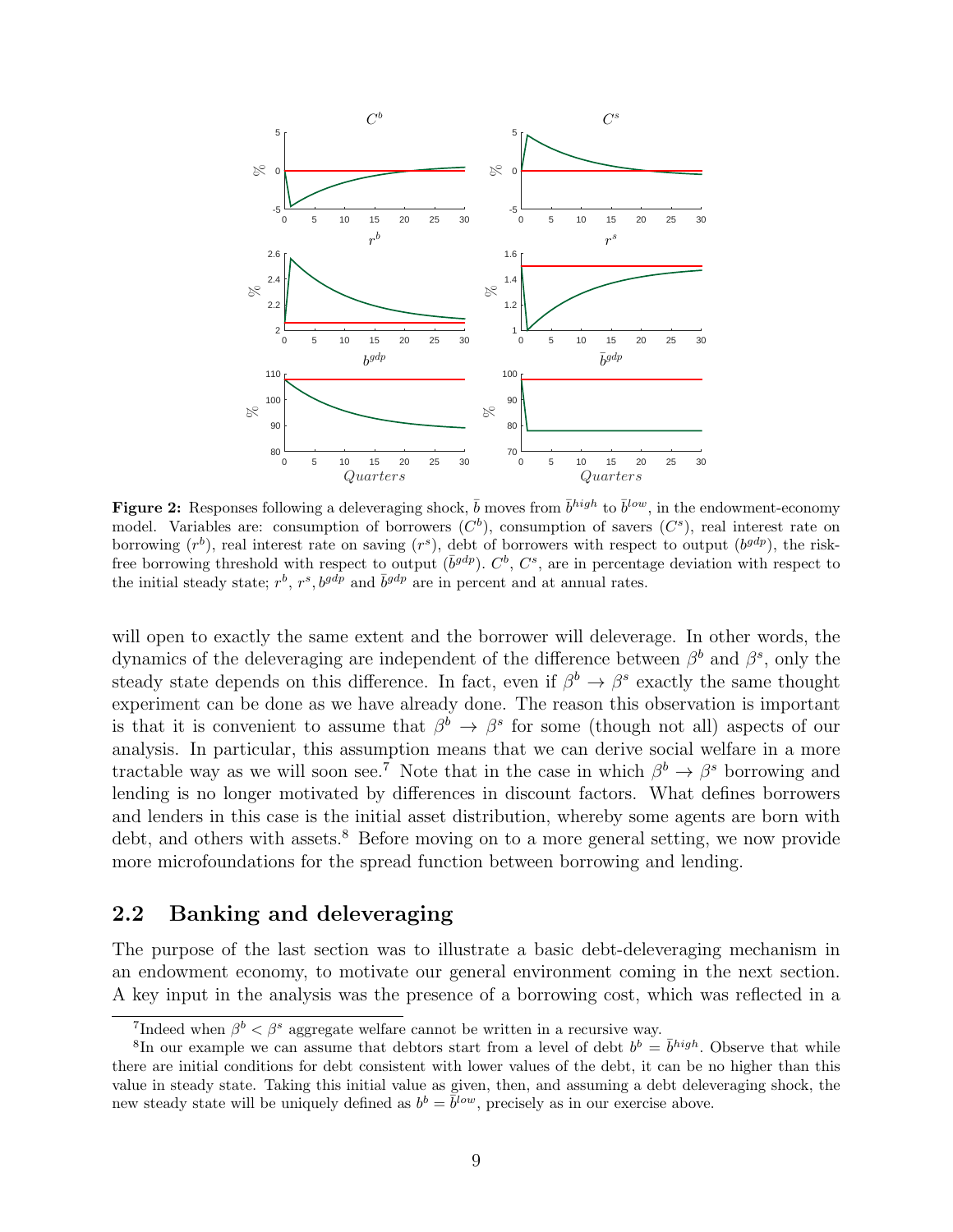spread the borrower had to pay relative to the return saver obtained on his savings in the case debt went above a certain "safe" level. Left unstated, however, is where this spread comes from. In the general model of next section, we will specify the spread function in a relatively broad way. Here we put more microfounded structure on borrowing and lending, with explicit banking technology, to help the reader interpreting the general function we present in the next section.

Broadly, we think of the spread function as stemming from two main sources. One reflects that there is only a certain "safe" level of debt over which lending to a particular group of individuals is risky and default might result. The other reflects cost of capital constraints faced by the financial system as a whole. As we will see, we do not need to take a stance on which is the ultimate source. Let us start with the first interpretation.

A bank is a technology that transforms deposit contracts of some people into loan contracts of others. We assume only banks can produce loan contracts (i.e. the household cannot lend directly to one another). Consider the profits of a bank issuing loans to a group of individuals  $j$  (it can be a continuum of measure one), which are financed via deposits to individual(s)  $i$  (here the identity of the depositors is not important, they could be many or one, for we assume all depositors receive the same risk-free deposit rate which is determined in equilibrium and is independent of the identity of the depositor). Imagine that within the group of loans j, there is a probability  $\gamma_t(l_t(j), \bar{b}_t^j)$  $(t, b_t^j, b_t^b)$  that each loan is not repaid so that in aggregate  $\gamma_t(l_t(j), \bar{b}_t^j)$  $(t, b_t^i)l_t(j)$  are the resources lost by the intermediary in the lending activity. This extra costs can be already predicted at time t. Intermediaries are unable to distinguish ex ante who among the borrowers of type  $j$  will default. Assume now that this probability is higher the further away the loan is from what the bank deems to be "safe", i.e.  $\bar{b}_t^j$ <sup>j</sup>. Similarly the higher is the aggregate level of debt in the economy  $b_t^b$ , the higher is the probability of default. The terms of both the loan and the deposit contracts are determined in period t to be paid out in period  $t + 1$ . At the end of period t some people abscond with the money, in a way we will be precise below. In period  $t + 1$  the remaining loans are collected and deposits paid.

The profit of a bank offering loan contracts of type  $i$  and issuing deposits i is

$$
d_t(i) - l_t(j) - \gamma_t(l_t(j), \bar{b}_t^j, b_t^b)l_t(j) + E_t R_{t,t+1}\{(1+r_t^b)l_t(j) - (1+r_t^d)d_t(i)\}
$$
(8)

where  $R_{t,t+1}$  is a stochastic discount factor used to price the real value of next-period income flows.

The problem of the bank can be greatly simplified by the following assumption: Suppose that if there are profits of these loan contracts, then the bank pays the profits to its owner (the representative saver) in period  $t$  and only holds enough assets at the end-of-period to pay off the depositor(s) in period  $t + 1$ . This implies that  $(1 + r_t^b)l_t(j) = (1 + r_t^d)d_t(i)$  so that the last term of the profit function drops out. Furthermore, using this to substitute out for  $d_t(i)$ , we can simplify (8) to

$$
\left\{\frac{r_t^b - r_t^d}{1 + r_t^d}\right\} l_t(j) - \gamma_t(l_t(j), \overline{b}_t^j, b_t^b) l_t(j)
$$

in which case the problem of the bank is simply to choose how much to lend to borrowers  $j$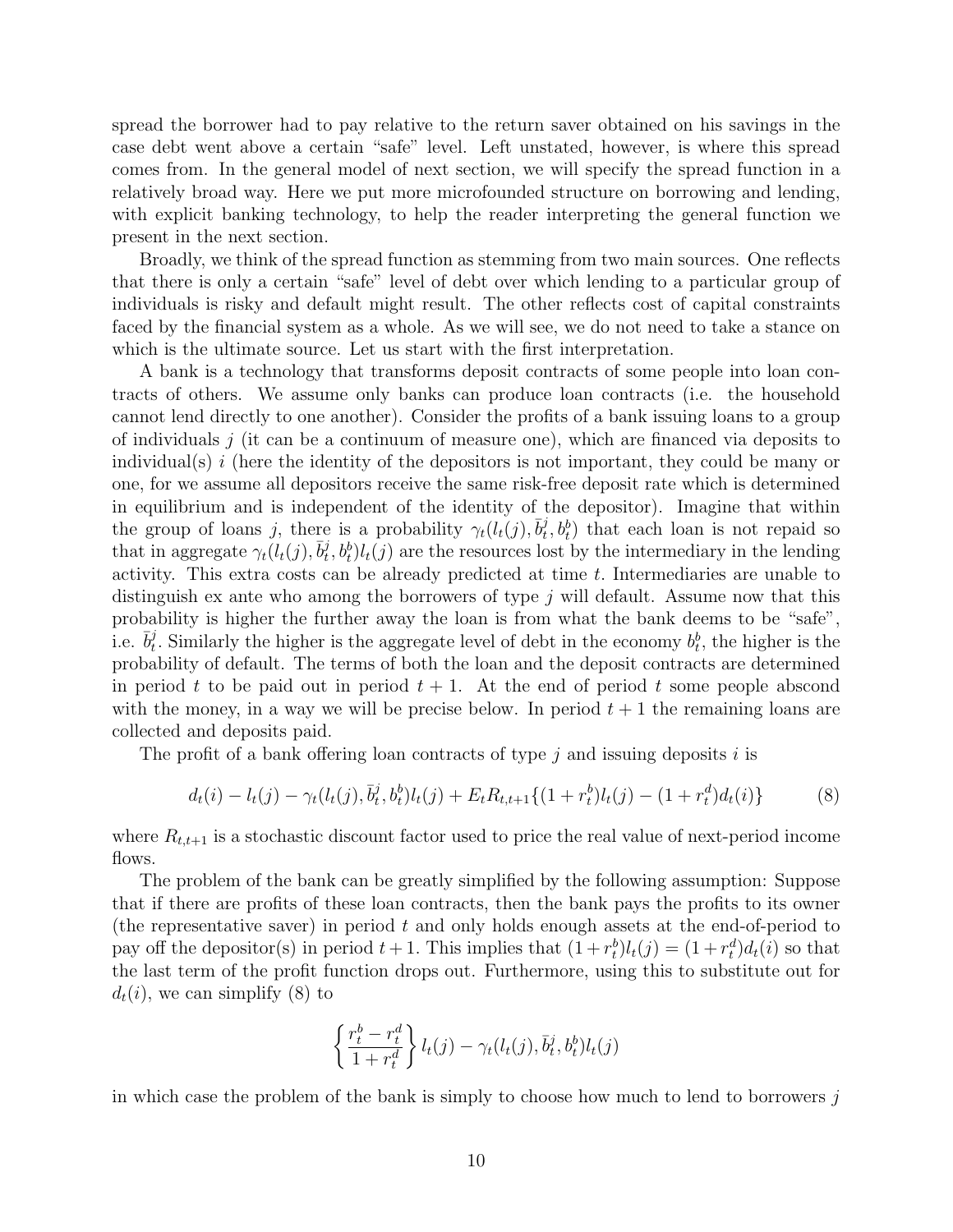(which is financed by "hiring" depositors at the rate  $r_t^d$ ). This yields the first order condition

$$
\frac{r_t^b - r_t^d}{1 + r_t^d} = \gamma_t^1 \tag{9}
$$

where  $\gamma_t^1 \equiv \frac{\partial \gamma_t(l_t(j), \bar{b}_t^j, b_t^b)}{\partial l_t(j)}$  $\frac{d_{t}(j),\bar{b}_{t}^{j},b_{t}^{b})}{\partial l_{t}(j)}l_{t}(j)+\gamma_{t}(l_{t}(j),\bar{b}_{t}^{j})$  $(t, b_t^j)$ . The above problem looks exactly the same as in the previous section if we make one additional assumption: "Fraud opportunities" and thus default arrives exogenously to the savers when they can "pose" as borrowers. In this case the proceeds of the fraud show up in the exogenous lump sum term in equation (1), while the borrowers budget constraint remains unchanged. A "Minsky moment" can then be defined as a sudden reduction in  $\bar{b}_t^j$  which is the perceived borrowing capacity of the group of borrowers of type j, which is also the borrowing capacity of the economy as a whole and it shows up exactly in the same fashion as we have already analyzed.<sup>9</sup>

Consider now an alternative environment, namely that the spread reflects some cost of funding which the banks face, this was our second interpretation of the shock triggering the crisis. One example of such a constraint is capital requirement, that is, the bank needs to hold a certain capital,  $k_t^s$ , as a fraction  $\zeta$  of its outstanding borrowing,  $b_t^b$ , i.e.

$$
k_t^s \ge \zeta \frac{b_t^b}{1+r_t^b}
$$

in which  $\zeta$  is the inverse of the leverage ratio of the bank. The bank raises this capital from savers, so we need to adjust the saver's budget constraint to reflect this while the borrower's one remains unchanged.<sup>10</sup> Suppose lending some capital to the bank is completely risk-free from the perspective of the savers, so that  $r_t^k = r_t^s$ . In writing the bank's problem, let us now imagine, as in Jermann and Quadrini (2012) or Justiniano et al (2014), that there is some cost of equity financing by the bank beyond  $r_t^k$ . In particular suppose that there is a function  $f(\cdot)$  which is weakly convex and captures the cost of equity financing above a certain threshold  $\bar{k}$ , with the property that  $f(1) = 0$ . The profit of the bank can now be written as

$$
\Psi_{t+1} = (1 + r_t^b)\tilde{b}_t^b + (1 + r_t^s)\tilde{b}_t^s - (1 + r_t^s)k_t^s \left[1 + \frac{1}{\zeta}f\left(\frac{(1 + r_t^s)k_t^s}{\bar{k}}\right)\right],\tag{10}
$$

where we have appropriately re-scaled the function  $f(\cdot)$  by  $\zeta$  and defined  $\tilde{b}_t^b \equiv b_t^b/(1+r_t^b)$  and  $\tilde{b}_t^s \equiv b_t^s/(1 + r_t^s)$ . Considering that the capital-requirement constraint binds in equilibrium and that  $\tilde{b}_t^b + \tilde{b}_t^s = k_t^s$ , it is easy to show that the first-order condition of the optimization problem implies

$$
(1 + r_t^b) = (1 + r_t^s) \left[ 1 + F\left(\frac{(1 + r_t^s)k_t^s}{\bar{k}}\right) \right],
$$

in which

$$
F\left(\frac{(1+r_t)k_t^s}{\bar{k}}\right) \equiv f\left(\frac{(1+r_t^s)k_t^s}{\bar{k}}\right) + \frac{(1+r_t^s)k_t^s}{\bar{k}}f'\left(\frac{(1+r_t^s)k_t^s}{\bar{k}}\right).
$$

<sup>9</sup>The first order condition (9) is in fact equivalent to the type of friction we assumed in equation (2). To see this rewrite (9) as  $1 + r_t^b = (1 + r_t^d)(1 + \gamma_t^1)$  which reduces to (5) if we assume that  $\gamma_t = b_t^b - \bar{b}_t$ .

<sup>&</sup>lt;sup>10</sup>In particular the saver's budget constraint (1) should be written as  $b_t^s/(1 + r_t^s) - k_t^s = b_{t-1}^s - (1 +$  $r_{t-1}^k$ ) $k_{t-1}^s + C_t^s - (1/2)Y + T_t^s$ .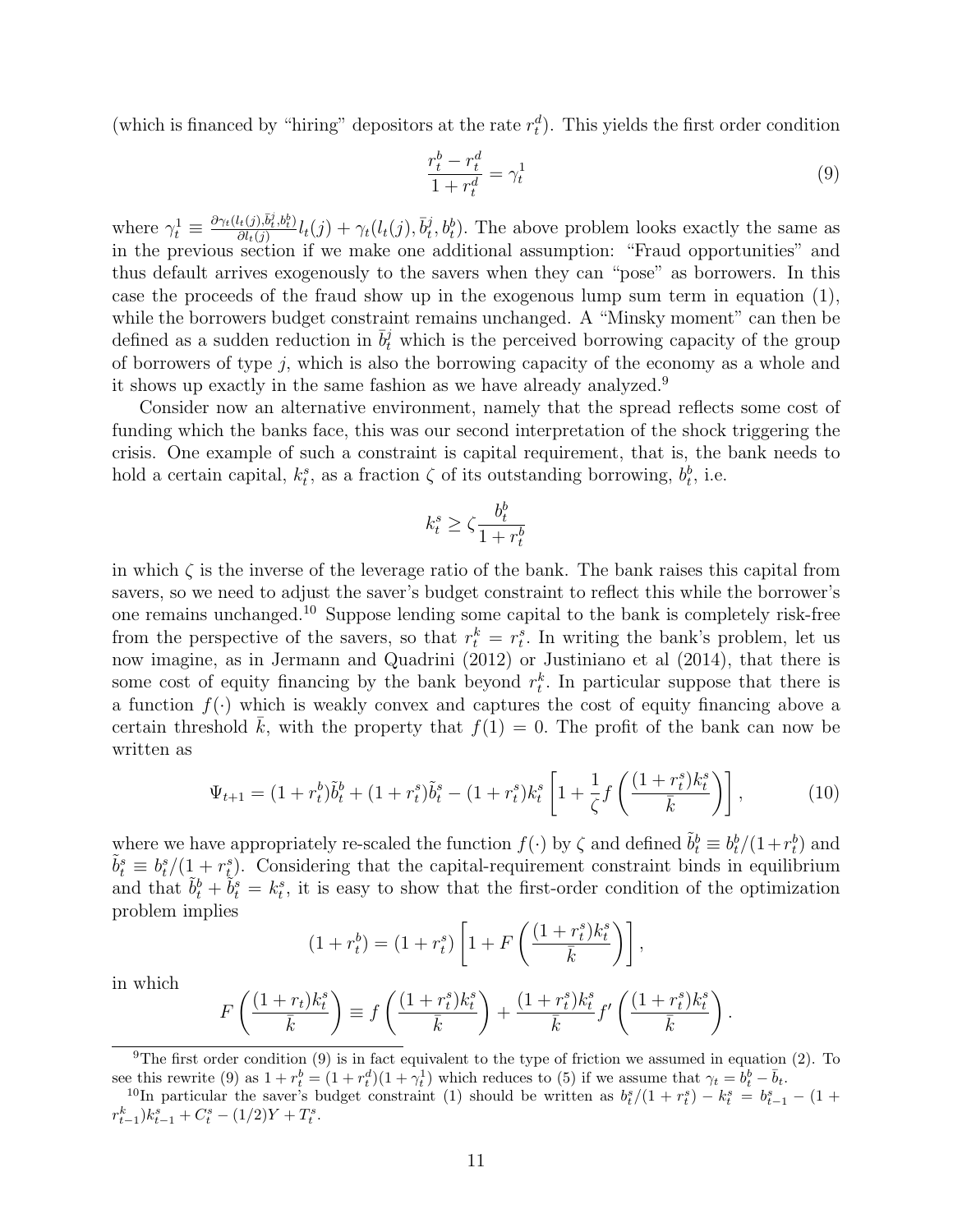Using again the fact that the capital requirement binds in equilibrium  $(1 + r_t^s)k_t^s = \zeta b_t^b$ , we can further write the above first-order condition as

$$
(1 + r_t^b) = (1 + r_t^s) \left[ 1 + F\left(\frac{\zeta b_t^b}{\bar{k}}\right) \right].
$$

This, once again, gives a spread between the lending and the deposit rate which is a function of the aggregate level of debt in the economy as in (2). Here, however, it comes about due to capital constraints of the banks. In particular we can see that this spread may be rising either because of an abrupt change in the required leverage ratio of the banks (an increase in  $\zeta$ ), or because of an increase in the cost of the bank's equity financing (a fall in  $k$ ). Any of the interpretations outlined above is valid for the general spread function that we choose in the setup of the next section.

We will now extend the simple example discussed in the past two subsections into a more general setting. The main new elements of this environment relative to the simple example are that we will introduce endogenous production and explicitly model monetary and fiscal policy.

#### 2.3 General Environment

Imagine a closed economy lived in by a continuum of agents on a unitary interval. People are grouped into "savers" of mass  $1-\chi$ , denoted by the subscript s, and "borrowers" of mass  $\chi$ , denoted by the subscript b. Utility of a generic agent is given by

$$
E_t \sum_{T=t}^{\infty} (\beta^j)^{T-t} \left[ 1 - \exp(-zC^j) - \frac{(L_T^j)^{1+\eta}}{1+\eta} \right] \text{ where } j = s \text{ or } b \tag{11}
$$

in which  $E_t$  denotes the standard expectation operator; z is a positive parameter,  $\beta^j$  is the intertemporal discount factor in preferences, with  $0 < \beta^{j} < 1$ , and C is a consumption bundle

$$
C \equiv \left[ \int_0^1 C(i)^{\frac{\theta - 1}{\theta}} di \right]^{\frac{\theta}{\theta - 1}}
$$

where  $C(i)$  is the consumption of a generic good i. There is a continuum of goods produced on the interval [0, 1];  $\theta$  is the intratemporal elasticity of substitution between goods with  $\theta > 1$ ;  $L^{j}$  is hours worked. We have chosen an exponential utility in consumption, common in applied finance (see e.g. Calvet, 2001), as it makes aggregation a bit simpler. In a companion appendix we show how the model can be solved for GHH preferences. As we already noted in section (2.1), it helps deriving a social welfare function to assume that  $\beta^s \longrightarrow \beta^b$ , an abstraction we will maintain for the rest of the paper.

Agents are subject to the following budget constraint

$$
\frac{B_t^j}{1+i_t^j} = B_{t-1}^j + P_t C_t^j - W_t^j L_t^j - \Psi_t^j - \Gamma_t^j + T_t^j \tag{12}
$$

where  $B<sup>j</sup>$ , if positive, is nominal debt and conversely asset if negative.  $P<sub>t</sub>$  is the price index associated with the consumption bundle C,  $W<sup>j</sup>$  denotes wage specific to labor of quality j;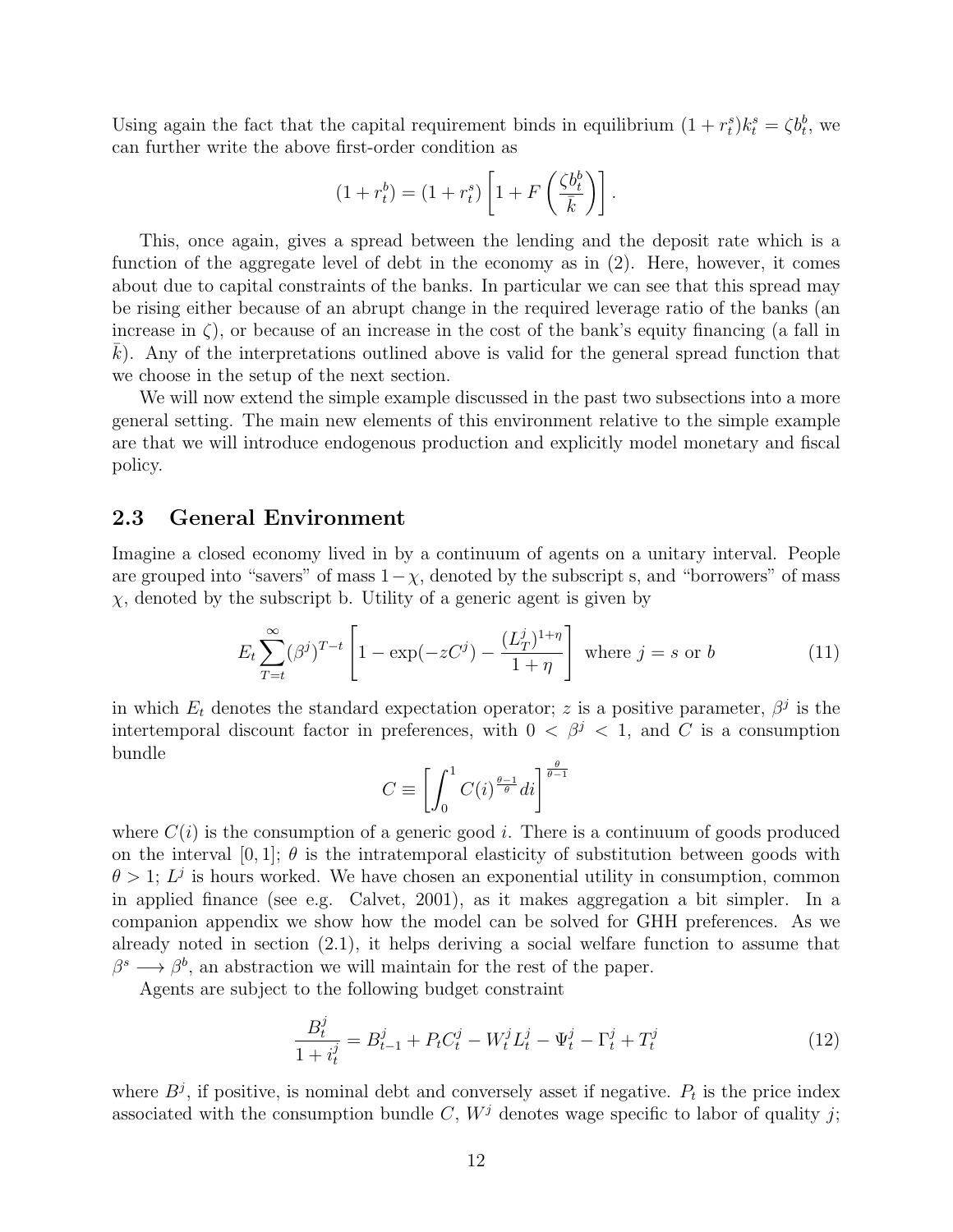$\Psi^j$  are profits from operating firms which produce goods while  $\Gamma_t^j$  are profits from financial intermediation (and/or fraud of the kind we discussed in last section);  $T_t^j$  are lump-sum taxes.

The nominal interest rate  $i_t^j$  $t<sub>t</sub><sup>j</sup>$  is specific to the agent. We now write down a more general function for their interest-rate costs motivated by the banking technology outlined in the last section. Savers, which in equilibrium hold assets, will once again get the risk-free rate which we now specify in nominal term  $i_t$ . Instead borrowers, which in equilibrium are going to contract debt, face a borrowing cost

$$
1 + i_t^j = (1 + i_t)\tilde{\phi}\left(\frac{b_t^j}{\overline{b}_t}, \frac{b_t}{\overline{b}_t}, \zeta_t\right) \tag{13}
$$

which is proportional to the saving rate through a premium captured by the function  $\phi(\cdot, \cdot, \cdot)$ . The borrowing premium depends on agent j's real debt, defined as  $b_t^j \equiv B_t^j/P_t$ , in reference to a level  $b_t$  which represents the maximum amount of real debt that can be considered riskfree at a certain point in time. The premium is also a function of the aggregate debt (per borrowers) given by  $b_t = \left(\int_X b_t^j dj\right)/\chi$  again in reference with the same level  $\bar{b}_t$ . Finally, we may also have an exogenous shift in this function captured by  $\zeta_t$ , which could be modeled as the leverage ratio in our model of banking detailed in the previous section (the parameter  $\zeta$ ) or the cost of equity financing (the parameter  $k$ ). When the individual and aggregate debt levels are equal to  $\bar{b}_t$ , borrowing and saving rates coincide, this is similar to the inflection point in Figure 1. It is required that  $\tilde{\phi}(1,1,\zeta) = 1$  in which  $\zeta$  is the initial steady state of  $\zeta_t$ . Furthermore, we assume that it is always the case that  $\phi(\cdot,\cdot,\cdot) \geq 1$ . The borrowing premium is also non-decreasing with the increasing borrowing of agent  $j$ , i.e. we assume that the derivative of the function with respect to the first argument is non-negative,  $\tilde{\phi}_{b^j}(\cdot,\cdot,\cdot) \geq 0$ . Moreover, at the risk-free level  $\bar{b}_t$ , the marginal cost of increasing the individual borrowing capacity is zero, i.e.  $\tilde{\phi}_{b,i}(1,\cdot,\cdot)=0$ , which is a sort of optimality condition at the individual level when borrowing is at the risk–free threshold. Finally, the borrowing premium is also non-decreasing with the increasing aggregate borrowing, meaning that the derivative of the function with respect to the second argument is non-negative  $\tilde{\phi}_b(\cdot,\cdot,\cdot) \geq 0$ . <sup>11</sup>

The above framework implies first-order conditions associated with the optimal choices of consumption, labor and asset holdings of savers and borrowers which are left to the Appendix.

On the production side, we assume that there is a continuum of firms of measure one, each producing one of the goods in the economy. The production function is linear in labor,  $Y(i) = L(i)$ . Here we make another key simplifying assumption. We assume that production is a Cobb-Douglas indexes of the two types of labor as  $L(i) = (L^{s}(i))^{1-\chi}(L^{b}(i))^{\chi}$ .<sup>12</sup> Given this technology, labor compensation for each type of worker is equal to total compensation  $W_i L_j = WL$  where the aggregate wage index is appropriately defined by  $W =$ 

<sup>&</sup>lt;sup>11</sup>We further assume that  $\tilde{\phi}_b(1,1,\zeta) > 0$  and  $\tilde{\phi}_{b^i,b}(1,1,\zeta) + \tilde{\phi}_{b^i,b^i}(1,1,\zeta) > 0$  where  $\tilde{\phi}_{b^i,b}(\cdot,\cdot,\zeta)$  and  $\tilde{\phi}_{b^i,b^i}(\cdot,\cdot,\zeta)$  are second derivatives.

 $12$ This assumption makes our model a bit simpler than, for example, Curdia and Woodford (2011) and Eggertsson and Krugman (2012). In the latter work there is a labor supply effect of deleveraging which this assumption allows us to abstract from.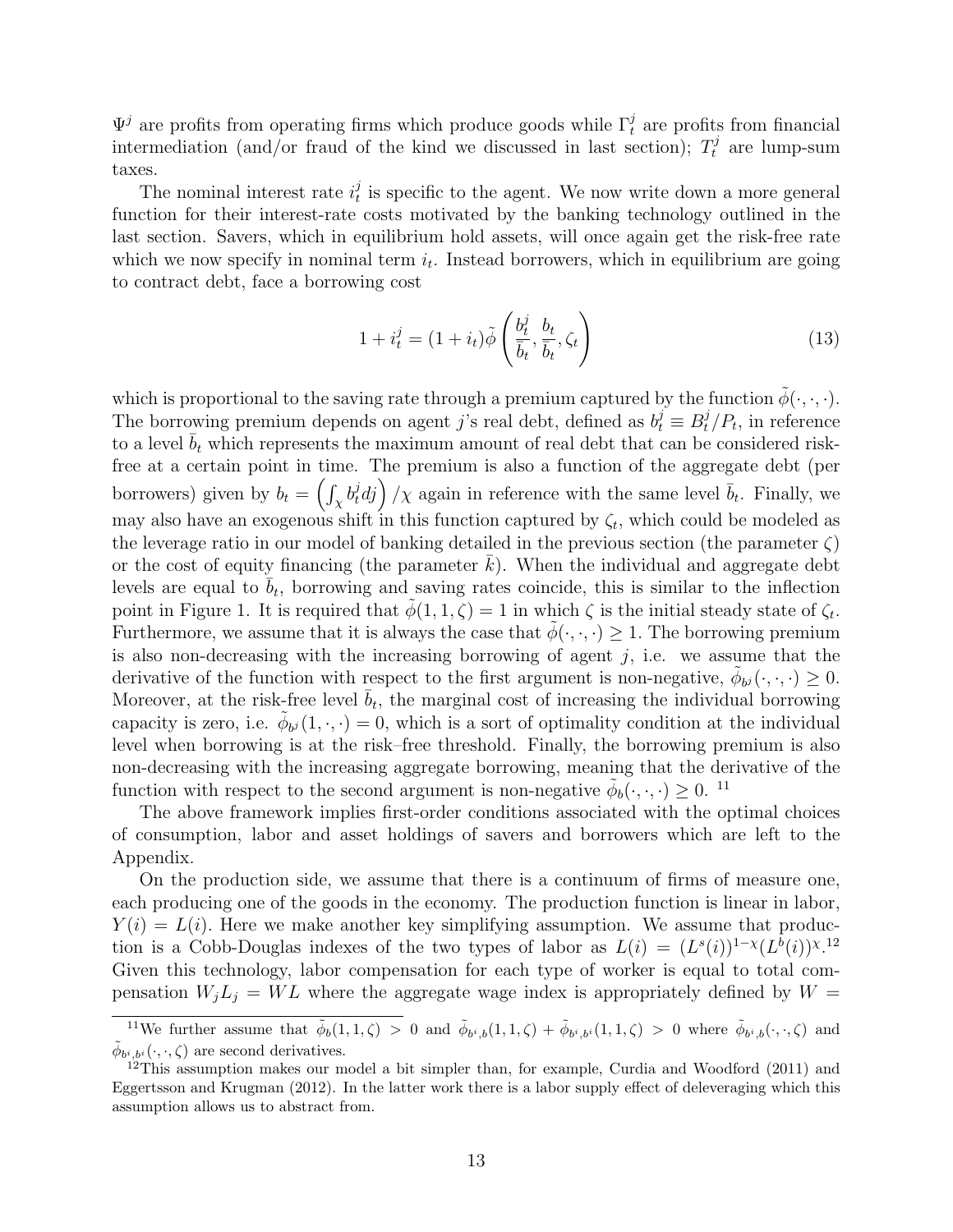$(W<sup>s</sup>)<sup>1-x</sup>(W<sup>b</sup>)<sup>x</sup>$ . This structure will greatly facilitate the aggregation of the model together with the assumption of exponential consumption utility.

Given preferences, each firm faces a demand of the form  $Y(i) = (P(i)/P)^{-\theta}Y$  where aggregate output is

$$
Y_t = (1 - \chi)C_t^s + \chi C_t^b.
$$
\n(14)

Firms are subject to price rigidities as in the Calvo model. A fraction of measure  $(1 - \alpha)$ of firms with  $0 < \alpha < 1$  is allowed to change its price which is going to apply at a generic future period T with a probability  $\alpha^{T-t}$ . Furthermore this price is going to be indexed to the inflation target over the period given by  $\Pi^{T-t}$ . A constant subsidy  $\tau$  on firms' revenues is in place. The implied first-order conditions of the firms are shown in the Appendix.

To complete the characterization of the model we specify fiscal policy and assume that

$$
T_t^j = \tau P_t Y_t \tag{15}
$$

for each agent j implying the government budget constraint

$$
(1 - \chi)T_t^s + \chi T_t^b = \tau P_t Y_t.
$$
\n
$$
(16)
$$

The model is closed with the specification of monetary policy. Details on the model's nonlinear equilibrium conditions are given in the Appendix.

### 3 Characterization: Post-crisis New-Keynesian model

Once we take a log-linear approximation of the equilibrium conditions around the initial steady state in which  $\bar{b}_t = \bar{b}^{high}$  and  $\zeta_t = \zeta$ , our model takes a simple form and can represent a stylized version of New-Keynesian models with heterogenous agents and financial frictions. We denote the steady state by omitting time subscript to the variable in question.

The Euler equations of savers implies

$$
E_t \hat{C}_{t+1}^s - \hat{C}_t^s = \sigma[\hat{i}_t - E_t(\pi_{t+1} - \pi)] \tag{17}
$$

where we have defined  $\hat{i}_t \equiv \ln(1 + i_t)/(1 + i)$ ,  $\pi_t \equiv \ln \Pi_t$ ,  $\pi \equiv \ln \Pi$  and  $\sigma \equiv 1/(zY)$ . In particular, we set  $\hat{C}_t^j \equiv (C_t^j - C_j^j)/Y$  for each  $j = s, b$ .

A first-order approximation of the Euler equation of the borrowers implies

$$
E_t \hat{C}_{t+1}^b - \hat{C}_t^b = \sigma \left[ \hat{i}_t^b + \upsilon \left( \hat{b}_t - \hat{d}_t \right) - E_t (\pi_{t+1} - \pi) \right]
$$
 (18)

where we have further defined  $\hat{i}_t^b \equiv \ln(1 + i_t^b)/(1 + i)$ ,  $\hat{b}_t \equiv (b_t - \bar{b}^{high})/\bar{b}^{high}$ ,  $\hat{d}_t \equiv (\bar{b}_t - \bar{b}_t)^{high}$  $(\bar{b}^{high})/\bar{b}^{high} + (\zeta_t - \zeta)/\zeta$  while  $v \equiv \varepsilon_b (1, \zeta) > 0$  in which  $\varepsilon (b_t/\bar{b}_t, \zeta)$  is a function discussed in the Appendix. 13

It is key to note that  $\hat{d}_t$  can vary both for shifts in  $\bar{b}_t$  and  $\zeta_t$  in an isomorphic way so that there is no clear distinction between the two interpretations given in Section 2.2

<sup>&</sup>lt;sup>13</sup>Note that the assumption already made that  $\tilde{\phi}_{b^i,b}(1,1,\zeta) + \tilde{\phi}_{b^i,b^i}(1,1,\zeta) > 0$  implies that  $v > 0$ . Furthermore, without losing generality, we have assumed the normalization  $\varepsilon_b (1, \zeta) = \varepsilon_{\zeta} (1, \zeta)$ .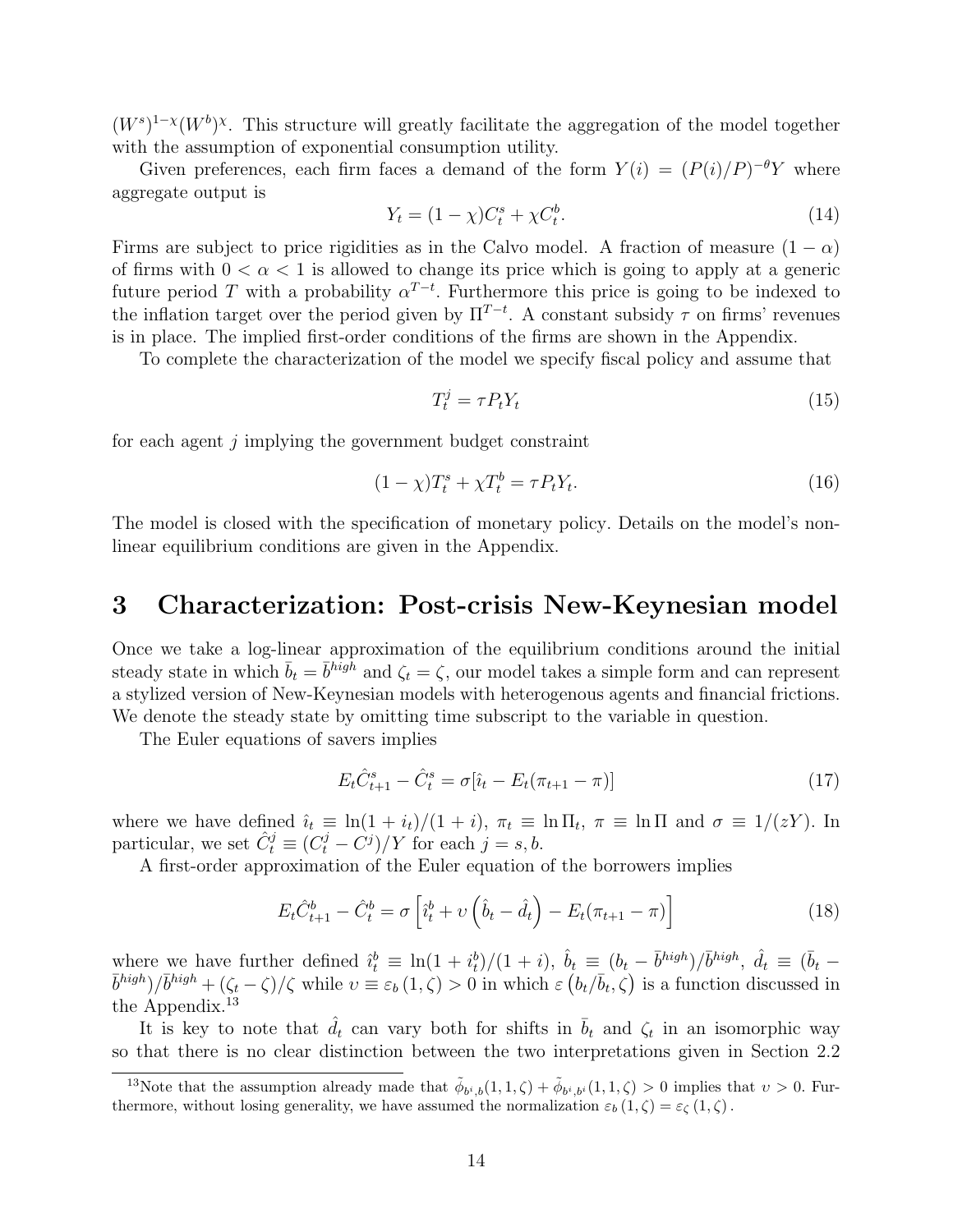stemming from either tighter borrowing or lending constraints. In what follows, we focus on a deleveraging shock triggered by a fall in  $\bar{b}_t$ .

The spread between borrowing and saving rates can be approximated as

$$
\hat{i}_t^b = \hat{i}_t + \varphi(\hat{b}_t - \hat{d}_t) \tag{19}
$$

where  $\varphi \equiv \phi_b(1,\zeta) > 0$  is the steady-state elasticity of the premium function  $\phi(b_t/\bar{b}_t, \zeta_t)$ with respect to real debt and  $\phi(b_t/\bar{b}_t, \zeta_t) \equiv \tilde{\phi}(b_t/\bar{b}_t, b_t/\bar{b}_t, \zeta_t)^{-14}$ 

A first-order approximation of the budget constraint of the borrowers delivers

$$
\hat{b}_t = \frac{1}{\beta} (\hat{b}_{t-1} + \beta \hat{i}_t^b - (\pi_t - \pi)) + \frac{(1+i)}{\tilde{b}} (\hat{C}_t^b - \hat{Y}_t), \tag{20}
$$

where  $\hat{Y}_t \equiv (Y_t - Y)/Y$  and  $\tilde{b} \equiv \bar{b}^{high}/Y$ .

Goods market equilibrium implies

$$
\hat{Y}_t = \chi \hat{C}_t^b + (1 - \chi) \hat{C}_t^s.
$$
\n(21)

Equations  $(17)$ ,  $(18)$  together with  $(19)$ ,  $(20)$  and  $(21)$  constitute the aggregate demand block of the model.

In a log-linear approximation, the supply block can be derived to obtain the standard New-Keynesian Phillips curve

$$
\pi_t - \pi = \kappa \hat{Y}_t + \beta E_t (\pi_{t+1} - \pi) \tag{22}
$$

where we have defined  $\kappa \equiv (1 - \alpha)(1 - \alpha \beta)(\eta + \sigma^{-1})/\alpha^{15}$ 

Equations  $(17)$ ,  $(18)$  together with  $(19)$ ,  $(20)$ ,  $(21)$  and  $(22)$  determine the equilibrium allocation for  $\left\{\pi_t, \hat{C}_t^b, \hat{C}_t^s, \hat{Y}_t, \hat{i}_t^b, \hat{i}_t, \hat{b}_t\right\}^{\infty}$  $_{t=t_0}$ given the specification of monetary policy and given exogenous process  $d_t$  and initial condition  $b_{t_0-1}$ .

#### 3.1 A parallel with the textbook New-Keynesian model

Before going further it is useful to now explore the interpretation of the results we have already obtained in the linearized model. In particular we can now show that the model we have just sketched out generalizes the standard New-Keynesian model common in economic textbooks. To see this, let us combine equations (17), (18), (19) and (21) to yield

$$
\hat{Y}_t = E_t \hat{Y}_{t+1} - \sigma(\hat{\imath}_t - E_t(\pi_{t+1} - \pi) - r_t^n)
$$
\n(23)

where  $r_t^n$  is now given by

$$
r_t^n \equiv -\chi(v+\varphi)\left(\hat{b}_t - \hat{d}_t\right). \tag{24}
$$

<sup>&</sup>lt;sup>14</sup>Note that  $\phi_b(1,\zeta) = \tilde{\phi}_{b}$   $(1,1,\zeta) + \tilde{\phi}_b(1,1,\zeta)$ . Since  $\tilde{\phi}_{b}$   $(1,1,\zeta) = 0$ , the assumption already made that  $\tilde{\phi}_b(1,1,\zeta) > 0$  is needed to obtain  $\varphi > 0$ .

<sup>&</sup>lt;sup>15</sup>Given the preferences' specification assumed, the way wealth is distributed across the two types of agents does not enter directly into the log-linear version of the AS equation, as instead in Curdia and Woodford  $(2010).$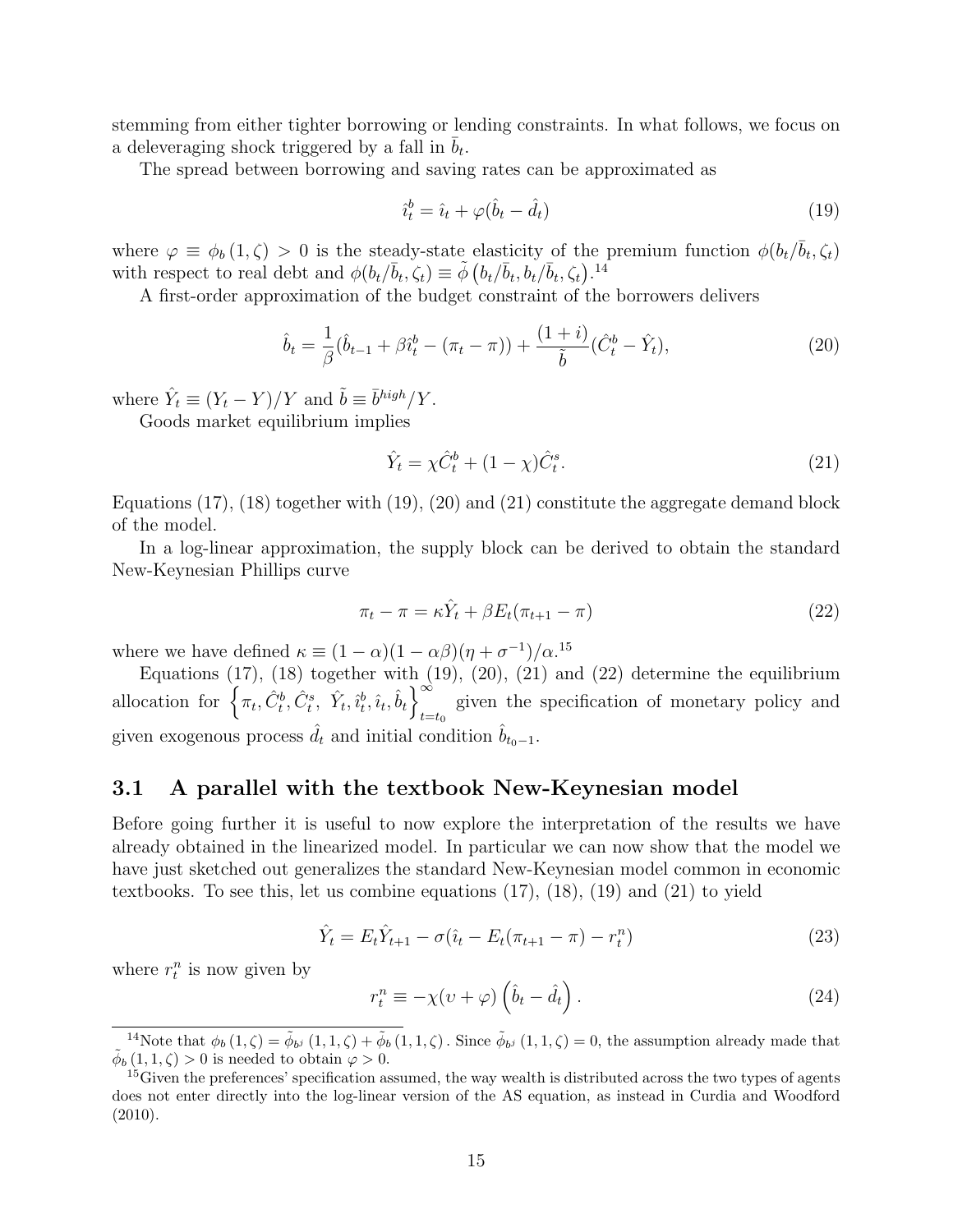Meanwhile the AS equation is exactly the same as in the standard model, as we see in (22). However, in the New-Keynesian benchmark model  $r_t^n$  is exogenous so that given a policy rule for the nominal interest rate one can characterize an equilibrium in the model. Here, however,  $r_t^n$  is endogenously determined. Hence, even if demand is still determined by the real interest rate and expected future income, the level of private indebtedness will now shift this standard demand relationship. In particular if the real value of private debt,  $\hat{b}_t$ , is above the "target" value  $d_t$  then private debt is too high, triggering a negative shock to the natural rate of interest, i.e., a negative shock to demand. Equivalently if  $\hat{b}_t$  is below  $\hat{d}_t$  then there is extra room for the indebted agents to spend, which acts as a positive demand shock.

Observe, however, that although  $\tilde{d}_t$  is exogenous in the model,  $\hat{b}_t$  is endogenously determined. To solve for this variable, however, we need to solve the entire model using the set of equations summarized in the last section.

### 4 Dynamic debt deleveraging

#### 4.1 Calibration

While the main contribution of the paper is not a quantitative evaluation, it is useful to parameterize the model to organize the following discussion and get a rough sense of the order of magnitudes the debt deleveraging mechanisms can deliver. One of the key attractions of the standard New Keynesian model is the short distance between the prototype pre-crisis model and medium-scale models estimated for policy simulations. As we hope is transparent, our extension is tractable enough so that it can be easily scaled up to a estimated mediumsize model, e.g. in the tradition of Smets and Wouters (2007).

We choose the parameters of the model from the existing literature when possible. We then pick the size of the shock (i.e.  $b^{high}$  to  $b^{low}$ ), as well as two parameters specific to our model,  $\phi$  and  $v$ , to match the degree of household debt deleveraging observed since 2008. The variables in the model we look to proxy in the data, are household debt,  $b_t$ , and the borrowing rate,  $i_t^b$ . To match the evolution of these model variables to their data counterparts as closely as possible we use as a criterion mean squared errors. The strategy and data details are described in the Appendix. The data series are shown in figure 3 with the dashed lines showing the data and the solid line the model output once the shock and the parameters  $\phi$  and  $\upsilon$  have been calibrated. Table 1 shows all the parameter values of our calibration.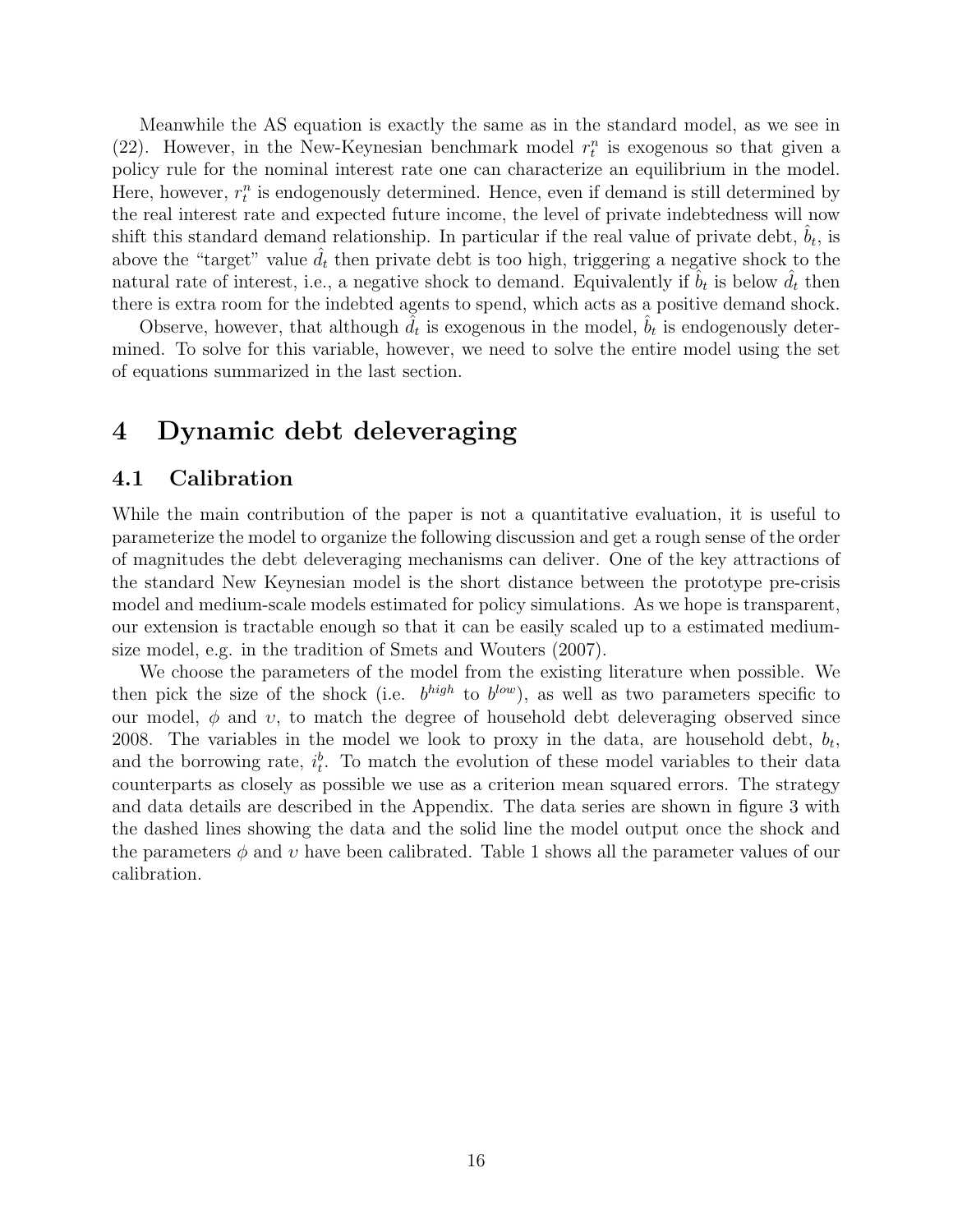| Parameter                                               |                           | Value Source or Target                        |
|---------------------------------------------------------|---------------------------|-----------------------------------------------|
| Intertemporal elasticity of substitution in consumption |                           | $\sigma = 0.66$ Smets and Wouters (2007)      |
| Inverse of the Frisch elasticity of labor supply        | $\eta = 1$                | Justiniano et al. (2015)                      |
| Slope of the AS equation                                | $\kappa = 0.02$           | Eggertsson and Woodford (2003)                |
| Share of borrowers                                      | $\chi=0.61$               | Justiniano et al. (2015)                      |
| Steady-state inflation rate                             | $\Pi = 1.005$             | Corresponding to 2% at annual rates:          |
|                                                         |                           | Justiniano et al. (2015)                      |
| Intertemporal discount factor                           | $\beta = .9963$           | Match real interest rate of 1.5%:             |
|                                                         |                           | Domeij and Ellingsen (2015)                   |
| Elasticity of substitution among varieties of goods     |                           | $\theta = 7.88$ Rotemberg and Woodford (1997) |
| Parameter of spread function                            |                           | $\phi = 0.055$ Match the data                 |
| Parameter of the borrowers' Euler equation              |                           | $v = 0.159$ Match the data.                   |
| Initial real debt                                       | $\bar{b}^{high} = 4.0869$ | Initial debt over GDP at 107.73%              |
| Final real debt                                         |                           | $b^{low} = 3.3384$ Final debt over GDP at 88% |
|                                                         |                           |                                               |

Table 1: Parameters under Benchmark Model Table 1: Parameters under Benchmark Model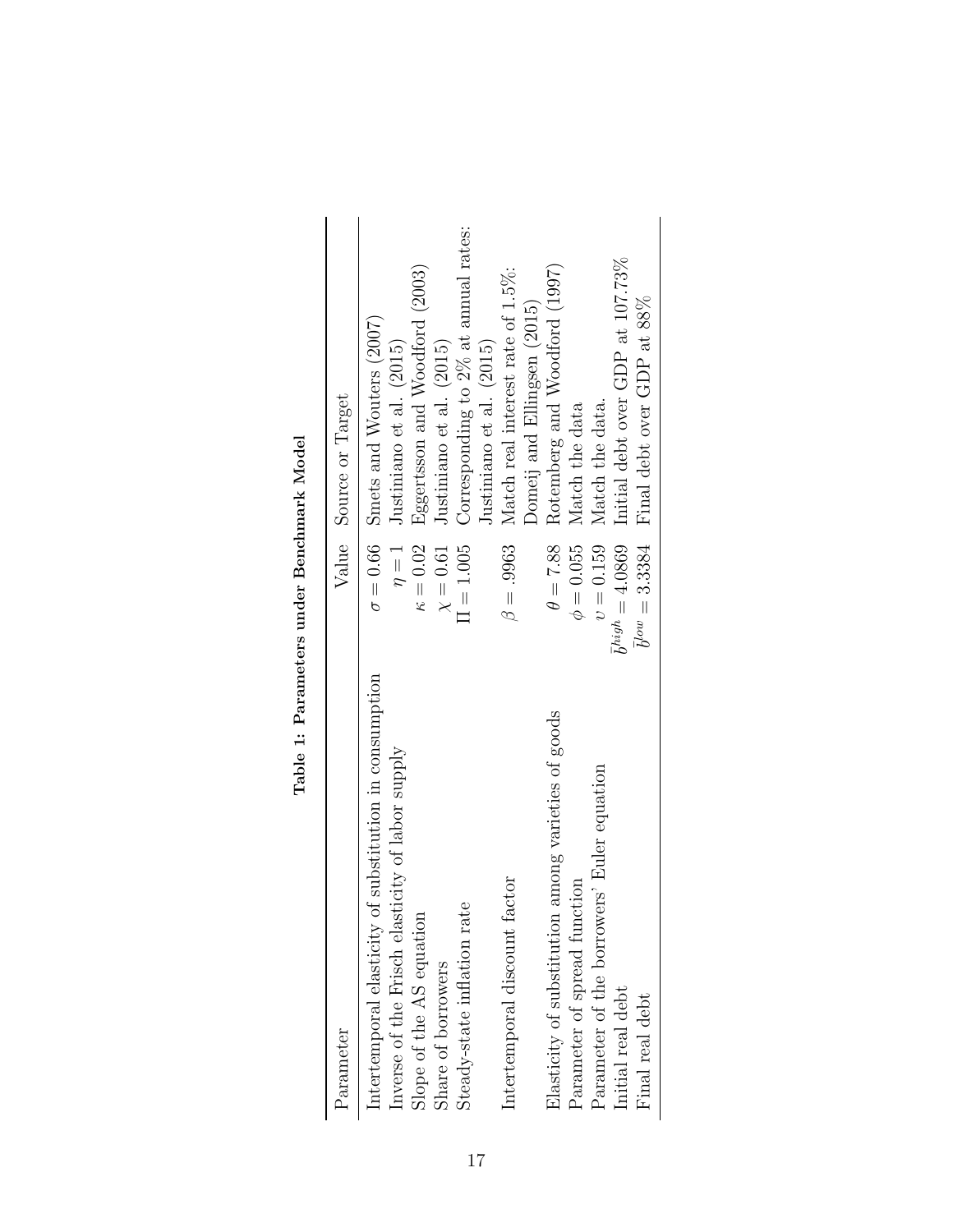

Figure 3: Figure (a) shows the dynamic of nominal debt as a percentage of GDP implied by the model (blue continuous line) in comparison with the historical values of US nominal debt as a percentage of GDP (red dotted line). Figure (b) shows the dynamic of the borrowers' interest rate implied the model (blue continuous line) in comparison with the US borrowers' interest rate (red dotted line). Both variables are in %.

A typical calibration approach is to pick parameters and shocks to match some specific features of the data, and then explore the implications for other observables. Figure 4 shows an exercise of this kind, assuming that the central bank attempts to target two percent inflation unless it is precluded from doing so due to the ZLB (in which case  $i_t^s = 0$ ). In this figure we inserted the shocks calibrated as described above and explore transition dynamics for the other key endogenous variables, given the parameters assumed in Table 1. The top row of Figure 4 shows the output of the model while the bottom row shows US data counterparts from 2007 to 2015.<sup>16</sup> There are a few takeaways. First, we see that the debt deleveraging shock, chosen to measure actual debt deleveraging in the US data, generates strong enough downward pressures on the nominal interest rate for the zero bound to be binding. Second, the resulting recession is roughly of the same order as seen in the data. Third, the model generates a drop in inflation, with actual deflation only appearing in a single quarter, but then remaining below target until the ZLB stops being binding. In short, the model generates a benchmark that at least in broad strokes paints a picture of movements of the key model variables that are of similar order as observed in the US economy following the crisis of 2008. It now becomes interesting to explicitly uncover the underlying dynamics that generate this outcome and also explore the possible role for policy.

Before moving on it is worth pointing out a key feature of the data the model misses. The short term nominal interest rate starts to rise at the end of 2012 in the model, hence the recession lasts roughly 3 years. While actually the recession (as measured in deviation of output from trend) did not last much longer than this, the bottom panel shows that the short term nominal interest rates remained at zero until the end of 2015, full three years longer. One reason for this failure of the model, is that the spread between the borrowing and lending rate largely subsided by 2012, which the model interprets as saying that there is no longer need for negative real rates to achieve its inflation target. Adding more internal propagation to the model may resolve this issue, since we are here only considering the most stripped down variation of the New Keynesian model that in general fails to generate

<sup>16</sup>See details in Appendix B.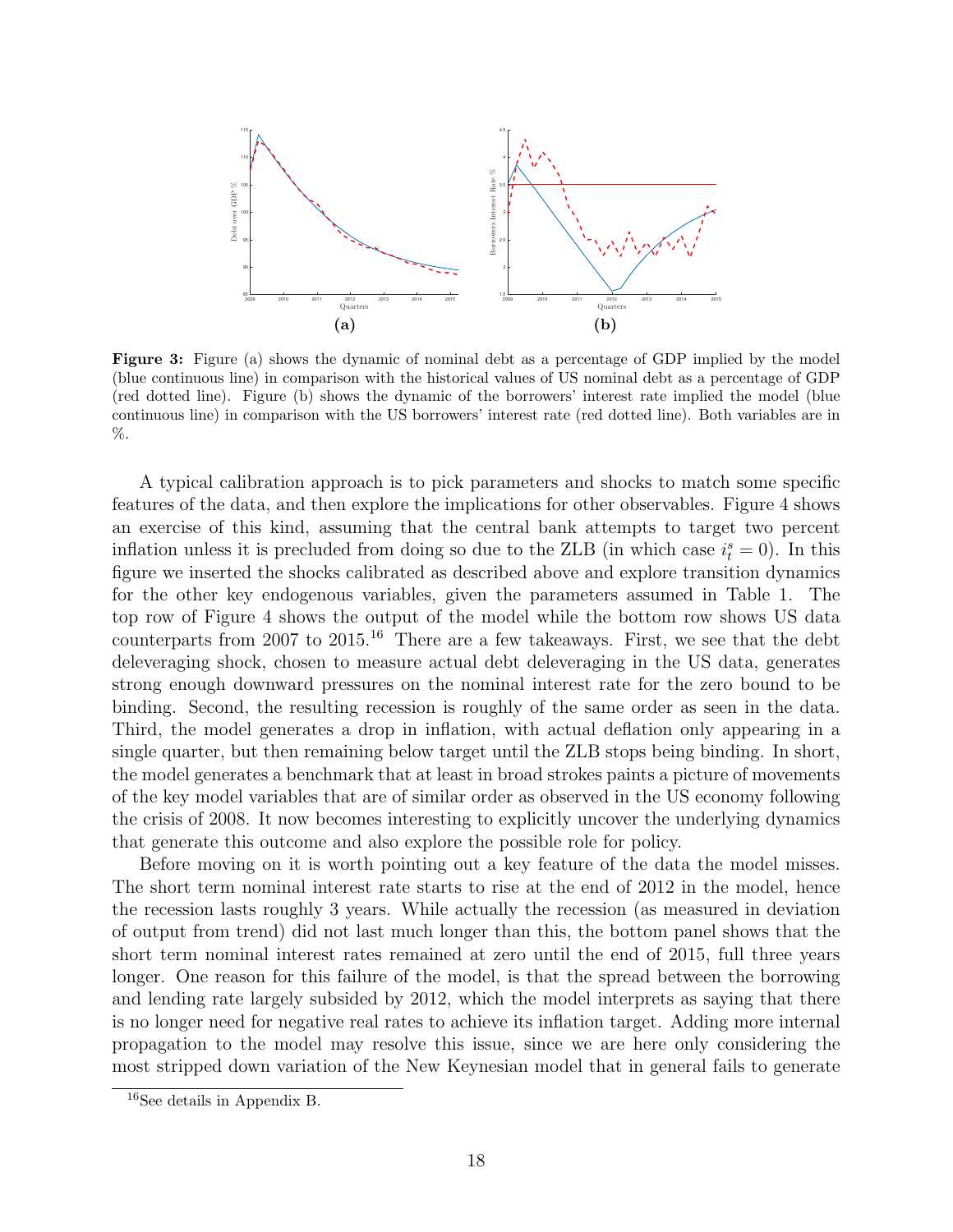persistent responses to most shocks. Another way to rationalize the fact that the lift-off in the simulation is earlier than in the data is that our model disregards some long-run secular forces which have the effect of lengthening the duration of zero-lower bound, a theme of the recent literature on secular stagnation (see e.g. Eggertsson and Mehrotra, 2014, Benigno and Fornaro, 2015). Under this interpretation, we can think of the dynamics documented in this paper as those that were specific to the financial crisis that could be layered on top of the slower moving forces that the secular stagnation literature is about.



Figure 4: The first row plots the model impulse responses of inflation, output gap, and interest rates (continuos line: savers' rate; dashed line: borrowers' rate) following the deleveraging shock. The second row plots the respective data counterparts.

#### 4.2 Deleveraging when there are no frictions

With an interesting numerical example as a benchmark, that at least captures the quantitative movements in some key variables, we can now study the interaction between *endogenous* deleveraging and policy. Figure 5 starts with an example in which the central bank successfully targets two percent inflation, and the zero bound is not imposed. Equivalently we can interpret this as the equilibrium allocation if all prices were flexible. This experiment is helpful to clarify the main forces in the model in response to a deleveraging shock if other frictions play no role.

In response to a deleveraging shock we see that first there is an increase in the spread between the borrowing and the saving rate,  $i_t^b$  and  $i_t$  respectively, that is triggered by the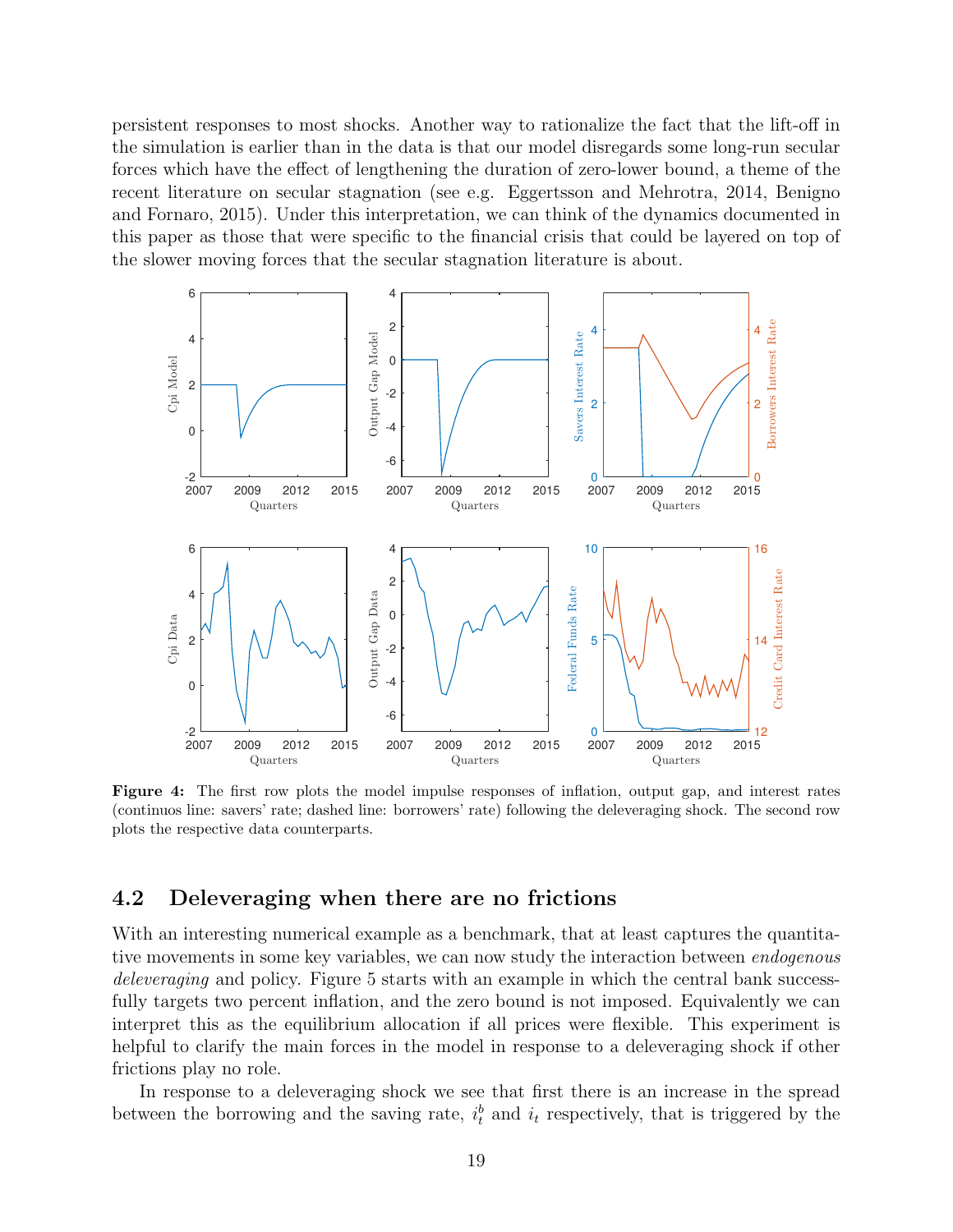

Figure 5: Responses following a deleveraging shock when the central bank can target constant inflation (or prices are flexible) without taking in consideration the zero-lower bound (line "IT"). Variables are: consumption of borrowers  $(C^b)$ , consumption of savers  $(C^s)$ , hours worked of borrowers  $(L^b)$ , hours worked of savers  $(L^s)$ , nominal interest rate on borrowing  $(i^b)$ , nominal interest rate on saving  $(i)$ .  $C^b$ ,  $C^s$ ,  $L^b$ ,  $L^s$ are in percentage deviation with respect to the steady state;  $i^b$  and i are in percent and at annual rates.



Figure 6: Responses following a deleveraging shock when the central bank can target constant inflation (or prices are flexible) without taking in consideration the zero-lower bound (line "IT"). Variables are: output (Y), inflation rate  $(\pi)$ , natural rate of interest defined as in (24)  $(r^n)$ , aggregate debt to GDP ( $b^{gdp}$ ). Y is in percentage deviation with respect to the steady state;  $\pi$ ,  $r^n$  and  $b^{gdp}$  are in percent and at annual rates.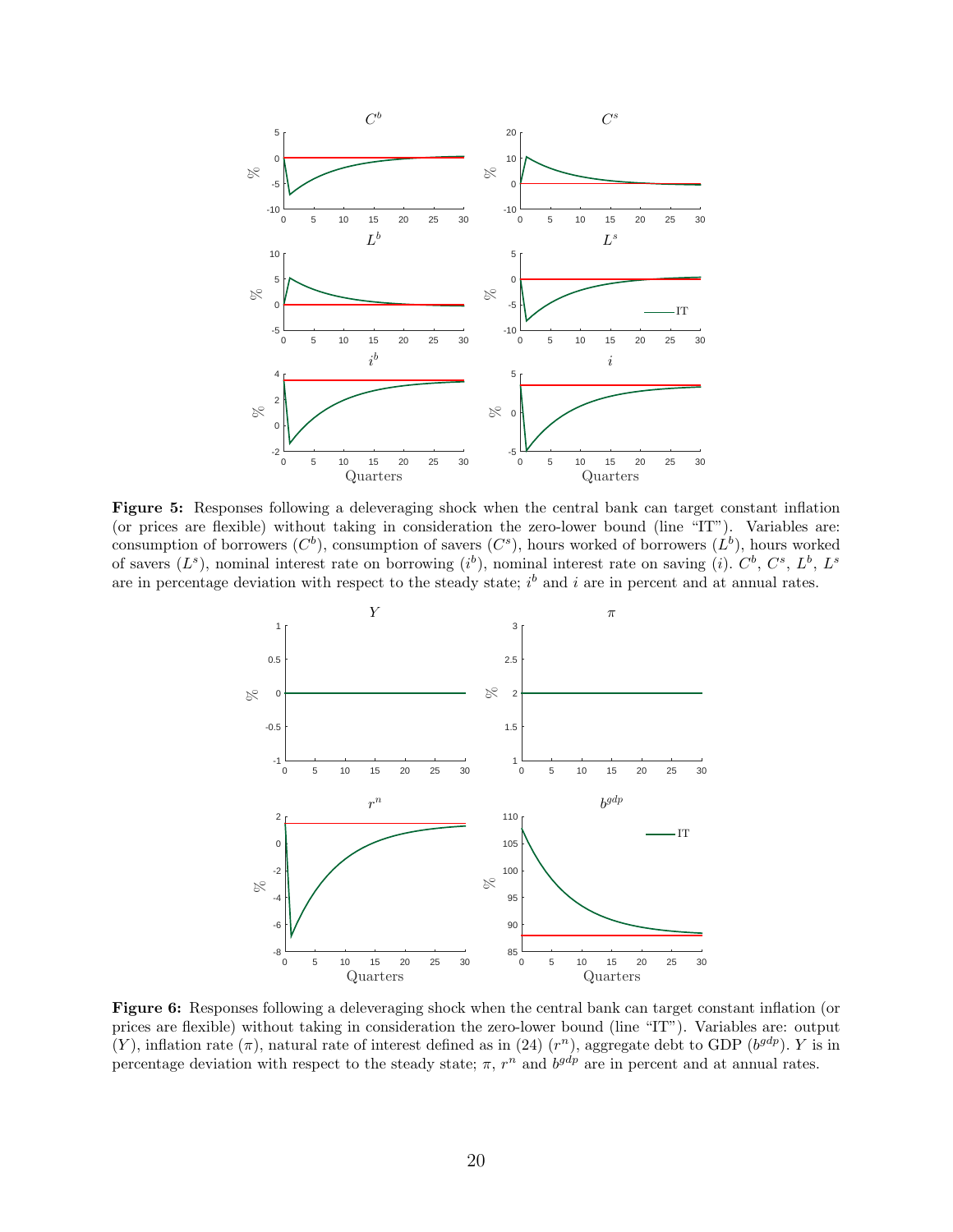exogenous shock  $\bar{b}_t$ . In response to this the borrowers find it optimal to start paying down their debt – deleverage – so we see a decline in their outstanding debt  $b_t$  in Figure 6. How do the borrowers deleverage? In equilibrium they do so in two ways: By cutting down their consumption,  $C_t^b$ , and by increasing their hours worked,  $L_t^b$ . Note, however, that this is perfectly offset by a drop in hours by the savers and an increase in their consumption. It is clear why the borrowers decide to deleverage – they are facing higher borrowing costs. But why do the savers increase their consumption and cut back their hours? The reason is that the risk-free interest rate,  $i_t^s$ , declines, which means that consumption today is now relatively less expensive than it was before. This price change is a key to understand the problem we shall see once we add more frictions to the model, because if there is a bound on how much this interest rate can decline (due to the zero bound) that can create serious problems for macroeconomic management. We can also see that the saver finds it in his interest to cut back hours. The reason is that the higher consumption of the saver reduces his marginal utility of consumption, in turn reducing his incentive to supply work.<sup>17</sup>

Figure 6 shows by how much the real interest rate needs to drop for output to remain unchanged: by about 6 percentage points. The real interest rates that are consistent with this equilibrium, however, are negative. For a central bank that targets inflation at 2 percent (as we assume here) this means that if the natural rate of interest is below -2% then the zero bound becomes binding and the equilibrium adjustment we have just explored is not feasible. This is the case we now turn to.

#### 4.3 Dynamic deleveraging at the zero bound

The key to the adjustment mechanism in response to a deleveraging shock, outlined in the last section, was that, in response to cutbacks in spending by the borrower, the risk-free interest rate declines, which induced the savers to make up for this drop in spending. As revealed in Figure 6, however, this adjustment implies a negative interest rate faced by the saver, which we assume is the rate controlled by the central bank. At two percent inflation target, the real saving rate can be at -2 percent, even if the nominal rate is zero. It can't go any further than that, however, which is needed in our example, as shown in Figure 6. Hence the zero bound is violated.

The first row in Figure 4 already showed us the drop in output and inflation triggered by the fact that the central bank cannot accommodate the shock.<sup>18</sup> Figure 7 clarifies that the fact that the central bank hits the ZLB introduces an important endogenous component to the dynamic deleveraging relative to when the ZLB was not imposed. Because the ZLB is now binding, this reduces output and thus the income of the borrowers. This, in turn, implies a slowdown in the pace of deleveraging. A simple way of seeing this is to compute the statistic (24) that maps into the natural rate of interest of the standard New-Keynesian model. The key point is that this process is now endogenous and, as we can see in Figure 7, the crisis means that it recovers more slowly (green line) than if policy had been able to accommodate it fully. What this means is that endogenous deleveraging increases the

<sup>&</sup>lt;sup>17</sup>Real wages of savers increase following the shock, and offset in part the wealth effect on their labor supply. Without the increase in real wages, labor supply would fall twice as low.

<sup>&</sup>lt;sup>18</sup>In Figure 7, and in what follows, the inflation-targeting policy considering the zero lower bound is defined as  $\pi_t = \pi$  whenever  $i_t > 0$  otherwise  $i_t = 0$ .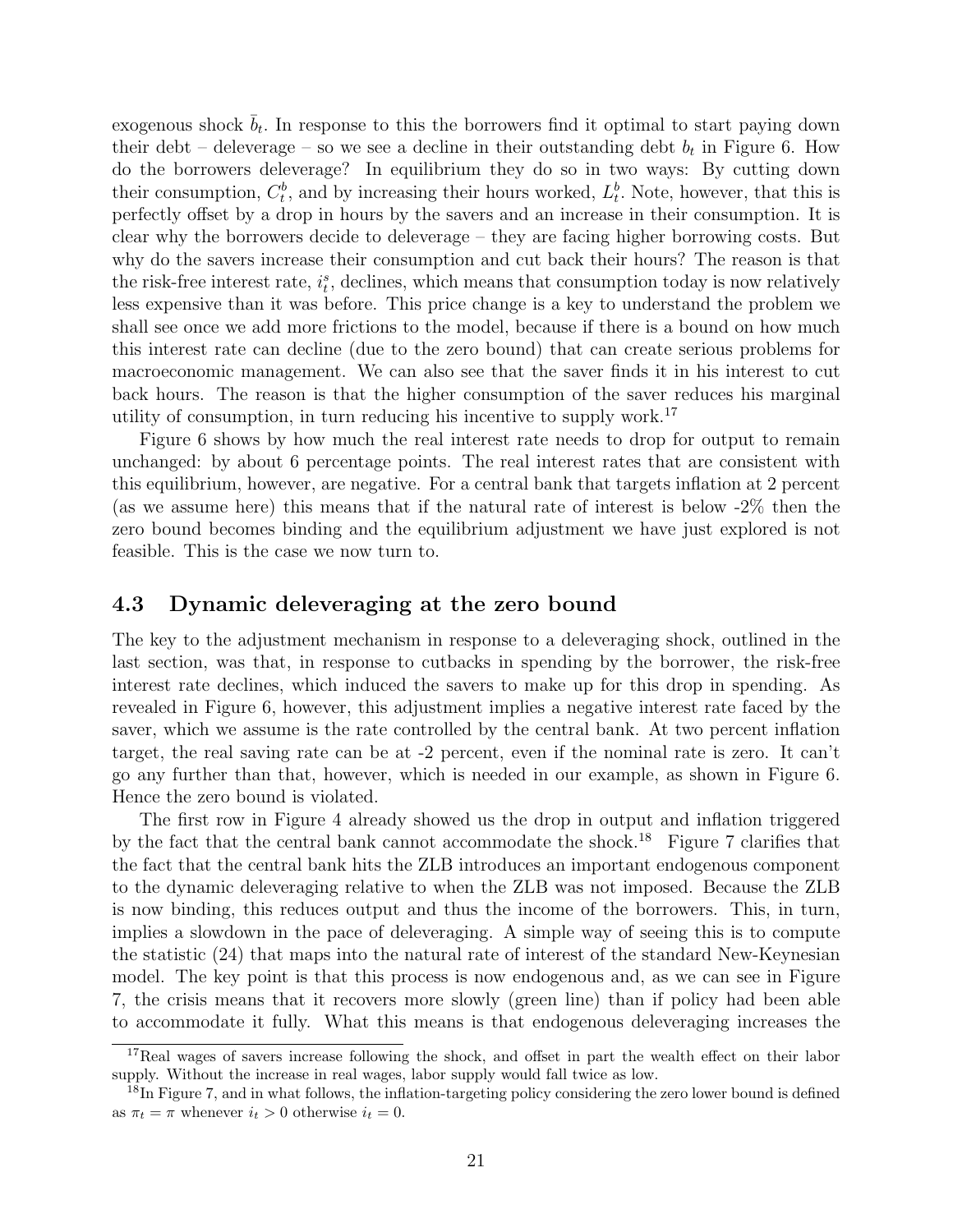

Figure 7: Responses following a deleveraging shock if the central bank can target constant inflation by taking in consideration (line "IT") and without taking in consideration (line "IT without zlb") the zerolower bound. Variables are: output  $(Y)$ , inflation rate  $(\pi)$ , nominal interest rate on savings  $(i)$ , natural rate of interest defined as in (24)  $(r^n)$ . Y is in percentage deviation with respect to the steady state;  $\pi$ ,  $r^n$ , i and are in percent and at annual rates.

persistence of the crisis by creating a feedback between falling in income and a slowdown in deleveraging. This will have important policy implication, as we soon shall see.

Another way to see the feedback between the ZLB and debt deleveraging is to conduct a slightly different thought experiment by comparing our model to the standard New-Keynesian one.

### 4.4 Zero inflation target with and without endogenous deleveraging

Consider the following thought experiment: Let us extract the real interest rate – or the natural rate of interest – from the model of Section 3. This is the natural rate of interest in our model in the case that monetary policy is able to target inflation at two percent when we ignore the zero bound. Putting it differently, we can directly back this variable out of equation (24) and this variable is what is shown in Figure 6.

If we treat this sequence of numbers as an exogenous variable into the standard NK model described in Section 3.1 and ignore the zero bound we obtain exactly the same solution as before, namely no output gap and inflation at target. But we can now also impose the zero bound in that model too, and compare with our previous solution of Section 4.3, and ask what happens. In the standard NK model, we are keeping the natural rate of interest as purely exogenous and it follows the path shown in Figure 6. By comparing the two outcomes we are then seeing what making the natural rate of interest endogenous does to our solution.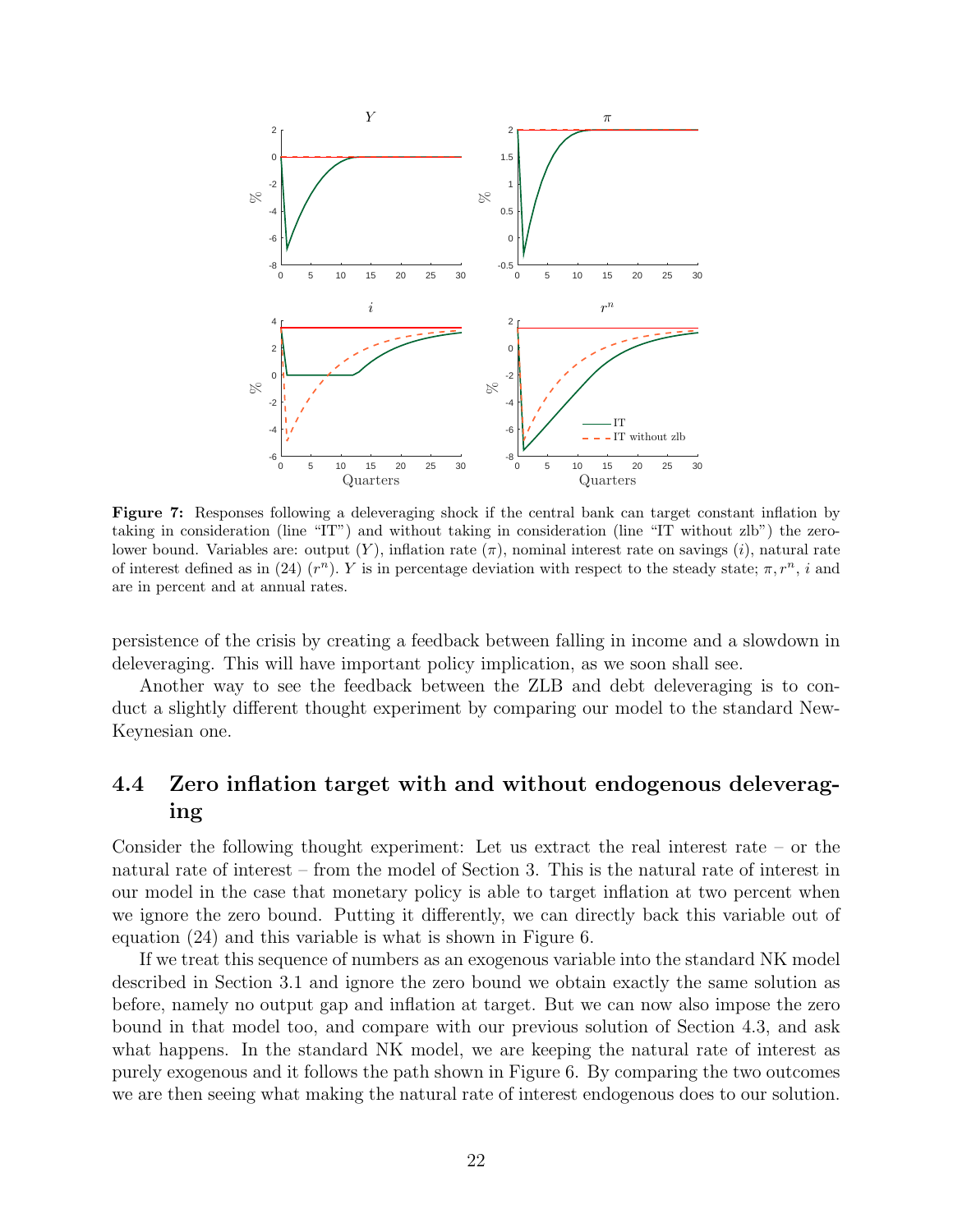

Figure 8: Comparison between the responses to a deleveraging shock in the deleveraging model, under inflation targeting and considering the zero-lower bound (line "IT"), with those of the benchmark New-Keynesian model of Section 3.1, under inflation targeting and considering the zero-lower bound (line "IT in NK"). (The responses of the two models coincide under inflation targeting without considering the zero-lower bound). Variables are: output  $(Y)$ , inflation rate  $(\pi)$ , nominal interest rate on savings  $(i)$ , natural rate of interest defined as in (24)  $(r^n)$ . Y is in percentage deviation with respect to the steady state;  $\pi$ , i and  $r^n$ are in percent and at annual rates.

That is, we can infer to what extent it matters that in our new model the drop in output leads to an endogenous propagation by making it harder for the borrowers to deleverage, thus delaying the recovery of the natural rate of interest to its steady state and prolonging the crisis.

Figure 8 shows the evolution of output, inflation, the natural interest rate and the nominal interest rate in the standard NK model (orange dashed line) and compares it to the dynamic deleveraging model (green line) where we have constructed the shocks as described above. We parameterize the NK model exactly like our current one, using the mapping shown in Section 3.1. We see that, with endogenous deleveraging, both the effects on output and inflation are bigger than in the standard case (and note that in the absence of the zero bound each of the variables would have behaved exactly the same). The reason is that under dynamic deleveraging then the output slack lowers the natural rate of interest further, and makes it more persistent, leading to the zero bound being even more binding. Since aggregate demand depends on the current and expected future nominal interest rate, expected inflation and expected output, this feeds into lower demand today, thus lower output and inflation and so on. We see that quantitatively this effect is quite large, the inflation and output drop is more than double what it is without dynamic debt deleveraging, and that the zero lower bound is binding for several more quarters once the endogenous persistence of the natural rate of interest is taken into account.

Hence we conclude that adding dynamic deleveraging can have large impacts on the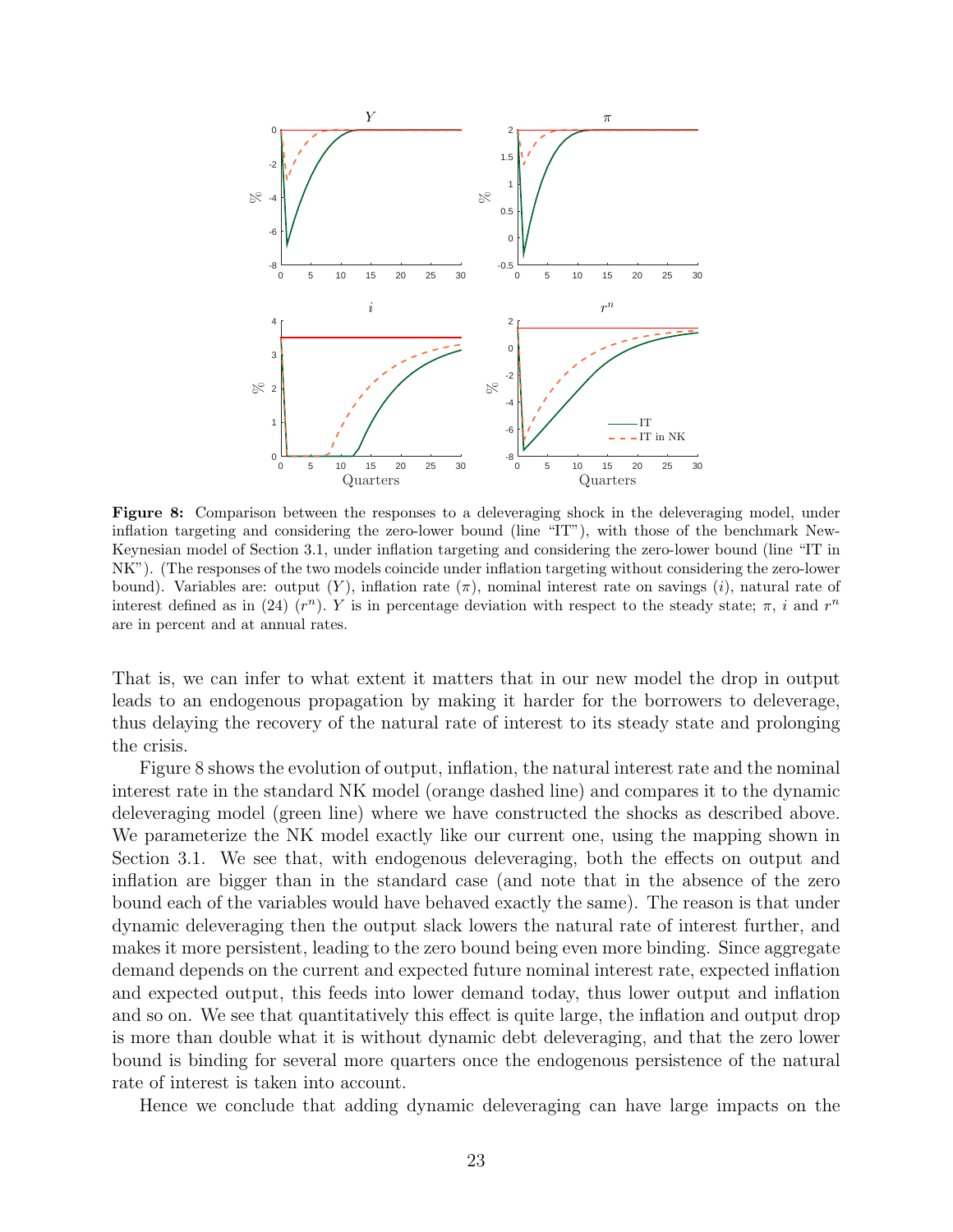actual dynamics at the zero bound, both in terms of the persistence of the crisis (for a given shock as measured by the natural rate of interest) and its impact. But what is the implication of this for policy? That is the issue we now analyze.

### 5 Optimal policy under dynamic deleveraging

To consider optimal monetary policy, we first need to study how social welfare looks in our model. We consider a benevolent policymaker maximizing the utility of the households in the economy

$$
W_t = E_t \left\{ \sum_{t=t_0}^{\infty} \beta^{T-t} \left[ (1 - \tilde{\chi}) \left( U(C_t^s) - V(L_t^s) \right) + \tilde{\chi} \left( U(C_t^b) - V(L_t^b) \right) \right] \right\}
$$
(25)

for a generic weight  $\tilde{\chi} \in (0,1)$ . The heterogeneity in the model give rise to some special consideration relative to the prototype New Keynesian model. Recall that our deleveraging experiment brings the economy from one distribution of wealth to another. We approximate our model around the efficient steady state and make the assumption that the economy will reach the efficient allocation in the long run. This allows us to cleanly focus on the relevant short-run trade-offs triggered by debt deleveraging. We can rationalize the long run allocation as efficient by making an appropriate choice of the weight  $\tilde{\chi}$ . The efficient steady state is implicitly defined by the first-order conditions of the maximization problem of (25) under the resource constraint

$$
Y_t = (L_t^s)^{1-\chi}(L_t^b)^{\chi} = (1-\chi)C_t^s + \chi C_t^b.
$$
\n(26)

implying the proportionality of the marginal utility of consumption between borrowers and savers

$$
\frac{U_c(C_t^s)}{U_c(C_t^b)} = \frac{\tilde{\chi}}{(1-\tilde{\chi})} \frac{(1-\chi)}{\chi},\tag{27}
$$

through the parameter  $\tilde{\chi}$  in relation to  $\chi$ .

Once we plug into (27) the steady-state levels of consumption of borrowers and savers (given respectively by  $(A.22)$  and  $(A.23)$  in the Appendix) reached at the end of the deleveraging period, it is easy to see that there is only one value of  $\tilde{\chi}$  which makes (27) consistent with this final steady state. This is the value we pick for our welfare weights in (25). It also implies that the optimal inflation rate coincides with the inflation target  $\Pi$ <sup>19</sup>

We take a second-order approximation of (25) around the efficient steady state. In the Appendix, we show that it is equivalent to the following quadratic loss function

$$
L_{t_0} = \frac{1}{2} E_t \left\{ \sum_{t=t_0}^{\infty} \beta^{t-t_0} \left[ \hat{Y}_t^2 + \chi (1 - \chi) \lambda_c (\tilde{C}_t^b - \tilde{C}_t^s)^2 + \lambda_\pi (\pi_t - \pi)^2 \right] \right\}.
$$
 (28)

<sup>&</sup>lt;sup>19</sup>If we choose an alternative weight  $\tilde{\chi}$  the final steady state will be inefficient creating an incentive for policy to deviate from the inflation target Π in order to correct for the inefficient – final – distribution of wealth. The presence of this "long-run" incentive is not convenient since it will blur the understanding of the optimal adjustment following a deleveraging shock. Moreover, to deal with a distorted steady state, we have to take a more complex approximation procedure through a second-order approximations of the equilibrium conditions implied by the optimization problem of private agents and by the resource constraints. This procedure comes at the cost of a less neat analysis without the benefits of getting much additional insights.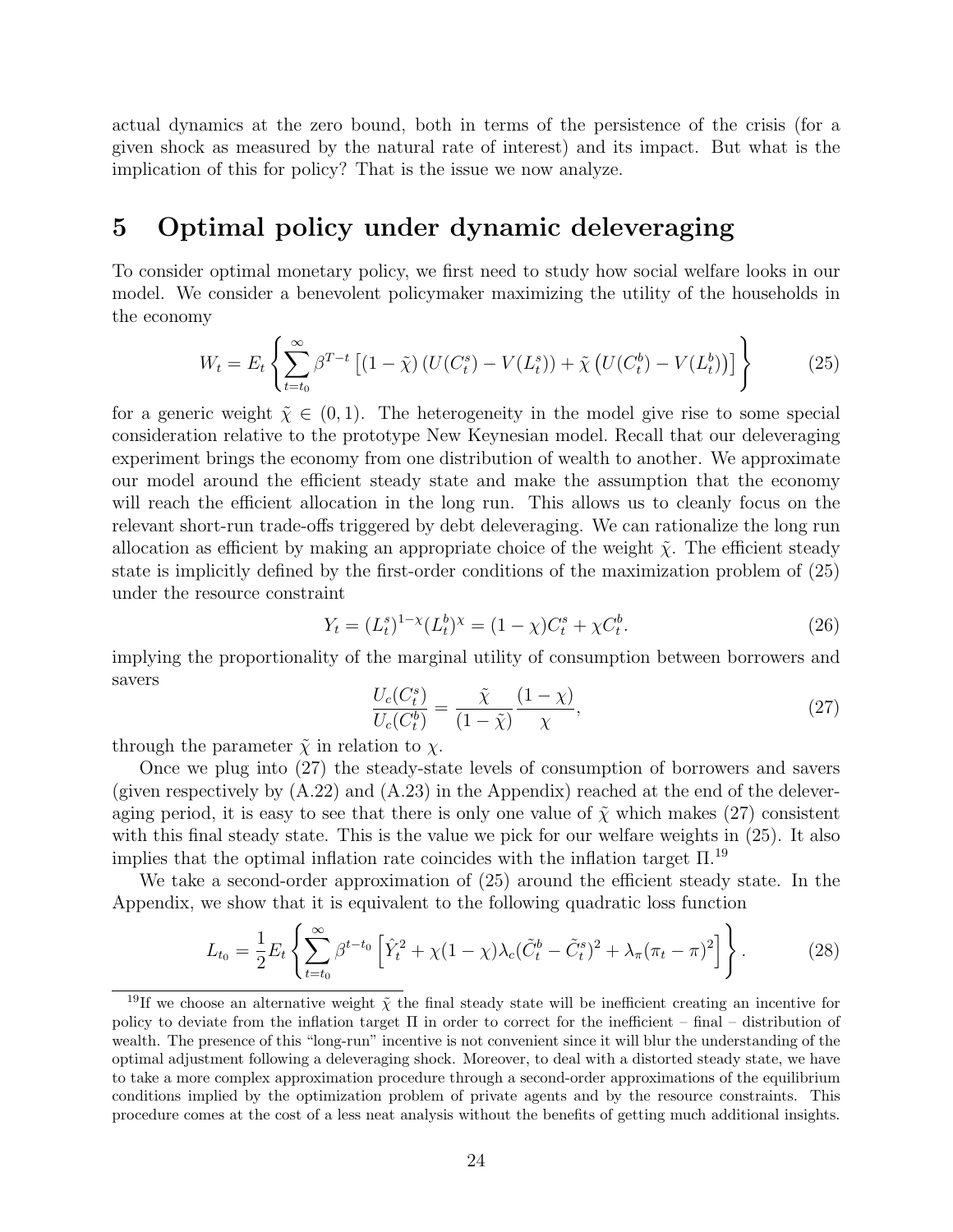The benevolent policymaker is concerned about the deviations of output and inflation from their respective steady states as is standard in the literature. However, there is an additional and new term in the loss function capturing the deviations of consumption of the borrowers and savers from their respective efficient steady state. We have defined  $\tilde{C}_t^j \equiv (C_t^j - \bar{C}^j)/Y$ for each j where  $\bar{C}^j$  is indeed the efficient steady-state level.

We can also write these latter terms with respect to the initial steady state obtaining equivalently

$$
L_{t_0} = \frac{1}{2} E_t \left\{ \sum_{t=t_0}^{\infty} \beta^{t-t_0} \left[ \hat{Y}_t^2 + \chi (1-\chi) \lambda_c (\hat{C}_t^b - \hat{C}_t^s - c^R)^2 + \lambda_\pi (\pi_t - \pi)^2 \right] \right\}
$$
(29)

where  $c<sup>R</sup>$  captures the relative difference between the initial and final steady-state consumption of borrowers and savers defined as  $c^R \equiv [(C^b - \bar{C}^b) - (C^s - \bar{C}^s)]/Y$ .



Figure 9: Responses following a deleveraging shock under optimal monetary policy with commitment (line "Optimal Policy") in comparison to inflation-targeting policy (line "IT") taking in consideration the zerolower bound. Variables are: consumption of borrowers  $(C^b)$ , consumption of savers  $(C^s)$ , hours worked of borrowers  $(L^b)$ , hours worked of savers  $(L^s)$ , nominal interest rate on borrowing  $(i^b)$ , nominal interest rate on saving (i).  $C^b$ ,  $C^s$ ,  $L^b$ ,  $L^s$  are in percentage deviation with respect to the steady state; i<sup>b</sup> and i are in percent and at annual rates.

Optimal monetary policy minimizes (29). The policymaker would like to keep inflation and output on target and at the same time achieve the efficient levels of consumption for the two agents. However, the three objectives can only be simultaneously reached in the long run. As shown in Section 4 and in particular in Figure 5, a deleveraging shock under an inflation-targeting policy produces short-run divergences between the consumption of borrowers and savers which are in contrast with the objective (28), even without taking into account the zero-lower bound. Adding the zero-lower bound makes things worse since output drops as shown in Section 4.3 and Figure 7.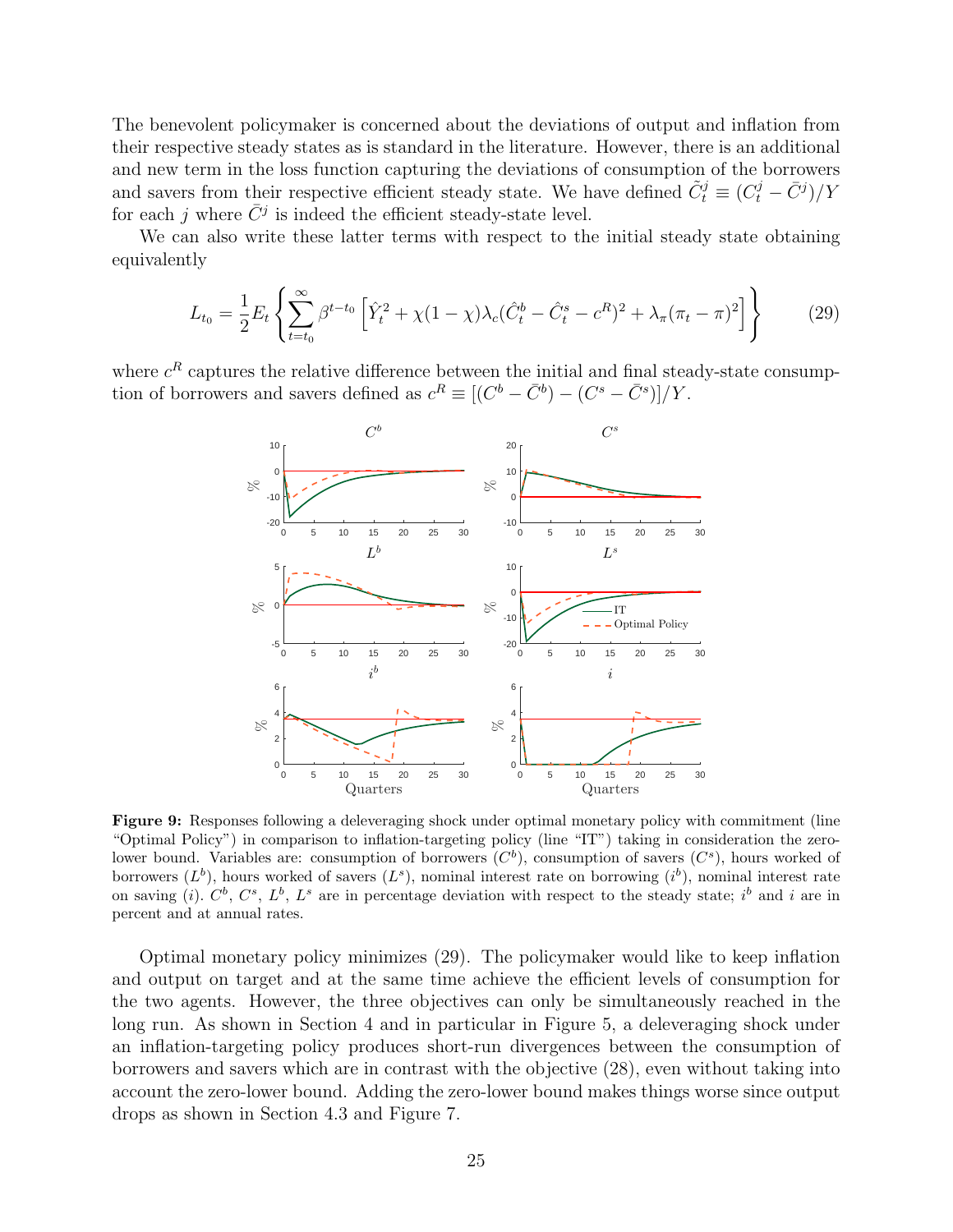

Figure 10: Responses following a deleveraging shock under optimal monetary policy with commitment (line "Optimal Policy") in comparison to inflation-targeting policy (line "IT") taking in consideration the zero-lower bound. Variables are: output  $(Y)$ , inflation rate  $(\pi)$ , natural rate of interest defined as in (24)  $(r^n)$ , aggregate debt to GDP ( $b^{gdp}$ ). Y is in percentage deviation with respect to the steady state;  $\pi$ ,  $r^n$  and  $b^{gdp}$  are in percent and at annual rates.

Optimal policy under commitment minimizes the loss function (29) by choosing the sequences  $\left\{ \pi_t, \hat{C}_t^b, \hat{C}_t^s, \hat{Y}_t, \hat{i}_t^b, \hat{i}_t, \hat{b}_t \right\}^{\infty}$  $t = t_0$ under the constraints  $(17)$ ,  $(18)$ ,  $(19)$ ,  $(20)$ ,  $(21)$  and (22) given exogenous process  $\hat{d}_t$  and initial condition  $\hat{b}_{t_0-1}$ , taking into account the zerolower bound constraint on the nominal interest rate. Details on the first-order conditions of the optimal policy problem are left to the Appendix.

Figures 9 and 10 show the responses of some variables of interest to a permanent shock on  $\bar{b}_t$ , and therefore on  $\hat{d}_t$ , under both optimal policy and inflation targeting considering the zero bound on nominal interest rates. Optimal policy has a larger effect in the model than the case in which it targets constant inflation. The way optimal policy works is to a large extent similar to that in the standard NK model (see e.g. Eggertsson and Woodford, 2003). In particular, as shown in Figure 9, optimal policy involves committing to keep the nominal interest rate low for a substantial period of time longer than if the central bank is an inflation targeter.<sup>20</sup> The result of this commitment is an output boom and inflation during and after the trap. A key difference is that this commitment is even stronger than in the standard model because it implies an accommodation that is forceful enough that inflation overshoots the two-percent target throughout the duration of the zero bound. In our numerical example we see that inflation never undershoots it target at the ZLB, instead, it reaches almost 3 percent. This feature of optimal policy is new and different relatively to the standard model, which we will now elaborate on.

 $^{20}$ In Section 5.3 we will provide an interesting counterexample.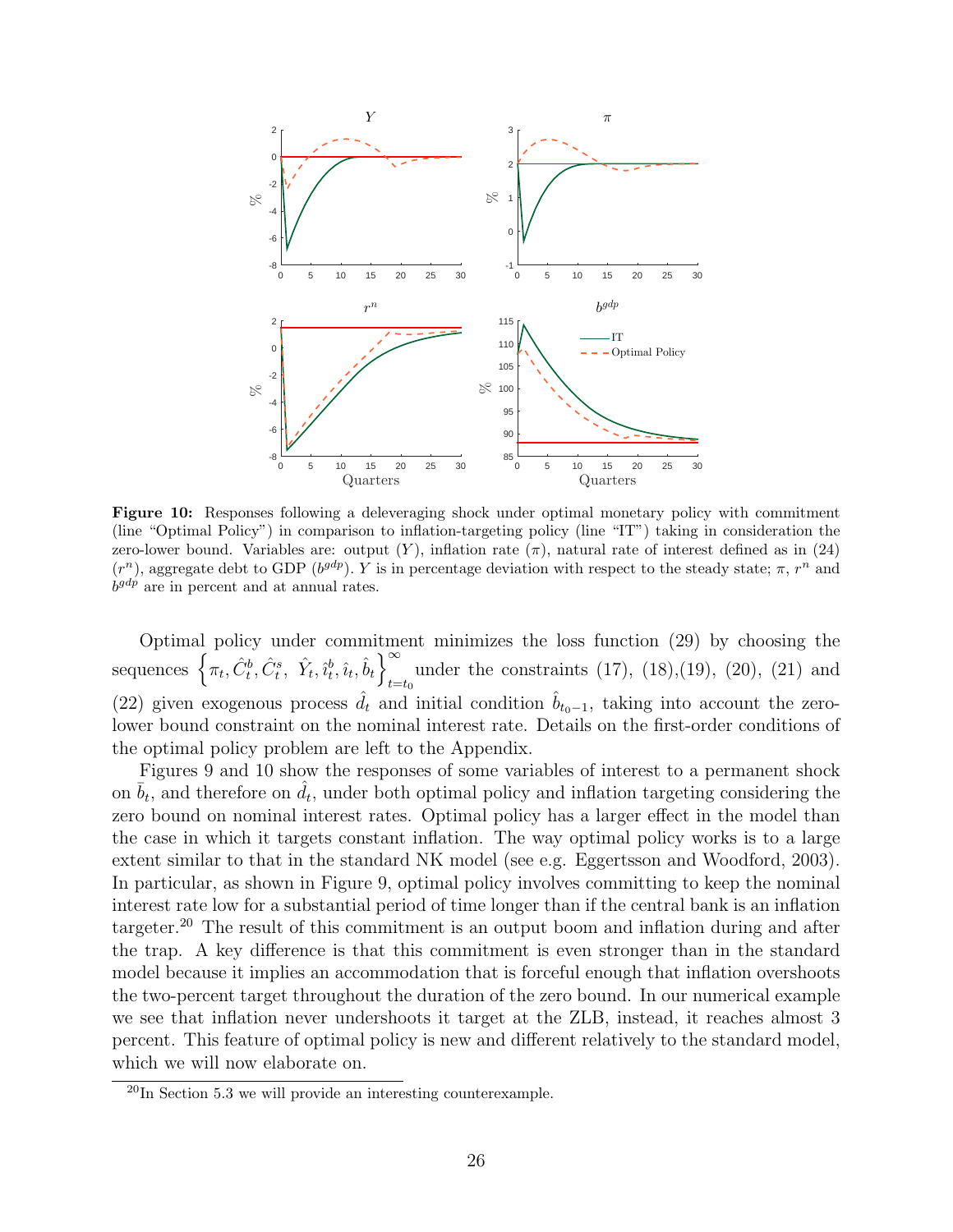#### 5.1 Comparison to optimal policy in the standard NK model



Figure 11: Comparison between the responses to a deleveraging shock. "Optimal Policy": optimal policy under commitment in the deleveraging model. "IT": inflation-targeting policy considering the zero-lower bound in the deleveraging model coinciding with the same policy in the standard NK model. "Optimal Policy in NK": optimal policy in the standard NK model. Variables are: output  $(Y)$ , inflation rate  $(\pi)$ , nominal interest rate on savings  $(i)$ , natural rate of interest defined as in  $(24)$   $(r<sup>n</sup>)$ . Y is in percentage deviation with respect to the steady state;  $\pi$ , i and r<sup>n</sup> are in percent and at annual rates.

To compare the optimal policy in the standard NK model to ours, we compute the natural rate of interest from equation (24) assuming that the central bank follows a strict inflation target and hits the zero bound. This is the basic exercise we carried out in Figure 7. If we feed this process into the standard NK model and assume that it is exogenous, it is easy to see that the solution of the NK model, under inflation targeting and considering the zerolower bound, is exactly the same as we already have in our model as shown in Figure 7. To see this, notice that both models satisfy exactly the same equations (22) and (23) and that the process  $r_t^n$  across the two simulations is by construction exactly the same. This baseline case – which is the same across the two models – is reported in Figure 11 via a blue dashed line. It is interesting now to ask: How does the optimal monetary policy look across the two models? And should we expect it to be different?

First, one important difference is that the loss function of the benchmark NK model corresponds to (29) but with  $\lambda_c = 0$ . Second, in our setting, policy will take into account that its actions will endogenously affect the deleveraging process (and the natural rate of interest) a consideration not present in the standard model. Figure 11 shows that the implications of the two optimal policies are quite different in terms of output and inflation. In our dynamic deleveraging model, optimal policy (line "Optimal Policy") is aggressive enough to bring about an immediate increase in inflation, thus overshooting the implicit inflation target of the central bank by a significant amount. In the benchmark New-Keynesian model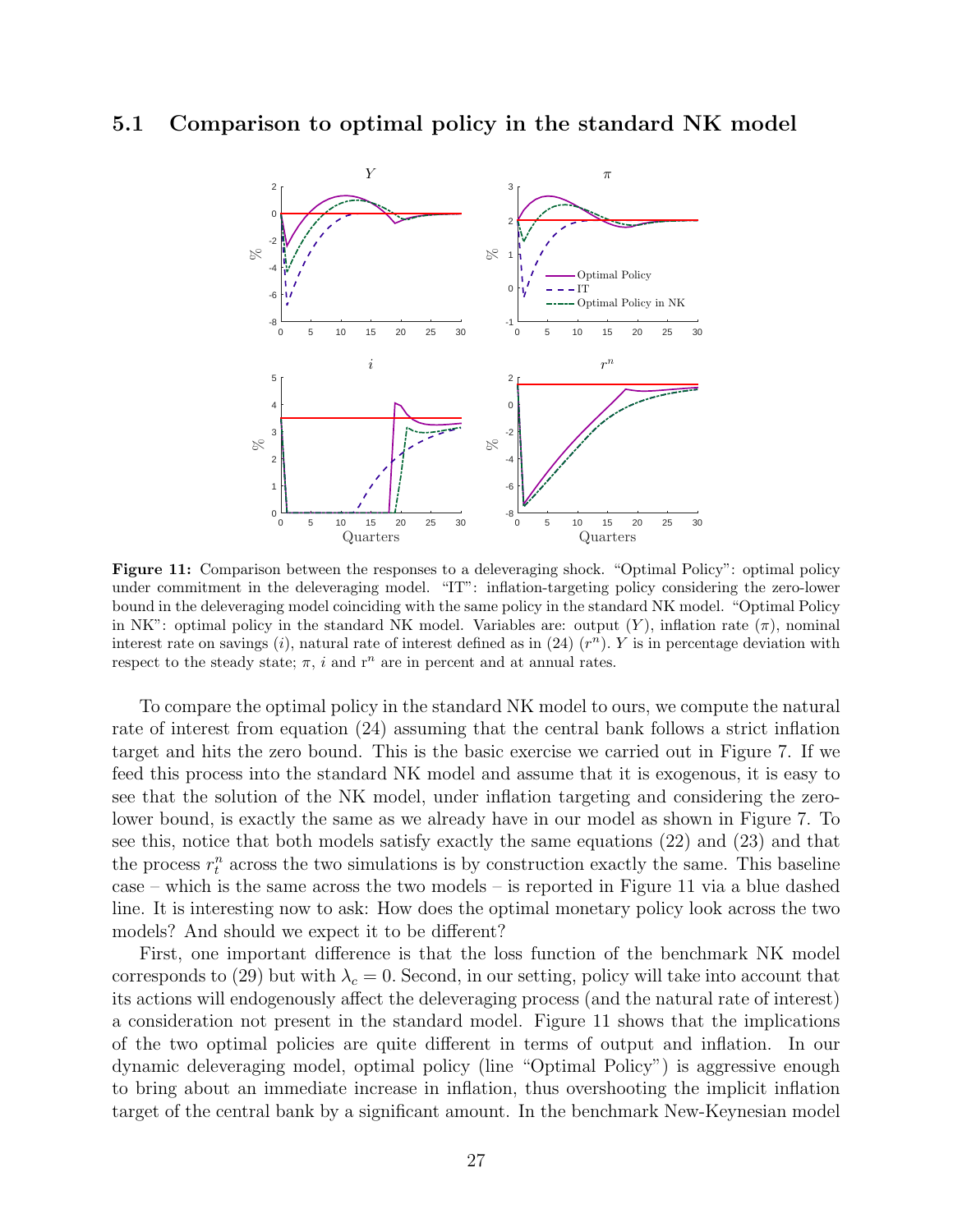

**Figure 12:** Comparison between the responses to a deleveraging shock. "Optimal Policy  $\lambda_c = 0$ ": optimal policy under commitment in the deleveraging model when  $\lambda_c = 0$  in (29). "IT": inflation-targeting policy considering the zero-lower bound in the deleveraging model coinciding with the same policy in the standard NK model. "Optimal Policy in NK": optimal policy in the standard NK model. Variables are: output (Y ), inflation rate  $(\pi)$ , nominal interest rate on savings (i), natural rate of interest defined as in (24)  $(r^n)$ . Y is in percentage deviation with respect to the steady state;  $\pi$ , i and r<sup>n</sup> are in percent and at annual rates.

(line "Optimal Policy in NK"), inflation overshoots the target less aggressively and with some delay while recovery peaks later. The most interesting feature in the comparison is the behavior of the nominal interest rate. Optimal policy in our model implies an earlier lift-off than in the standard model, even if it is consistent with a smaller drop in output and inflation. How is it possible then that there is more expansion in output and inflation under our model than in the benchmark NK case? The endogeneity of the natural rate of interest explains this. The zero bound policy in the deleveraging model speeds up the deleveraging and mitigates the fall in the natural rate of interest (as shown in the rightbottom panel) resulting in a more expansionary policy once evaluated in terms of output and inflation. There are no such feedback effects between policy and the natural rate in the New-Keynesian model.

The difference in optimal policy is partially explained by the endogenous feedback between policy and the natural rate of interest under debt deleveraging, and partially by the different objective functions the government has in the two models. Figure 12 assumes that policy is set using the same objective: as already noted our more general model has an objective that coincides with the standard one when  $\lambda_c = 0$  in (29) (in which case the policymaker does not care about the distribution of income across the two agents). As we can see, optimal policy (but with the same objective as the standard NK model, the line "Optimal Policy  $\lambda_c = 0$ ") yields more similar dynamics to the standard NK model (the line "Optimal") Policy NK") with three important differences remaining. First, both inflation and output overshoot their long term value earlier than in the standard case (and before the zero bound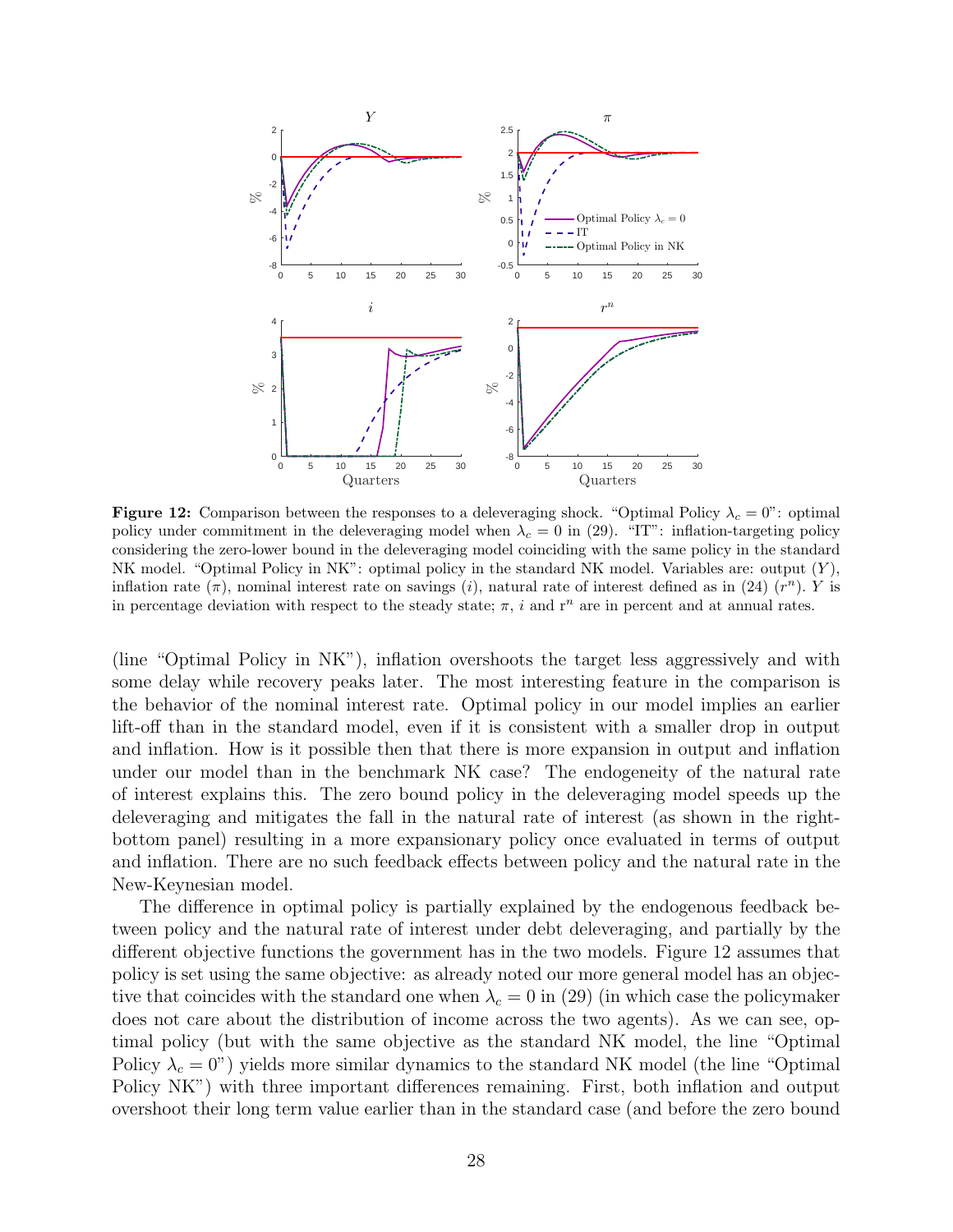stops being binding). Second, we see that the optimal policy has the effect of increasing the natural rate of interest above the level we feed exogenously into the NK model (in the latter it corresponds to the green-dotted line in the panel on the natural rate). Third, and this is related to the second point, we see that the optimal policy now prescribes a substantially shorter duration of the zero interest rate than in the NK model while achieving a similar pattern of inflation and output. The reason for this last point is not that the policy is less aggressive. Instead – it is again because it is successful in endogenously raising the natural rate of interest and generating an output boom and inflation that the liftoff of rates is now earlier than it was in the absence of the policy easing, a point we return to in Section 5.3.

An important conclusion that emerges from the analysis, then, is that incorporating heterogeneity between borrowers and savers has important implication for optimal policy due to its welfare evaluation. In particular inflation policy becomes more attractive than in the standard model. This stems from the fact that borrowers are suffering more than savers in a debt deleveraging cycle, and hence their marginal utility is higher, and from the fact that the government cares about how the cost of the recession is shared across agents. The utility of borrowers, in turn, can be improved with higher inflation relative to the standard model. Even if it comes at the expense of the savers, a government maximizing welfare of the form (28) will pursue stronger inflation policy. In our model the labor market is perfectly flexible so that one way in which the borrower can react to the shock is by increasing labor supply. With more realistic frictions it is likely that the borrowers ability to deleverage by increasing labor supply significantly decreases, thus making the case for inflation even stronger.

One interesting implication of our results is that our model provides theoretical rationale for inflation policy based upon special consideration for borrowers, beyond the traditional case made in the modern ZLB literature. The improved welfare of borrowers as a consequence of inflation was in fact a key rationale for the inflationary policy pursued by the US government during the Great Depression in 1933 (see Eggertsson, 2008).

#### 5.2 Real versus nominal debt

A common rationale for inflation policy during the Great Depression, was the fact that debt was contracted in nominal terms, and thus its real value had increased as a result of the deflation in 1929-33. Inflation, in contrast, would depreciate the real value of this debt back to its original level if aggressive enough. While this provides one rationale for inflation, there are two other forces in our model that work in the same direction. Inflation also reduces the real interest rate of debt being rolled forward, moreover, it stimulates output thus increasing the income of the borrowers. Both effects will improve the ability of the borrowers to repay the debt. Which effect is stronger? To disentangle the importance of these channels we can abstract from the fact that the debt is contracted in nominal terms and instead index it to inflation. Figure 13 shows that the differences between the two cases is quite marginal with inflation and output a bit lower when debt is real. This suggests that in our example inflation is desirable mainly because it supports income and reduces real interest rate on debt rolled forward. Hence from a quantitative point of view, the inflation policy just shown is not being delivered so as to depreciate the real value of debt of the borrowers via unexpected inflation.

It is worth noting, however, that a key abstraction of our model is that all debt is one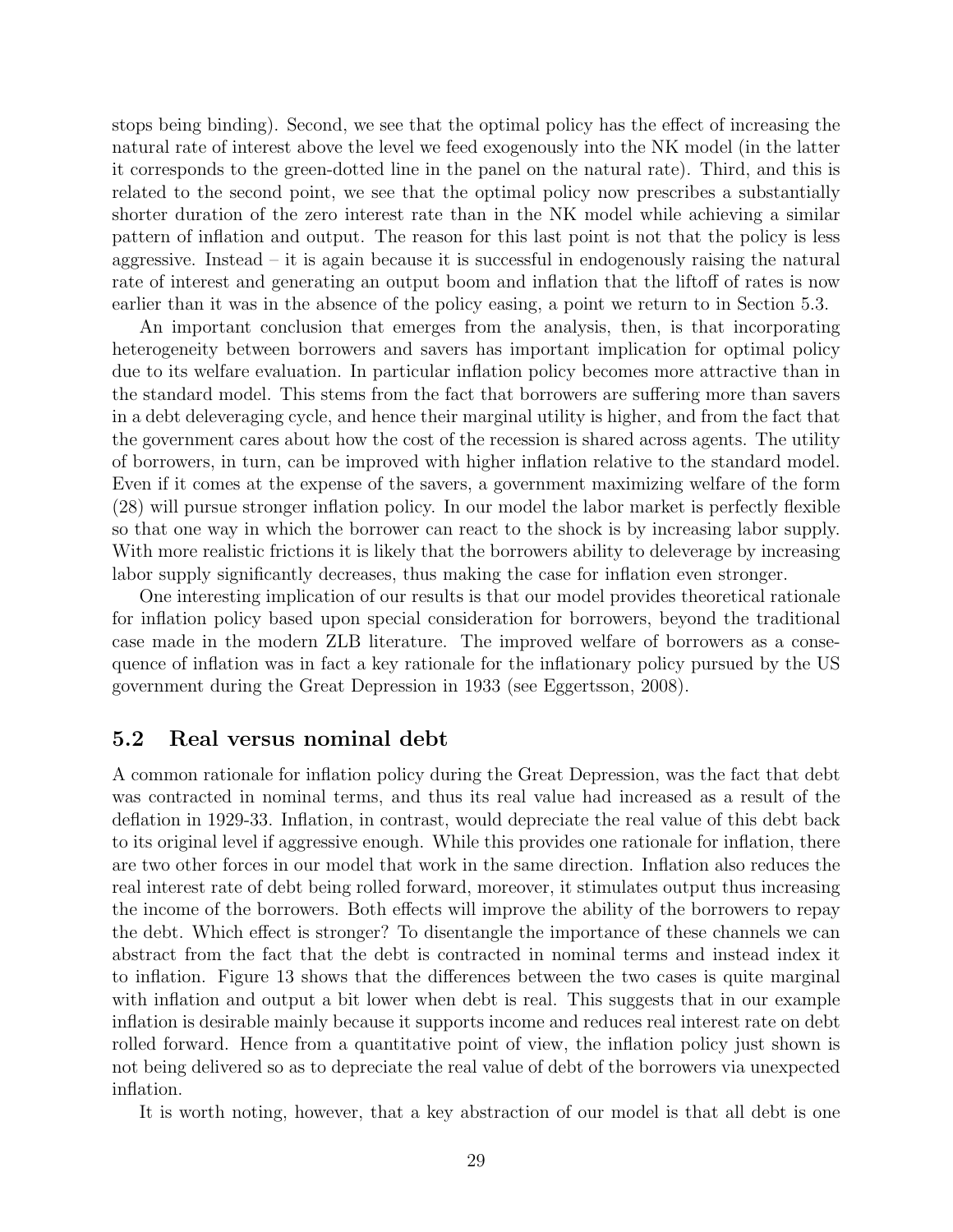

Figure 13: Responses following a deleveraging shock under optimal monetary policy with commitment when debt is nominal (line "Benchmark") in comparison to the case in which debt is real (line "Real Debt") taking in consideration the zero-lower bound. Variables are: output  $(Y)$ , inflation rate  $(\pi)$ , nominal interest rate on savings  $(i)$ , natural rate of interest defined as in  $(24)$   $(r<sup>n</sup>)$ . Y is in percentage deviation with respect to the steady state;  $\pi$ , i and r<sup>n</sup> are in percent and at annual rates.

period debt. An interesting extension is to consider how the results are affected by instead introducing long term debt, which is better consistent with the data. While this may provide stronger incentives for the government to inflate –to generate redistribution– it will also lessen the government incentive to keep the short-term real interest rate low on freshly issued debt (as much of the interest rates are predetermined). Which effect is quantitatively stronger, in a more general quantitative model, remains to be seen.

### 5.3 A special case of earlier liftoff under optimal policy than inflation targeting

An important result we documented is that optimal policy implies a shorter duration at the ZLB when the natural rate of interest is endogenous, than in the standard model (see Section 5.1). This is because optimal policy leads to a faster normalization in the natural rate of interest than otherwise would have occurred. One of the key lessons from the standard literature is that the optimal commitment typically implies a longer duration at the ZLB than if policy was set to hit the inflation target of the central bank as soon as the ZLB is no longer binding. This result provided one rationale for several central banks announcing that they would keep short rates low beyond where people had expected them prior to those announcements. This has been often referred to as "forward guidance". In some cases, for example, central banks explicitly tied themselves not to raise rates until some calendar date far into the future (e.g. the Bank of Canada). The objective was to increase demand.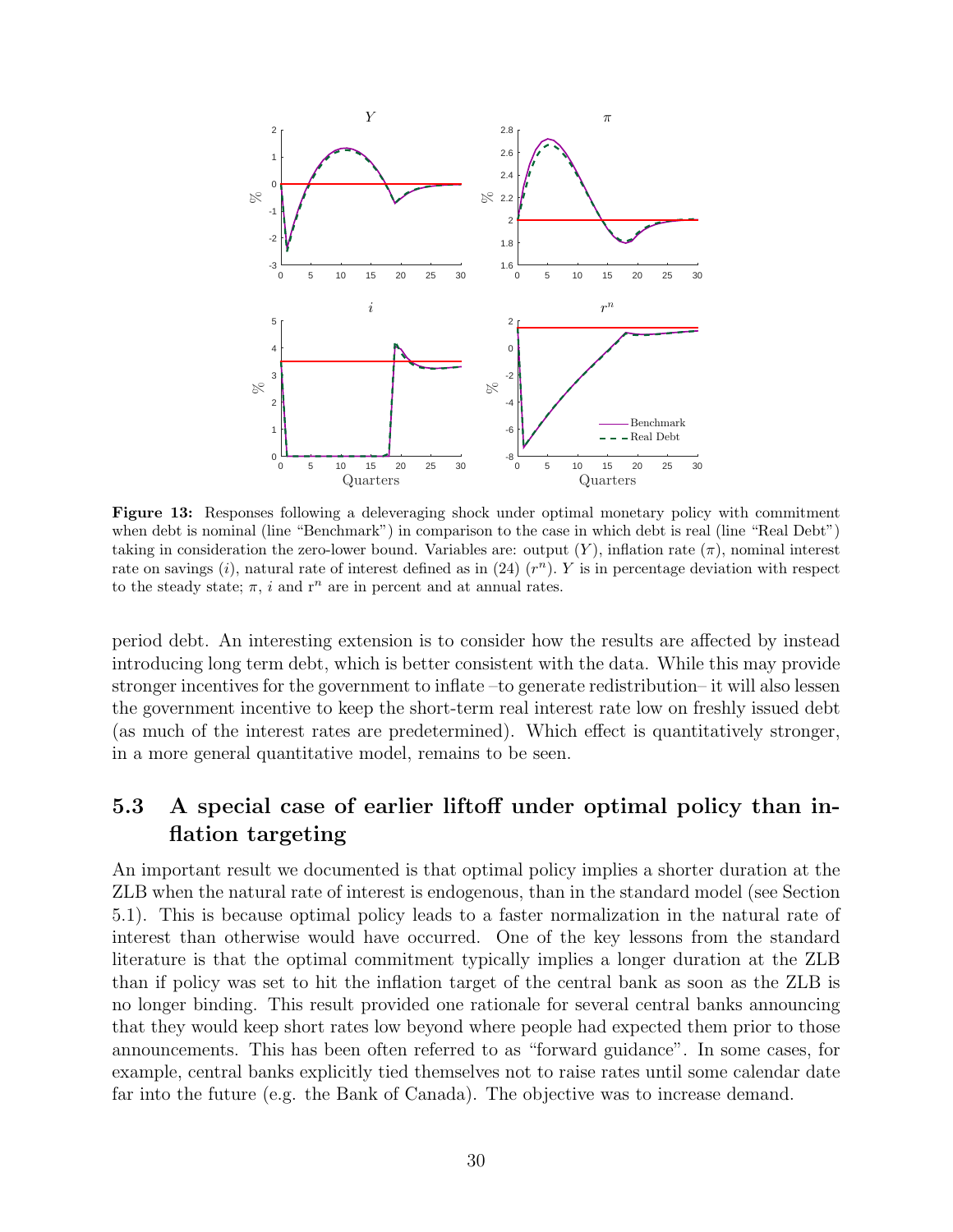

Figure 14: Responses following a deleveraging shock under optimal monetary policy with commitment (line "Optimal Policy") in comparison to inflation-targeting policy (line "IT") taking in consideration the zero-lower bound for the special parametrization of footnote 5.3. Variables are: output  $(Y)$ , inflation rate  $(\pi)$ , nominal interest rate on savings (i), natural rate of interest defined as in (24)  $(r^n)$ . Y is in percentage deviation with respect to the steady state;  $\pi$ , i and r<sup>n</sup> are in percent and at annual rates.

One interesting aspect of our theory is that optimal policy may in principle no longer prescribe a longer duration at the ZLB. This, in turn, might in principle suggest that "forward guidance" in terms of longer duration of short-term nominal rates at zero is counterproductive.

While we have been unable to provide to settle this question, numerical experiments suggest that we need relatively extreme parameter configuration for the optimal commitment to imply shorter duration at the ZLB than an simple inflation target. In particular one needs to assume very high degree of price flexibility. Figure  $14$  shows one such example.<sup>21</sup> The Figure shows that deflation under the inflation-targeting policy is quite deep and that the substantial increase in inflation under optimal policy is key to reduce the costs of deleveraging and contain significantly the fall in the natural rate of interest. This makes possible an earlier liftoff for optimal policy than under inflation targeting. It remains to be seen if such examples can be constructed under less extreme parameter configurations, but our theory of endogenous natural rate of interest at least provides for this as a theoretical possibility, unlike the standard model.

<sup>&</sup>lt;sup>21</sup>The parametrization used in Figure 14 is:  $\kappa = 10, \beta = 0.9938, \varphi = 0.0055, \upsilon = 0.0011, \bar{b}^{high} = 0.2601$ corresponding to a debt-to-GDP ratio of 10%,  $\bar{b}^{low} = 0.0260$  corresponding to a debt-to-GDP ratio of 1%. All the other parameters are as in Table 1.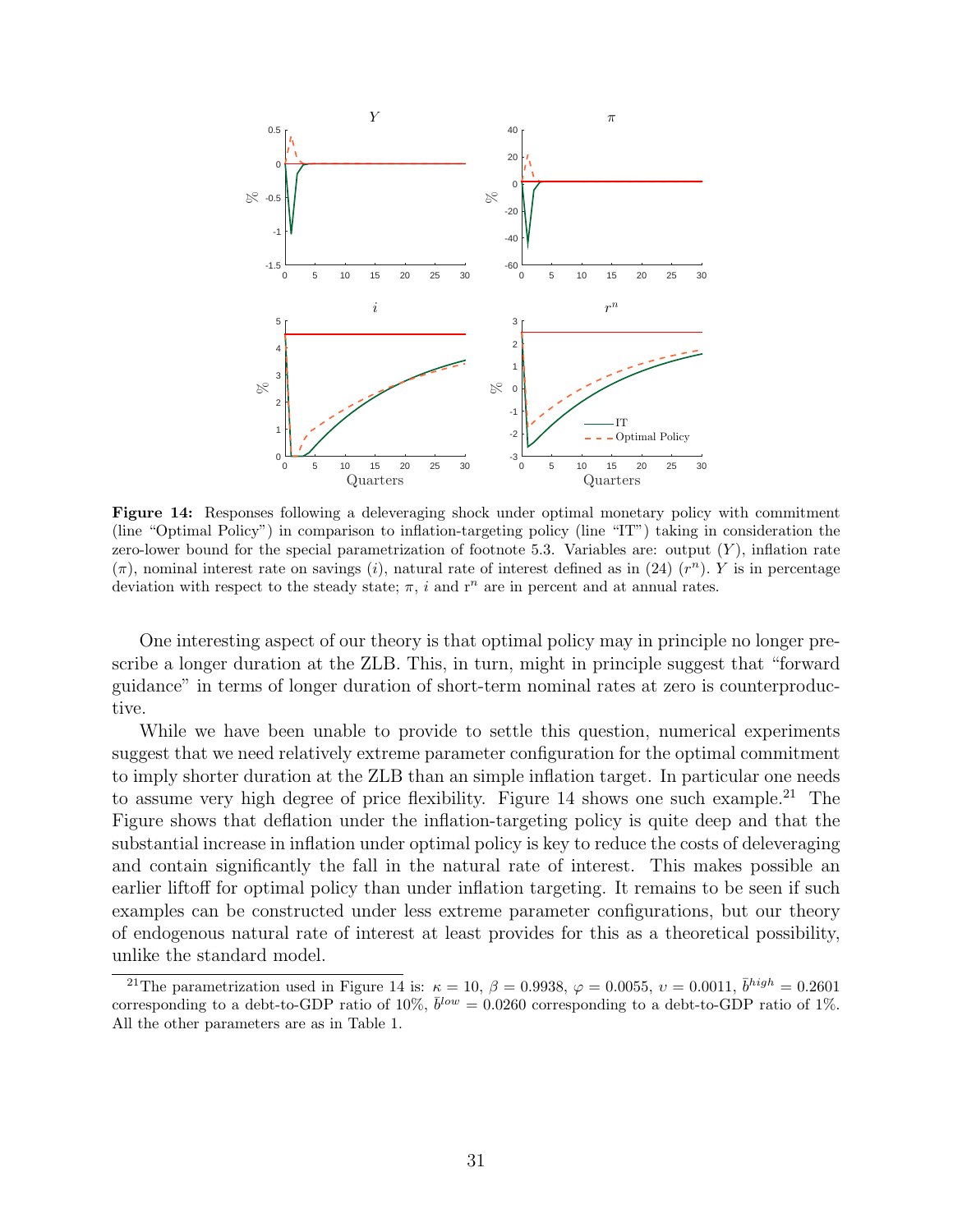### 6 Government Spending

Monetary policy works through a commitment to actions in the future that may be dynamically inconsistent. Accordingly, many are skeptical about the extent to which it has an impact which, in any event, is highly dependent on the credibility of the central bank. A policy that is not subject to this problem to the same extent is fiscal policy, because it involves taking direct actions today. Moreover, it has been shown to be highly effective in the standard model when monetary policy is not capable of generating the appropriate commitment, with very high multipliers of government spending, see e.g. Eggertsson (2011) and Christiano et al (2012). It is of interest to see how endogenous debt deleveraging affect these conclusions. Here we consider a simple experiment in which monetary policy is constrained by targeting the inflation target of two percent, while we model fiscal policy as being able to react directly to the shock. We define G the public expenditure which now enters aggregate demand

$$
Y_t = (1 - \chi)C_t^s + \chi C_t^b + G_t.
$$

We assume that public expenditure is financed with lump-sum taxes. In particular we set the following distribution of taxes between borrowers and savers

$$
T_t^b = \frac{\omega}{\chi} G_t + \tau P_t Y_t
$$

$$
T_t^s = \frac{1 - \omega}{1 - \chi} G_t + \tau P_t Y_t
$$

implying the government budget constraint

$$
(1 - \chi)T_t^s + \chi T_t^b = G_t + \tau P_t Y_t.
$$

The parameter  $\omega$ , with  $0 < \omega < 1$  determines who is paying for public spending. When  $\omega = 0$ , the savers pay. When  $\omega = 1$ , the borrowers pay while when  $\omega = \chi$  all pay in equal shares. There are a few changes to account for in our model, given the above specification, which are detailed in the Appendix.

We repeat the experiment of Section 4.4 where our model and the standard NK model are aligned in implying the same responses under inflation targeting assuming also the zero-lower bound. In this environment, we study the effects of an increase of government expenditure in both models. In particular we set  $G_t = \psi Y_t$  and calibrate  $\psi$ , eventually with different values in the two models, in a way that the response of public spending in the first period is 3% in both models. Given this endogenous and same impulse of fiscal policy, Figure 15 shows the responses of output, inflation, nominal interest rate and the natural rate with and without public spending in the two models. In Figure 15, for the deleveraging model, we assume that public spending is financed equally across savers and borrowers, i.e.  $\omega = \chi$ . In Figure 16, we repeat the experiment for only the deleveraging model when  $\omega = 0, \chi$  or 1.<sup>22</sup>

Looking at the first-period response of output, we see that in both models, by construction, output drops by 6.79%. With a 3% increase in public spending in the first period, output drops by 3.15% in our model, when assuming that financing of public spending is

<sup>&</sup>lt;sup>22</sup>It should be noted that the value of  $\psi$  depends on the different assumptions on  $\omega$ .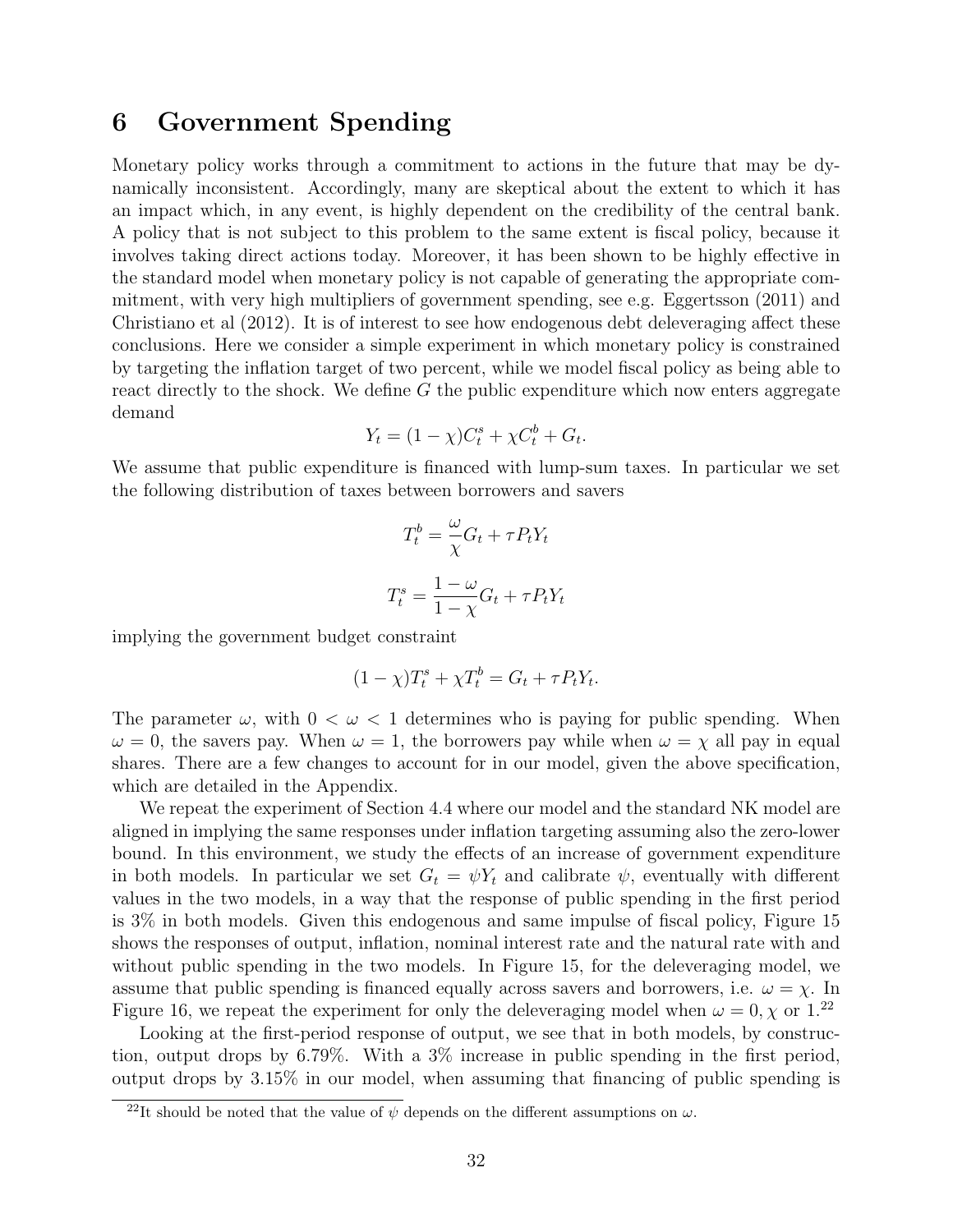equally shared across borrowers and savers ( $\omega = \chi$ ). This implies a first-period multiplier equal to 1.21. In the standard New-Keynesian model, the drop in output with a 3% increase in public spending is 3.62% implying a multiplier of 1.05. A model in which the dynamic of the natural rate of interest is endogenous and agents pay for spending in equal shares thus implies a larger multiplier than in the standard model. However, if considering a different redistribution of taxes in our model, we obtain a drop in output of only 1.76% if savers finance it all, with a larger multiplier of 1.67. Instead, if taxes are levied on borrowers, output drops by more, 4.58%, implying multiplier lower than one, 0.736.



Figure 15: Comparison between the responses to a deleveraging shock with and without public spending. Line "IT": inflation-targeting policy in the model of this paper without public spending which coincides with the same policy under the benchmark NK model. Line "IT plus G,  $\omega = \chi$ ": inflation-targeting policy in the model of this paper with public spending and equal financing across agents ( $\omega = \chi$ ). Line "IT plus G in NK": inflation-targeting policy in the NK model with public spending. Variables are: output  $(Y)$ , inflation rate  $(\pi)$ , nominal interest rate on savings (i), natural rate of interest defined as in (24)  $(r^n)$ . Y is in percentage deviation with respect to the steady state;  $\pi$ , i and  $r^n$  are in percent and at annual rates.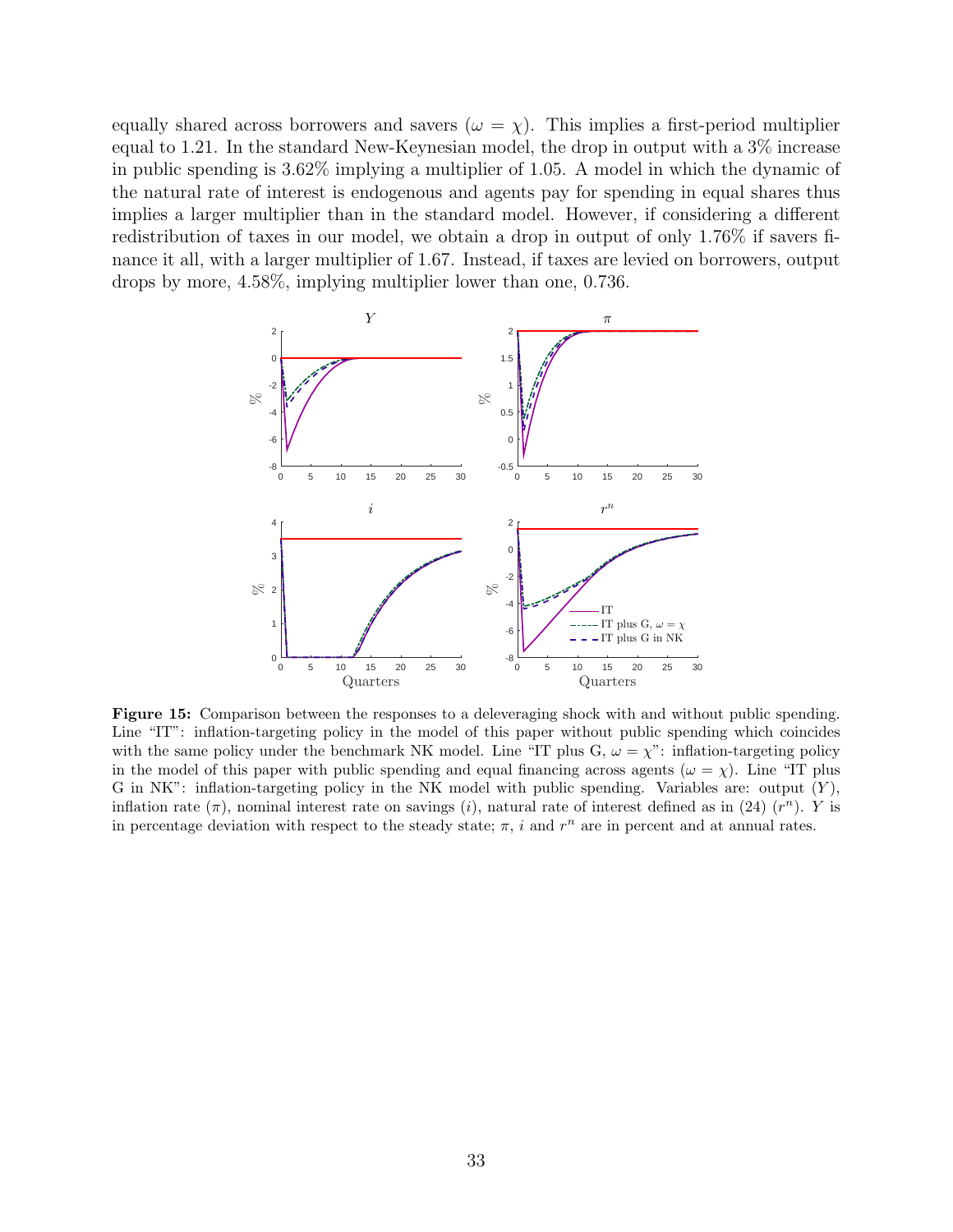

Figure 16: Comparison between the responses to a deleveraging shock with and without public spending. Line "IT": inflation-targeting policy in the model of this paper without public spending. Line "IT plus G,  $(\omega = 0)$ ": inflation-targeting policy in the model of this paper with public spending and financing all on savers ( $\omega = 0$ ). Line "IT plus G,  $(\omega = \chi)$ ": inflation-targeting policy in the model of this paper with public spending and equal financing across savers and borrowers savers  $(\omega = \chi)$ . Line "IT plus G,  $(\omega = 1)$ ": inflation-targeting policy in the model of this paper with public spending and financing all on borrowers  $(\omega = 1)$ . Variables are: output  $(Y)$ , inflation rate  $(\pi)$ , nominal interest rate on savings  $(i)$ , natural rate of interest defined as in (24)  $(r^n)$ . Y is in percentage deviation with respect to the steady state;  $\pi$ , i and  $r^n$ are in percent and at annual rates.

### 7 Conclusions

In this paper we have extended the standard New Keynesian model to take into account dynamic deleveraging. In doing so we provide a relatively general framework which we hope will be useful for further applications. We kept the analysis as simple as possible to provide a workhorse post-crisis model.

We have largely limited our focus to deleveraging shocks at the household side but we have also remarked on the isomorphism with credit shocks capturing changes in the degree of leverage of intermediaries or other financial constraints. The analysis can be extended to study other sources of disturbances, like the more standard productivity and cost-push shocks.

One main extension, as we see it, is to take the framework we develop and enlarge it into a medium scale DSGE model that can be estimated. We have chosen not to do so here, in order to obtain a tractable model that allows sharp analytic predictions about optimal policy and clearly generalizes the existing literature on the zero bound. We hope future research takes this analysis one step further into a fully estimated model, e.g., along the lines recently pursued by Justiniano et al. (2014).

Finally, there could be many applications of the approach developed here to open economies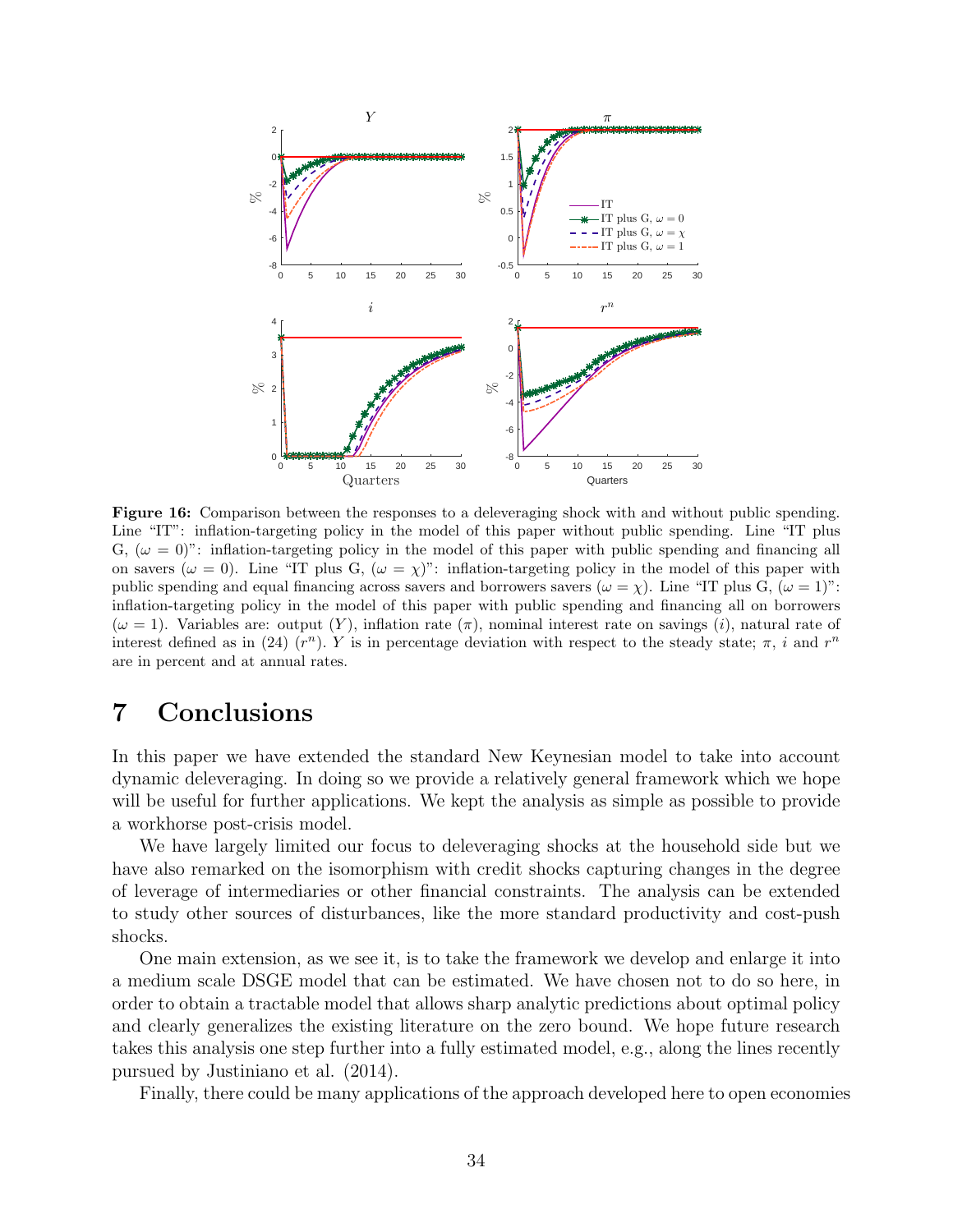or currency areas, to study the endogeneity of a country's deleveraging embedded in an international transmission mechanism. Benigno and Romei (2014), Bhattarai et al. (2015) and Fornaro (2014) are examples in this direction.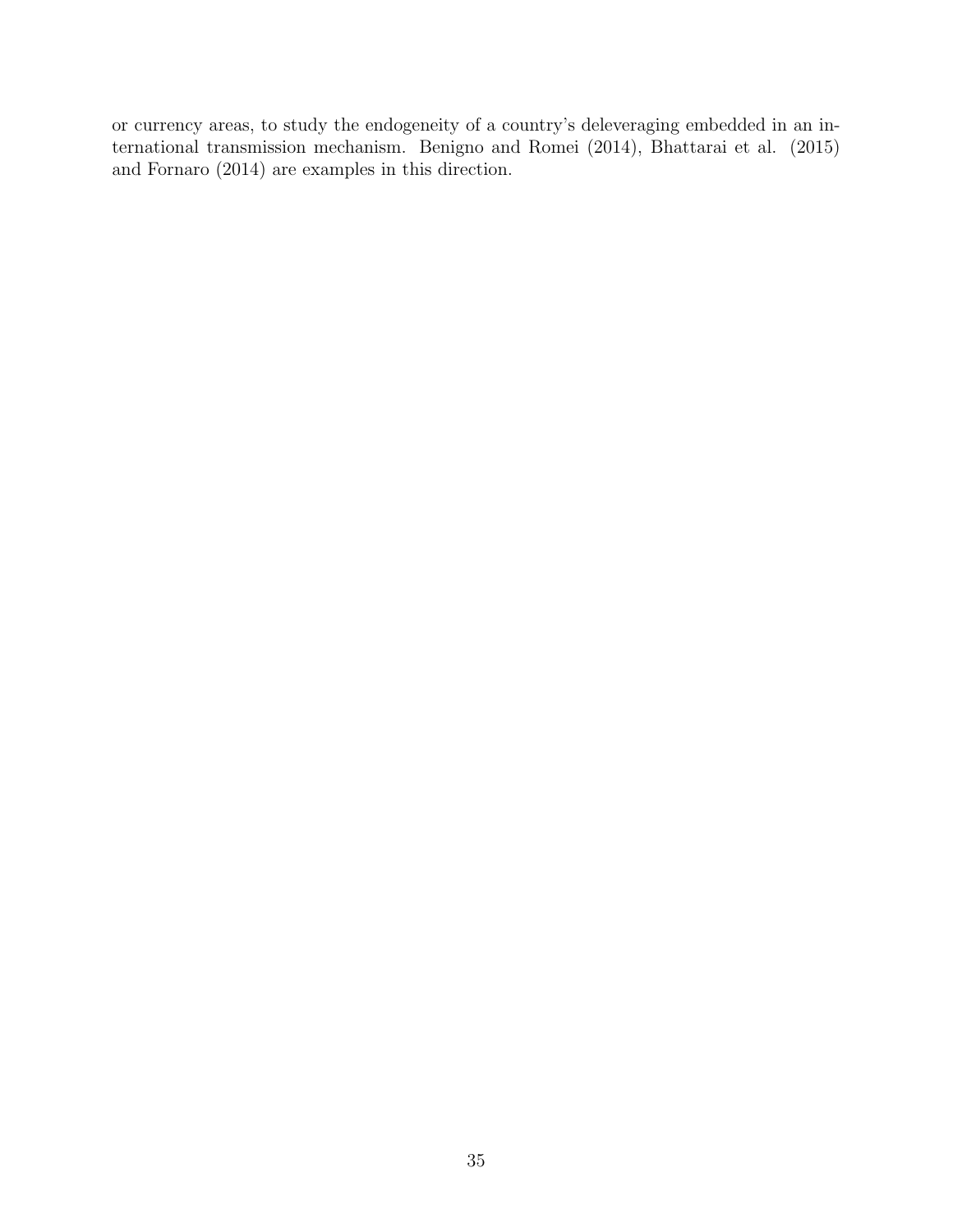### References

- [1] Adam, Klaus, and Roberto Billi (2006), "Optimal Monetary Policy under Commitment with a Zero Bound on Nominal Interest Rates," Journal of Money, Credit, and Banking 38(7), 1877-1905.
- [2] Andrès, Javier, Oscar Arce and Carlos Thomas (2013), "Banking Competition, Collateral Constraints and Optimal Monetary Policy," Journal of Money, Credit and Banking 45, 87-125.
- [3] Bhattarai, Saroy, Jae Won Lee and Woong Yong Park (2015), "Optimal Monetary Policy in a Currency Union with Interest Rate Spreads," Journal of International Economics 96(2), 375–397.
- [4] Benigno, Pierpaolo and Federica Romei (2014), "Debt Deleveraging and The Exchange Rate," Journal of International Economics 93, pp. 1-16.
- [5] Benigno, Gianluca and Luca Fornaro (2015), "Stagnation Traps ," " Working Papers 832, Barcelona Graduate School of Economics.
- [6] Calvet, Laurent E. (2001), "Incomplete Markets and Volatility," Journal of Economic Theory 98, 295-338.
- [7] Christiano, Lawrence, Martin Eichenbaum, and Sergio Rebelo (2011), "When Is the Government Spending Multiplier Large?" *Journal of Political Economy* 119(1), 78-121.
- [8] Clarida, Richard, Jordi Galì and Mark Gertler (1999), "The Science of Monetary Policy: A New Keynesian Perspective," Journal of Economic Literature 37(2), 1661-1707.
- [9] Curdia, Vasco and Michael Woodford (2010), "Credit Spreads and Monetary Policy," Journal of Money Credit and Banking 42 (s1), 3-35.
- [10] Curdia, Vasco and Michael Woodford (2011), "The Central-Bank Balance Sheet as an Instrument of Monetary Policy," Journal of Monetary Economics 58 (1), 54-79.
- [11] De Fiore, Fiorella and Oreste Tristani (2012), "(Un)conventional Policy and The Zero Lower Bound," mimeo, ECB.
- [12] De Fiore, Fiorella and Oreste Tristani (2013), "Optimal Monetary Policy in a Model of the Credit Channel," Economic Journal 123(571), 906-931.
- [13] Domeij, David and Tore Ellingsen (2015), "Rational Bubbles and Economic Crises: A Quantitative Analysis," Working Paper Stockholm School of Economics 2015:1.
- [14] Eggertsson, Gauti (2008), "Great Expectations and the End of the Depression," The American Economic Review 98(4), 1476-1516.
- [15] Eggertsson, Gauti (2011), "What Fiscal Policy is Effective at Zero Interest Rates?" in D. Acemoglu and M. Woodford, eds., *NBER Macroeconomics Annual 2010*, Cambridge (US): MIT Press, Vol. 26, 59-112.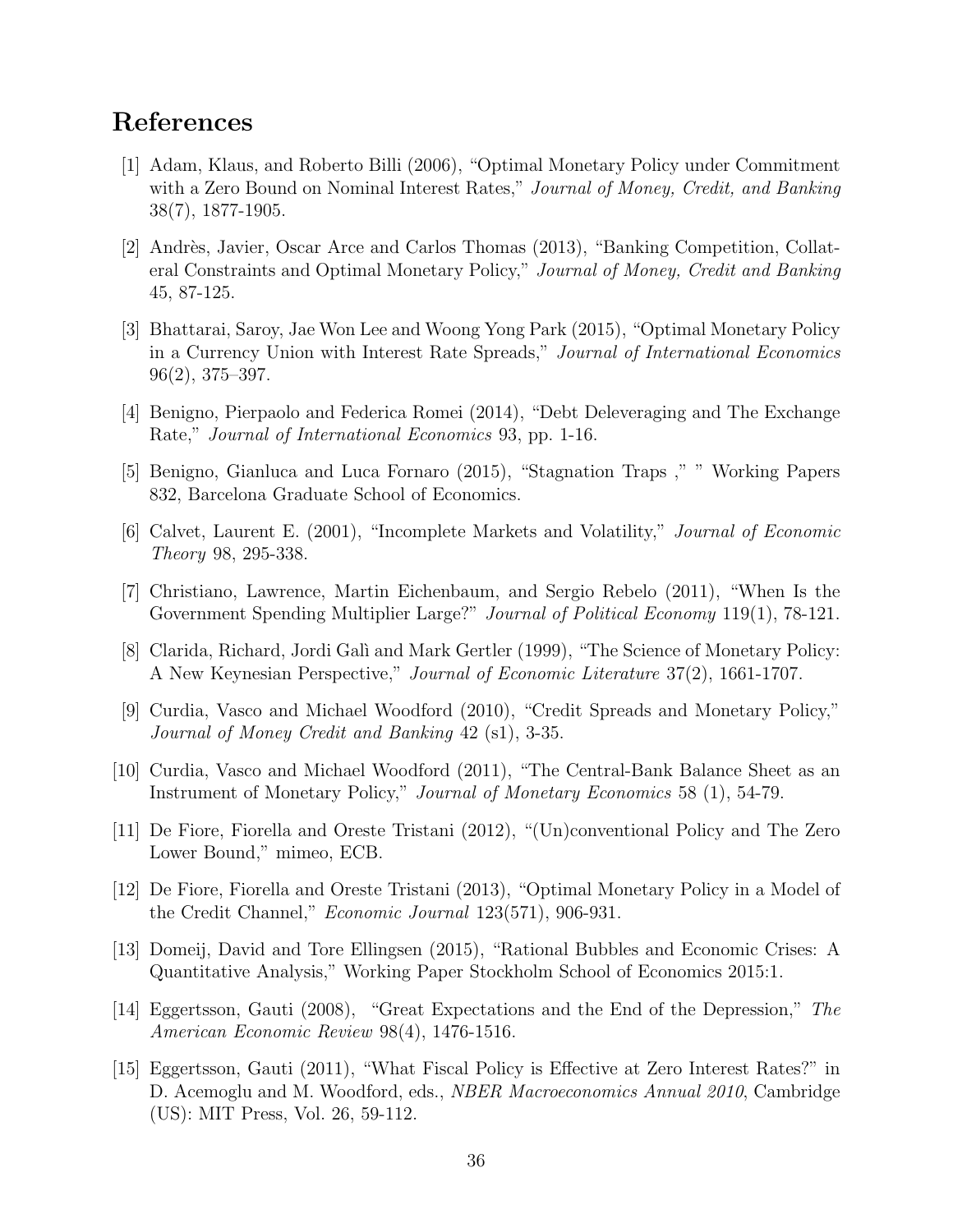- [16] Eggertsoon, Gauti, Andrea Ferrero and Andrea Raffo (2014), "Can Structural Reforms Help Europe?" Journal of Monetary Economics 61, 2-22.
- [17] Eggertsson, Gauti and Paul Krugman (2012), "Debt, Deleveraging and the Liquidity Trap: A Fisher-Minsky-Koo Approach," Quarterly Journal of Economics 127(3), 1469- 1513.
- [18] Eggertsson, Gauti and Neil Mehrotra (2014), "A Model of Secular Stagnation," NBER WP 20574.
- [19] Eggertsson, Gauti, and Michael Woodford (2003), "The Zero Bound on Interest Rates and Optimal Monetary Policy," Brookings Papers on Economic Activity 1, 139-233.
- [20] Fornaro, Luca (2014), "International Debt Deleveraging," mimeo, CREI.
- [21] Galì, Jordi (2008). Monetary Policy, Inflation, and the Business Cycle: An Introduction to the New Keynesian Framework. Princeton University Press: Princeton.
- [22] Geanakoplos John (2010), "The Leverage Cycle," in D. Acemoglu, K. Rogoff and M. Woodford, eds., NBER Macroeconomic Annual 2009, University of Chicago Press, vol. 24, 1-65.
- [23] Gertler, Mark and Nobuhiro Kiyotaki (2010), "Financial Intermediation and Credit Policy in Business Cycle Analysis," in B.M. Friedman and M. Woodford, eds., *Handbook* of Monetary Economics, vol. 3, 547-599.
- [24] Guerrieri, Veronica and Guido Lorenzoni (2010), "Credit Crisis, Precautionary Savings and the Liquidity Trap," NBER Working Papers No. 17583,.
- [25] Hall, Robert E. (2011), "The Long Slump," American Economic Review 102, 431–469.
- [26] Jermann, Urban and Vincenzo Quadrini (2012), "Macroeconomic Effects of Financial Shocks," American Economic Review 102, 238-271.
- [27] Justiniano, Alejandro, Giorgio Primiceri and Andrea Tambalotti (2014), "Credit Supply and The Housing Boom," NBER working paper No. 18941.
- [28] Justiniano, Alejandro, Giorgio Primiceri and Andrea Tambalotti (2015), "Housing Leveraging and Deleveraging," Review of Economic Dynamics vol. 18(1), 3-20.
- [29] Krugman, Paul (1998), "It's Baaack! Japan's Slump and the Return of the Liquidity Trap," Brookings Papers on Economic Activity 2, 137-187.
- [30] Mian, Atif, and Amir Sufi (2011), "House Prices, Home Equity-Based Borrowing, and the U.S. Household Leverage Crisis," American Economic Review 101, 2132–2156.
- [31] Rognlie, Mattew, Andrei Shleifer and Alp Simsek (2014), "Investment Hangover and the Great Recession," NBER Working Papers No. 20569,.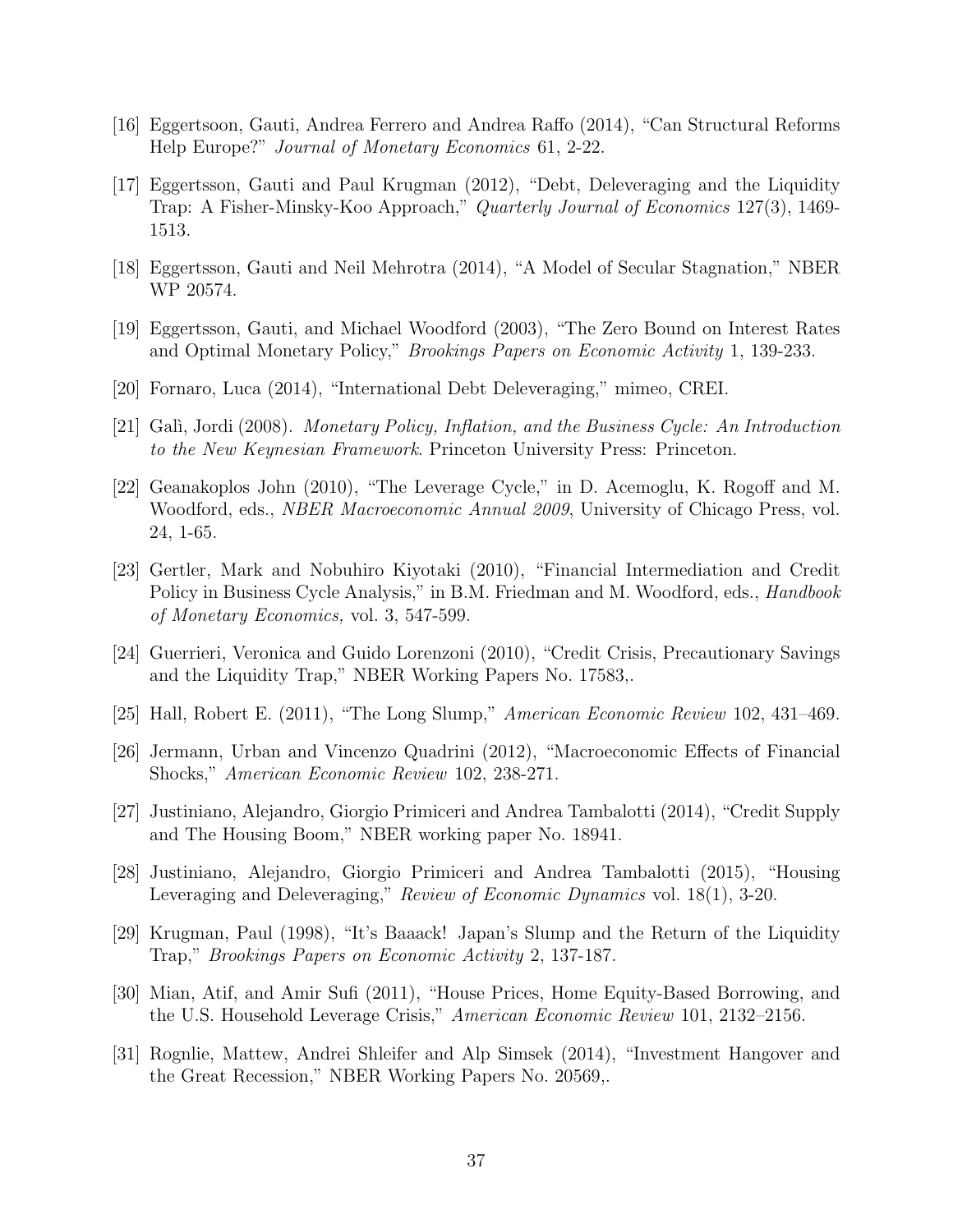- [32] Rotemberg, Julio J., and Michael Woodford (1997), "An Optimization-Based Econometric Framework for the Evaluation of Monetary Policy," NBER Macroeconomics Annual 1997, 297-361.
- [33] Smets, Frank and Rafael Wouters (2007), "Shocks and Frictions in US Business Cycles: A Bayesian DSGE Approach," American Economic Review, 97(3): 586-606.
- [34] Werning, Iván (2011), "Managing a Liquidity Trap: Monetary and Fiscal Policy," NBER Working Papers No. 17344.
- [35] Woodford, Michael (2003). Interest and Prices: Foundations of a Theory of Monetary Policy. Princeton University Press: Princeton.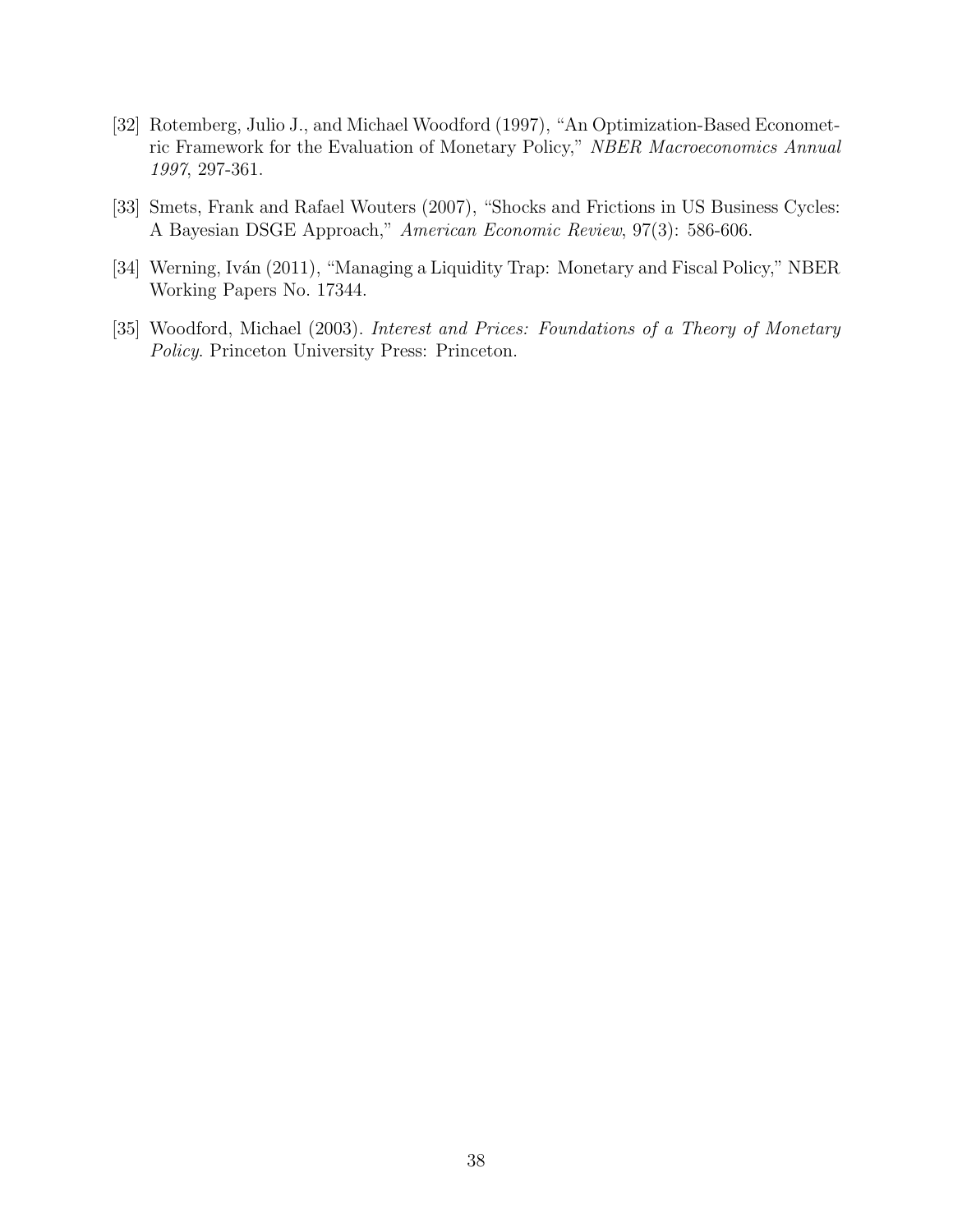### A Details of the general model of section 2.3

Households choose consumption and working hours to maximize utility (11) under the flow budget constraint (12) and an appropriate borrowing-limit condition. As outlined in Section 2.1 we now make the simplifying assumption that  $\beta^s \to \beta^b = \beta$ , in which case borrowing and lending are still well defined but determined by initial conditions.

The Euler's equation of savers implies

$$
U_c(C_t^s) = \beta(1 + i_t)E_t \left\{ U_c(C_{t+1}^s) \frac{P_t}{P_{t+1}} \right\}.
$$
 (A.1)

Borrowers are not price takers with respect to the borrowing cost since they understand that it will be affected by their individual debt decision. For each individual  $j$  belonging to the class of borrowers the following Euler equation can be derived:

$$
U_c(C_t^j) = \beta \frac{(1+i_t^j)}{1 - \tilde{\epsilon} \left(\frac{b_t^j}{b_t}, \frac{b_t}{b_t}, \zeta_t\right)} E_t \left\{ U_c(C_{t+1}^j) \frac{P_t}{P_{t+1}} \right\},\tag{A.2}
$$

where the function  $\tilde{\epsilon}(\cdot;\cdot,\cdot)$  captures the elasticity of the premium with respect to individual real debt and is defined by

$$
\tilde{\epsilon}\left(\frac{b_t^j}{\overline{b}_t},\frac{b_t}{\overline{b}_t},\zeta_t\right) \equiv \frac{b_t^j}{\overline{b}_t}\frac{\tilde{\phi}_{b^j}\left(\frac{b_t^j}{\overline{b}_t},\frac{b_t}{\overline{b}_t},\zeta_t\right)}{\tilde{\phi}\left(\frac{b_t^j}{\overline{b}_t},\frac{b_t}{\overline{b}_t},\zeta_t\right)}.
$$

In equilibrium, borrowers are identical and choose the same level of debt  $b_t^j = b_t$ . The Euler equation (A.2) can be simplified to

$$
U_c(C_t^b) = \beta \frac{(1 + i_t^b)}{1 - \epsilon \left(\frac{b_t}{b_t}, \zeta_t\right)} E_t \left\{ U_c(C_{t+1}^b) \frac{P_t}{P_{t+1}} \right\},\tag{A.3}
$$

where  $\epsilon(b_t/\bar{b}_t, \zeta_t) \equiv \tilde{\epsilon}(b_t/\bar{b}_t, b_t/\bar{b}_t, \zeta_t)$ . In the same way, the relationship between borrowing and saving rates can be written as

$$
(1 + i_t^b) = (1 + i_t) \cdot \phi\left(\frac{b_t}{\overline{b}_t}, \zeta_t\right)
$$

where  $(1+i_t^j)$  $(t_i^j) = (1 + t_i^b)$  for each j belonging to the mass of borrowers and where we have further defined  $\phi(b_t/\bar{b}_t, \zeta_t) \equiv \tilde{\phi}(b_t/\bar{b}_t, b_t/\bar{b}_t, \zeta_t)$ .

The optimal supply of labor implies that the marginal rate of substitution between labor and consumption is equated to the real wage

$$
\frac{V_l(L_t^j)}{U_c(C_t^j)} = \frac{W_t^j}{P_t}.
$$
\n(A.4)

for each agent j.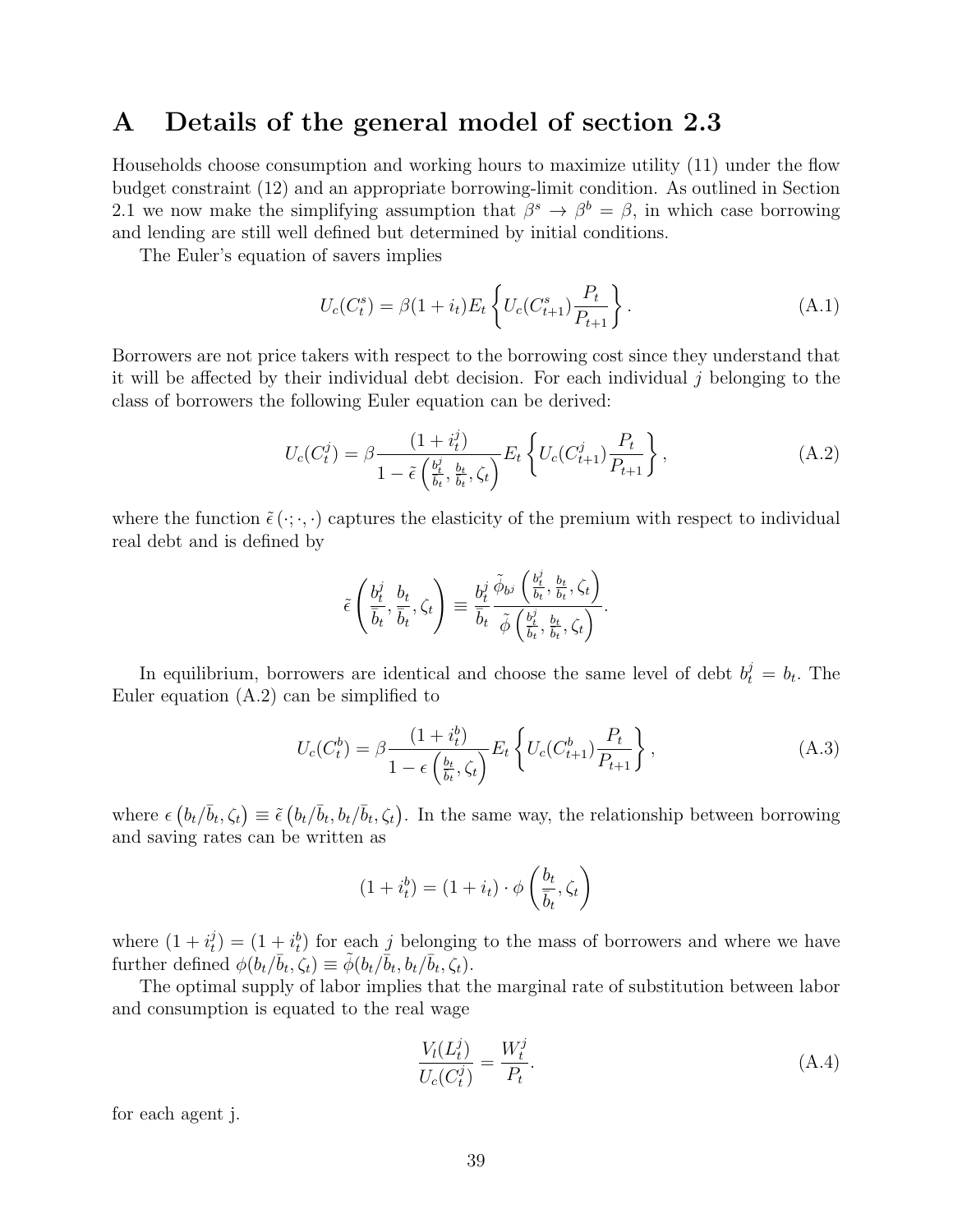On the production side, we assume that there is a continuum of firms of measure one, each producing one of the goods in the economy. The production function is linear in labor,  $Y(i) = L(i)$ . Here we make another key simplifying assumption.<sup>23</sup> We assume that production is a Cobb-Douglas indexes of the two types of labor as  $L(i) = (L<sup>s</sup>(i))^{1-\chi}(L<sup>b</sup>(i))^{\chi}$ . Given this technology, this implies that labor compensation for each type of worker is equal to total compensation  $W_jL_j = WL$  where the aggregate wage index is appropriately defined by  $W = (W^s)^{1-\chi}(W^b)^{\chi}$ . This structure will greatly facilitate the aggregation of the model.

Given preferences, each firm faces a demand of the form  $Y(i) = (P(i)/P)^{-\theta}Y$  where aggregate output is

$$
Y_t = (1 - \chi)C_t^s + \chi C_t^b.
$$

Firms are subject to price rigidities as in the Calvo model. A fraction of measure  $(1 - \alpha)$ of firms with  $0 < \alpha < 1$  is allowed to change its price which is going to apply at a generic future period T with a probability  $\alpha^{T-t}$ . Furthermore this price is going to be indexed to the inflation target over the period given by  $\Pi^{T-t}$ . Adjusting firms choose prices to maximize the presented discounted value of the profits under the circumstances that the prices chosen, appropriately indexed to the inflation target, will remain in place

$$
E_t \sum_{T=t}^{\infty} (\alpha \beta)^{T-t} \lambda_T \left[ (1+\tau) \Pi^{T-t} \frac{P_t(i)}{P_T} Y_T(i) - \frac{W_T}{P_T} Y_T(i) \right]
$$

where  $\lambda_t$  is a linear combination of the marginal utilities of real income of the two agents,  $\lambda_t = [(1 - \chi)U_c(C_t^s) + \chi U_c(C_t^b)]$ , which is used to evaluate profits, since these are risk-shared across agents. Moreover  $\tau$  is a constant subsidy on firms' revenues. The first-order condition of the optimal pricing problem implies

$$
\frac{P_t^*}{P_t} = \mu \frac{E_t \left\{ \sum_{T=t}^{\infty} (\alpha \beta)^{T-t} \lambda_T \left( \frac{P_T}{P_t} \frac{1}{\Pi^{T-t}} \right)^\theta \frac{W_T}{P_T} Y_T \right\}}{E_t \left\{ \sum_{T=t}^{\infty} (\alpha \beta)^{T-t} \lambda_T \left( \frac{P_T}{P_t} \frac{1}{\Pi^{T-t}} \right)^{\theta-1} Y_T \right\}}
$$
(A.5)

where  $\mu \equiv \theta/[(\theta - 1)(1 + \tau)]$  and in equilibrium  $P_t(i) = P_t^*$  since all firms adjusting their prices fix it at the same price. The remaining fraction  $\alpha$  of firms, not chosen to adjust their prices, indexes their previously adjusted prices to the inflation target Π. Calvo's model further implies the following law of motion for the general price index

$$
P_t^{1-\theta} = (1-\alpha)P_t^{*1-\theta} + \alpha P_{t-1}^{1-\theta} \Pi^{1-\theta}.
$$
 (A.6)

We assume that utility from consumption is exponential  $u(C^j) = 1 - \exp(-zC^j)$  for some positive parameter z while disutility of working is isoelastic  $v(L^j) = (L^j)^{1+\eta}/(1+\eta)$ . These are convenient assumptions for aggregation and tractability purposes. We can see this by taking a weighted average of (A.4), for  $j = s, b$ , with weights  $1 - \chi$  and  $\chi$ , to obtain

$$
\frac{L_t^{\eta}}{z \exp(-zY_t)} = \frac{W_t}{P_t},\tag{A.7}
$$

 $^{23}$ This assumption makes our model a bit simpler than, for example, Curdia and Woodford (2011) and Eggertsson and Krugman (2012). In the latter work there is a labor supply effect of deleveraging which this assumption allows us to abstract from.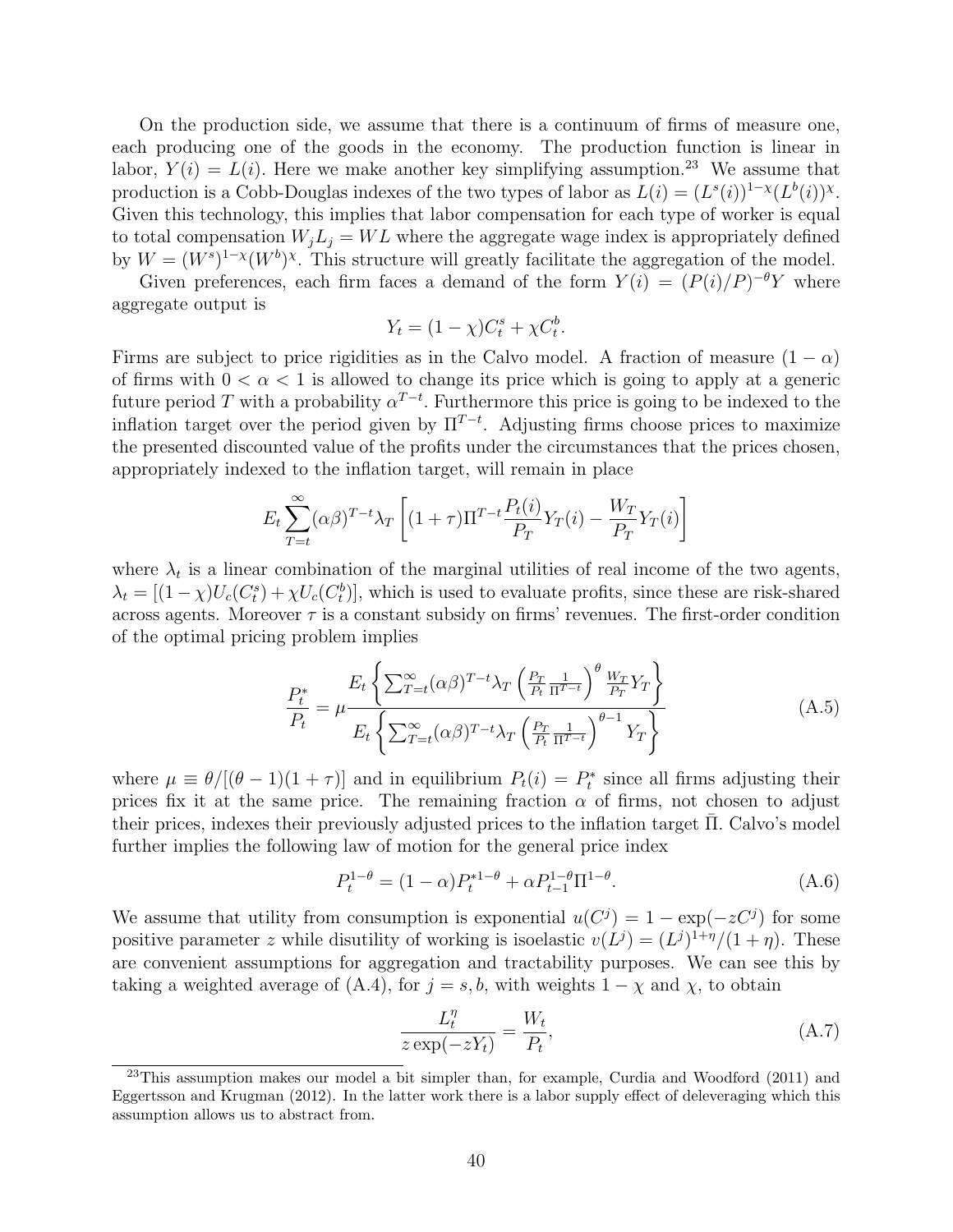where aggregate output and labor are related through  $Y_t \Delta_t = L_t$  and  $\Delta_t$  is an index of price dispersion defined as

$$
\Delta_t \equiv \int_0^1 \left( \frac{P_t(i)}{P_t} \right)^{-\theta} di,
$$

which follows the law of motion

$$
\Delta_t = \alpha \left(\frac{\Pi_t}{\Pi}\right)^{\theta} \Delta_{t-1} + (1-\alpha) \left(\frac{1-\alpha \left(\frac{\Pi_t}{\Pi}\right)^{\theta-1}}{1-\alpha}\right)^{\frac{\theta}{\theta-1}}.
$$
\n(A.8)

To complete the characterization of the model we specify fiscal policy and assume that

$$
T_t^j = \tau P_t Y_t
$$

for each agent j implying the government budget constraint

$$
(1 - \chi)T_t^s + \chi T_t^b = \tau P_t Y_t.
$$

The model is closed with the specification of monetary policy.

#### A.1 Equilibrium conditions: A summary

Here, we describe the equilibrium conditions of our model in a more synthetic way. On the demand side, Euler equations of savers and borrowers are

$$
U_c(C_t^s) = \beta(1 + i_t)E_t \left\{ U_c(C_{t+1}^s) \frac{1}{\Pi_{t+1}} \right\},
$$
\n(A.9)

$$
U_c(C_t^b) = \beta \frac{(1 + i_t^b)}{1 - \epsilon \left(\frac{b_t}{b_t}, \zeta_t\right)} E_t \left\{ U_c(C_{t+1}^b) \frac{1}{\Pi_{t+1}} \right\},\tag{A.10}
$$

where  $\Pi_t \equiv P_t/P_{t-1}$ .

Borrowing and saving rates are related through

$$
(1 + i_t^b) = (1 + i_t) \cdot \phi\left(\frac{b_t}{\overline{b}_t}, \zeta_t\right). \tag{A.11}
$$

The dynamic of borrowing is described by the flow budget constraint of the borrowers

$$
\frac{b_t}{1+i_t^b} = \frac{b_{t-1}}{\Pi_t} + C_t^b - Y_t
$$
\n(A.12)

which follows from  $(12)$  where we have substituted in  $(15)$  and firms' profits, given by  $\Psi_t^j = (1+\tau)P_tY_t - W_tL_t$  noting that  $W_tL_t = W_t^jL_t^j$ <sup>j</sup>. Moreover, we have set  $\Gamma_t^j = 0$  since intermediaries are held only by savers.<sup>24</sup>

 $^{24}$ It should be noted that if profits of intermediation were also rebated to the borrowers, the relevant interest rate in (A.12) would be an appropriately weighted average of borrowing and saving rates.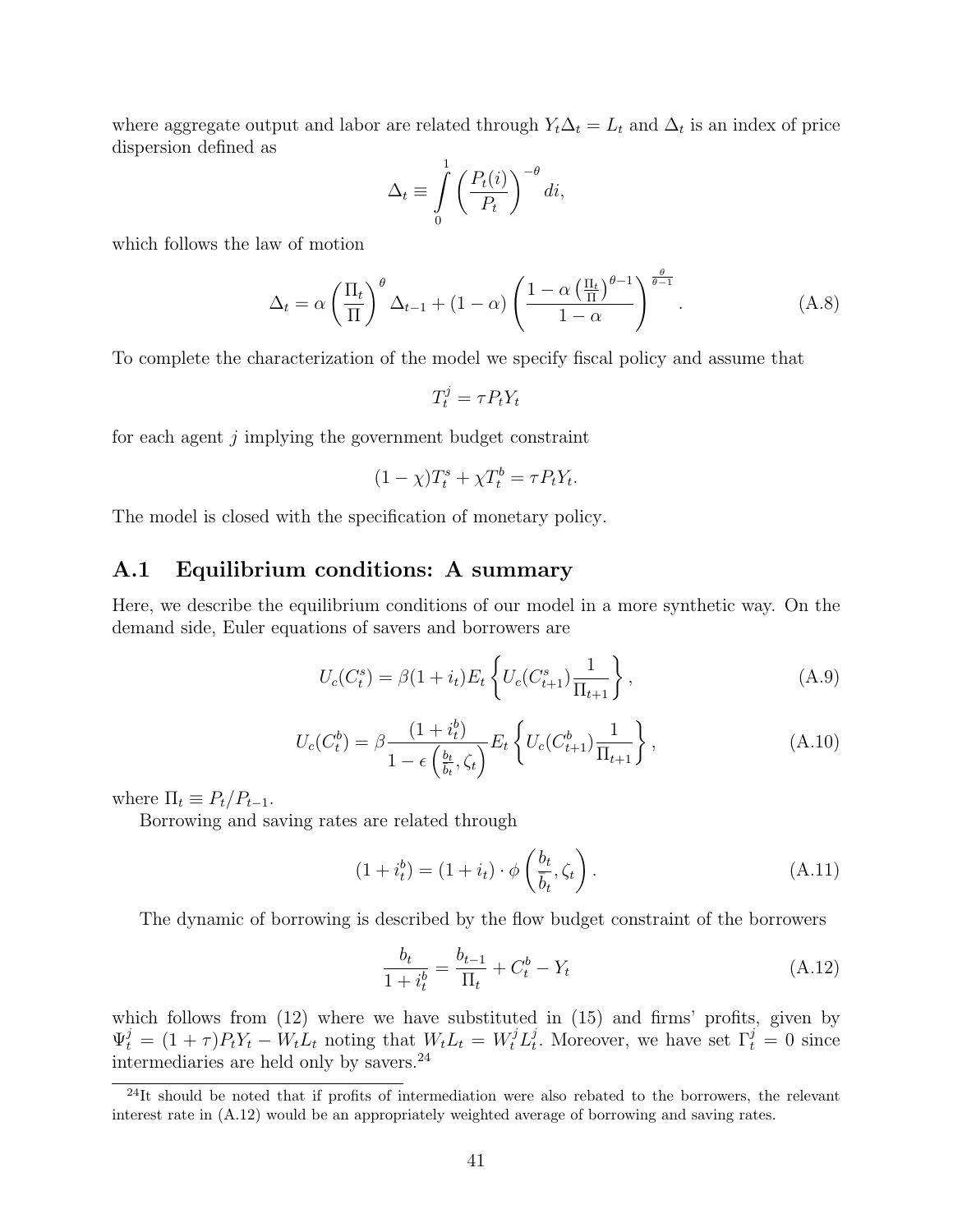Goods market equilibrium connects borrowers' and savers' consumption to real output

$$
Y_t = (1 - \chi)C_t^s + \chi C_t^b.
$$
\n(A.13)

The supply side of the model is characterized by the standard New-Keynesian aggregatesupply equation, written in a recursive form, obtained by combining equations (A.5), (A.6), (A.7) together with  $Y_t = \Delta_t L_t$ 

$$
\left(\frac{1-\alpha\left(\frac{\Pi_t}{\Pi}\right)^{\theta-1}}{1-\alpha}\right)^{\frac{1}{\theta-1}} = \frac{F_t}{K_t},\tag{A.14}
$$

where  $F_t$  and  $K_t$  satisfy:

$$
F_t = \lambda_t Y_t + \alpha \beta E_t \left\{ F_{t+1} \left( \frac{\Pi_{t+1}}{\Pi} \right)^{\theta - 1} \right\},\tag{A.15}
$$

$$
K_t = \mu \frac{\lambda_t \Delta_t^{\eta} Y_t^{1+\eta}}{z \exp(-zY_t)} + \alpha \beta E_t \left\{ K_{t+1} \left( \frac{\Pi_{t+1}}{\Pi} \right)^{\theta} \right\},\tag{A.16}
$$

in which

$$
\lambda_t = z[(1 - \chi)\exp(-zC_t^s) + \chi\exp(-zC_t^b)],\tag{A.17}
$$

and

$$
\Delta_t = \alpha \left(\frac{\Pi_t}{\Pi}\right)^{\theta} \Delta_{t-1} + (1 - \alpha) \left(\frac{1 - \alpha \left(\frac{\Pi_t}{\Pi}\right)^{\theta - 1}}{1 - \alpha}\right)^{\frac{\theta}{\theta - 1}}.
$$
\n(A.18)

The above set of 10 equations  $(A.9)$  to  $(A.18)$  determines the equilibrium allocation for the following stochastic processes of 11 endogenous variables  $\{C_t^b, C_t^s, i_t, i_t^b, b_t, Y_t, \Pi_t, F_t, K_t, \lambda_t, \Delta_t\}_{t=1}^{\infty}$  $t = t_0$ given initial condition on  $b_{t_0-1}$  and  $\Delta_{t_0-1}$  together with a policy rule and for given exogenous sequence  $\{\bar{b}_t, \zeta_t\}_{t=t_0}^{\infty}$  considering the zero lower bound on the nominal interest rate  $i_t \geq 0$ .

#### A.2 Steady State

Of particular importance is the steady state implied by the above equilibrium conditions, since we are approximating our model through log-linear approximations. We consider an initial steady state in which  $\bar{b}_t = \bar{b}^{high}$ ,  $\zeta_t = \bar{\zeta}$  and monetary policy sets inflation rate to the target  $\Pi_t = \Pi$ . It clearly follows from (A.18) that  $\Delta_t = 1$ . In this steady state, the Euler equations of the savers,  $(A.9)$ , and borrowers,  $(A.10)$ , imply, respectively, that

$$
(1+i) = \beta^{-1}\Pi,
$$
\n
$$
(A.19)
$$

and

$$
(1 + ib) = \beta^{-1} \Pi \left( 1 - \epsilon \left( \frac{b}{\bar{b}^{high}}, \zeta \right) \right)
$$
 (A.20)

while the borrowing premium is given by

$$
\frac{(1+i^b)}{(1+i)} = \phi\left(\frac{b}{\bar{b}^{high}}, \zeta\right),\tag{A.21}
$$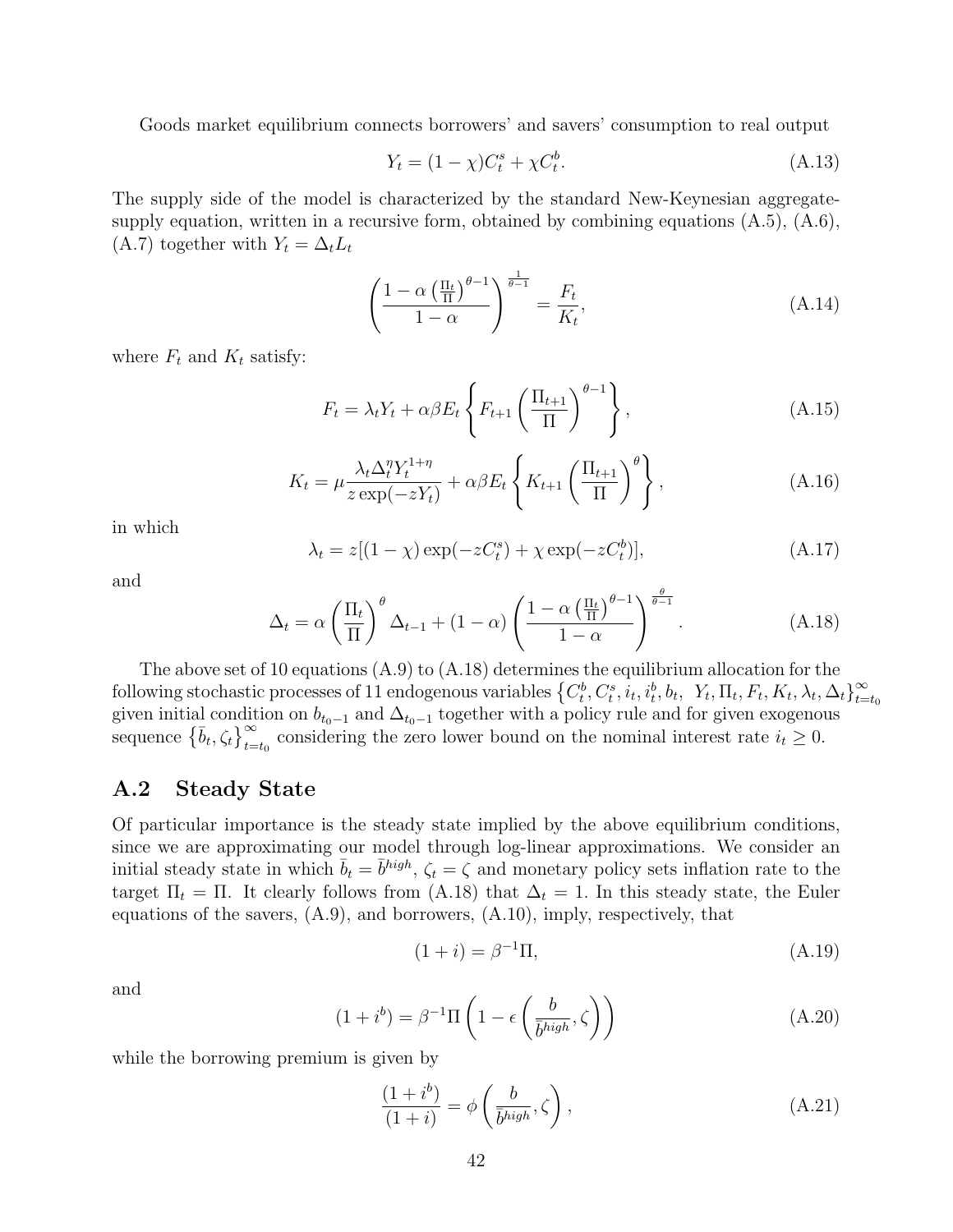following equation (A.11).

Combining  $(A.19)$  to  $(A.21)$  we get

$$
\frac{\phi\left(\frac{b}{b^{high}}, \zeta\right)}{1 - \epsilon\left(\frac{b}{b^{high}}, \zeta\right)} = 1
$$

which implicitly defines the level of debt  $b$ , for each borrower, with respect to the risk-free threshold  $\bar{b}^{high}$ . In particular, under minor restrictions on the functions  $\phi(\cdot)$  and  $\epsilon(\cdot)$ , b can be set equal to  $\bar{b}^{high}$  implying that  $\phi(\cdot) = 1$  so that borrowing and saving rates are equal in the steady state,  $i^b = i$ , while  $\epsilon(\cdot) = 0$ . In terms of the original function describing the borrowing premium, as shown in (13), these results are consistent with the assumptions already made that  $\tilde{\phi}(1,1,\zeta) = 1$  and  $\tilde{\phi}_{b,i}(1,1,\zeta) = 0$ , where the latter captures the fact that for each single borrower a change in their debt position with respect to the risk-free threshold has zero marginal effect on the premium.

Having determined the steady-state level of debt, we obtain the consumption of each borrower from (A.12)

$$
C^b = Y - \frac{(1 - \beta)}{\Pi} \bar{b}^{high},
$$

while from the aggregate resource constraint  $(A.13)$ , we obtain consumption of savers

$$
C^{s} = Y + \frac{(1 - \beta)}{\Pi} \frac{\chi}{1 - \chi} \overline{b}^{high}.
$$

Given the policy rule  $\Pi_t = \Pi$ , the aggregate-supply block of the model, characterized by equations  $(A.14)$ – $(A.16)$ , implies that steady-state output is determined by

$$
\frac{Y^{\eta}}{z \exp(-zY)} = 1,
$$

where we have also assumed a subsidy on firms' revenues equal to  $\tau = 1/(\theta - 1)$  such that  $\mu = 1.$ 

An important implication of our preference specification is that the steady-state level of output is independent of the distribution of wealth, and therefore of the debt deleveraging process. In particular, we are interested in studying the effects of a permanent reduction in  $\bar{b}$  from  $\bar{b}^{high}$  to  $\bar{b}^{low}$ . Following this shock consumption of savers and borrowers converge to new levels defined by

$$
\bar{C}^b = Y - \frac{(1-\beta)}{\Pi} \bar{b}^{low},\tag{A.22}
$$

$$
\bar{C}^s = Y + \frac{(1-\beta)}{\Pi} \frac{\chi}{1-\chi} \bar{b}^{low}.
$$
\n(A.23)

### B Calibration

To find new observables to calibrate the shock, we rely on our interpretation of the model as being driven by debt deleveraging on the household side, but an alternative would be to look at measures of disturbances in the banking system. As an empirical proxy for the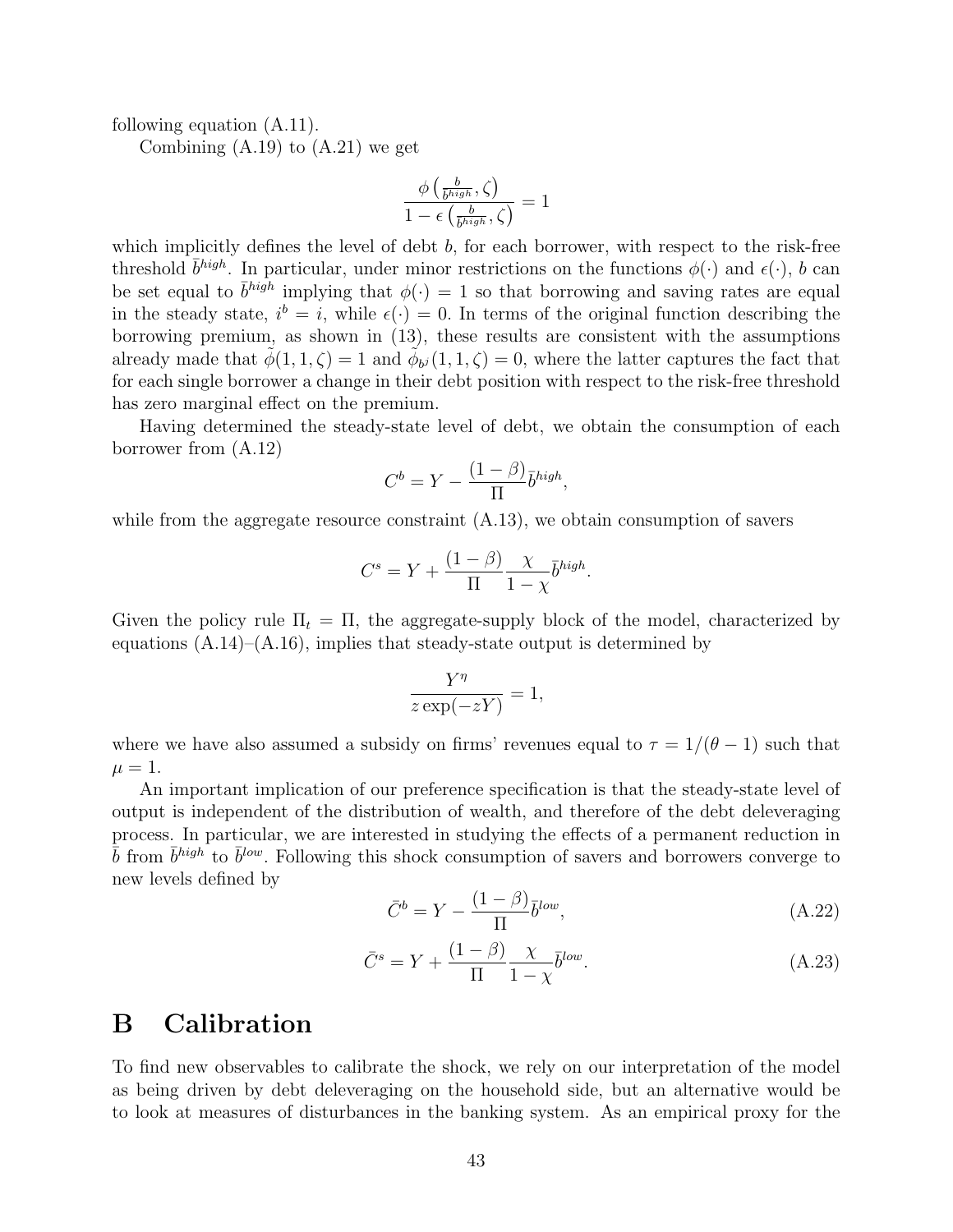household debt, we build a series of household debt over GDP, using the nominal debt series of Households and Nonprofit Organizations in the Fred website.<sup>25</sup> It is shown in Figure 17. For this figure we illustrate three basic trends, in order to assess what debt level can be considered "reasonable" post crisis. As an empirical proxy for borrowers interest rate we use the Commercial Bank Credit Card Interest Rate. We show the borrowing rate in Figure 3, panel (b). <sup>26</sup>



Figure 17: Plot of US Private Debt over GDP in percent. The Figure also shows trends for different subsamples.

The model and data are at a quarterly frequencies. The calibrated parameters, shown in Table 1, are largely standard and taken directly from the literature as cited in the table.<sup>27</sup> Particular to our model are the parameters  $\phi$  and  $\upsilon$  which govern the spread function. The main new element of the calibration is the choice of shock which will be a one time

 $^{25}$ Following Eggertsson, Ferrero and Raffo (2014), we approximate the GDP with the sum of Consumption and Gross Investment from the NIPA tables.

<sup>&</sup>lt;sup>26</sup>We took the series for the Account Interest Assessed. We chose the Commercial Bank Credit Card Interest Rate series as it features an opposite pattern of cyclicality with respect to Federal Funds Rate after the 2008. This measure of spread was fluctuating around 10%. Since in our model the steady state spread is zero, we demeaned the data spread using the historical mean from 1995 to the first quarter of 2009. To compute the borrowers interest rate we add this demeaned spread to the Federal Funds rate. It is important to underline that having a positive spread in the steady state will not influence our results.

<sup>&</sup>lt;sup>27</sup>Except for, perhaps, the fraction of borrowing and lending where we rely on Justiniano, Primiceri and Tambalotti (2015).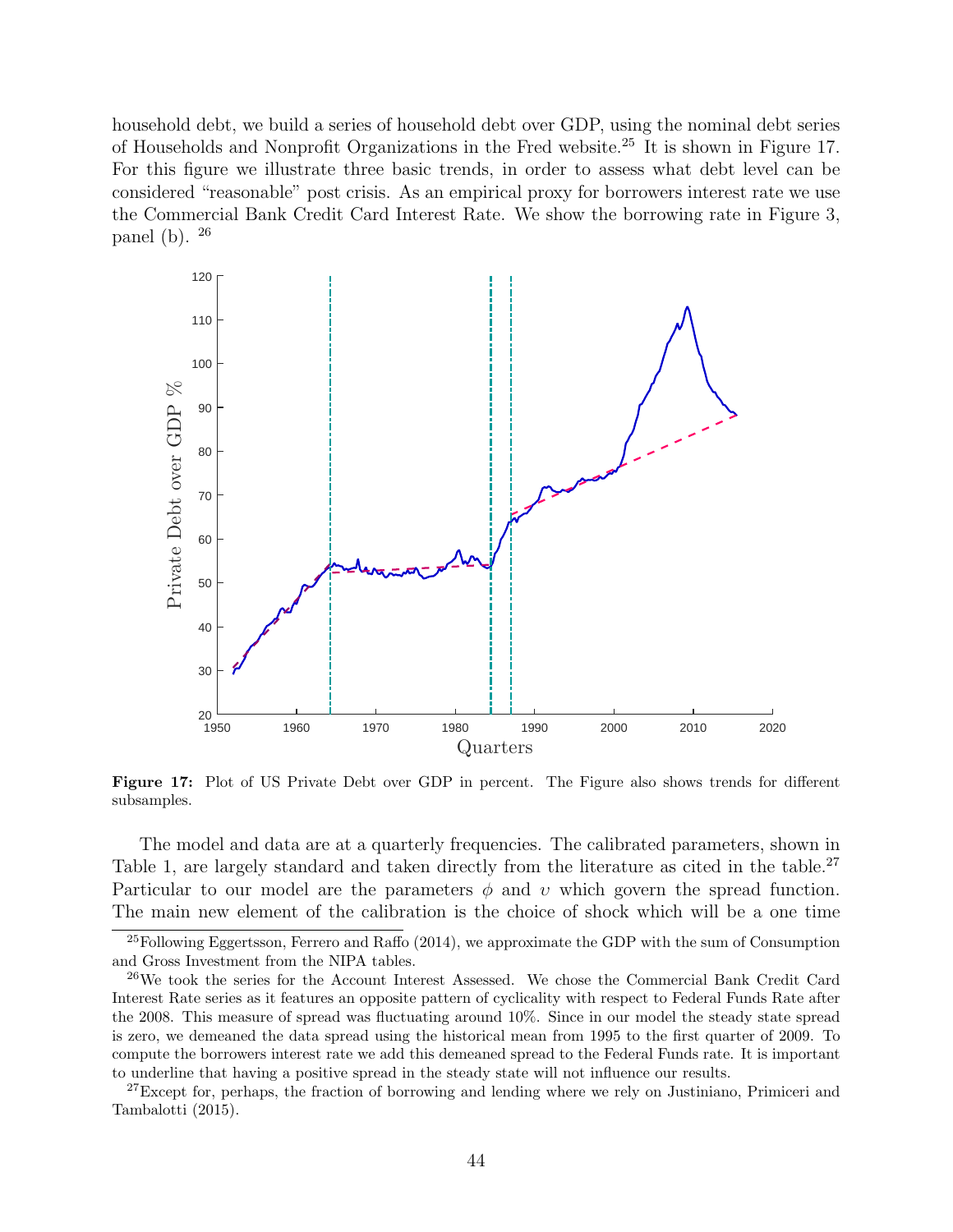reduction in  $\bar{b}$  from  $\bar{b}^{high}$  to  $\bar{b}^{low}$  and the implication this has for the new observables we have introduced. We use the data on debt to discipline the choice of  $\bar{b}^{high}$  to  $\bar{b}^{low}$ . We set the initial debt,  $\bar{b}^{high} = 4.0869$  to match the value of the debt over GDP in the second quarter of 2008.<sup>28</sup> We set the final debt,  $\bar{b}^{low} = 3.3384$  to match debt over GDP equal to 88%, observed in last quarter of 2015 (when the Federal Reserve increased its benchmark rate). This is also an interesting benchmark for a reason shown in Figure 17. This figure draws a trend line for the increase in the private debt to output ratio estimated for the period 1987-2000. The date 2001 marks the break point at which we see a very rapid increase in debt, a period many have associated with "bubble". The value 88% corresponds, as seen in the figures, to the value of this trend estimated on 1987-2000 data in 2015 which happens to coincide exactly with the observed value of real debt over GDP at that time.<sup>29</sup> While this is only one illustrative we experiment with other values as further discussed below. The two key parameters that are left to be determined are  $\phi$  and v. These parameters capture the characteristics of the function (13) that determines the discrepancy between borrowing and lending rates and the extent to which households internalize this in their optimizing decisions (which in turn determine the speed of debt deleveraging). Our strategy is to pick these two parameters to match as closely as we can the data in Figure 3 using as a criterion Minimum Mean Square Error of the data relative to the model. This procedure results in  $\phi = .055$  and  $v = .159.^{30}$ 

By construction the model matches the data in Figure 3 relatively well since we have chosen  $\phi$  and  $\upsilon$  to minimize the distance of the model from the data. Let us now look at what happens to variables we have not tried explicitly to match, feeding the shock into the model, i.e.  $b^{high}$  falls to  $b^{low}$ . Figure 4 in the text shows the model and data. As empirical measure we use annual percentage change in CPI for inflation and detrended GDP, through HP filter, for the deviation of output from potential. The short term nominal interest rate – i.e. the risk-free rate paid by the saver – is the Federal Funds rate.The duration of the output contraction is about three years, which is similar to our measure of the output gap according to the HP filter, which shows output back at trend around  $2012<sup>31</sup>$  As noted in the text the key discrepancy between the model and the data is the Federal Funds rate. We

 $^{28}$ Debt over GDP was equal to 107.73%

 $29$ We consider private debt over GDP at quarterly frequency from the first quarter of 1952 to the third quarter of 2015. We divide this series into four subsamples: i) from the first quarter of 1952 to the second quarter of 1964, ii) from the third quarter of 1964 to the second quarter of 1984, iii) from the third quarter of 1984 to the fourth quarter of 1986 and iv) from the first quarter of 1987 to the fourth quarter of 2000. We choose these subsamples since they have different linear trends. Excluding the third subsample, we compute the linear trend of all these subsamples. We take the stance to consider the third subsample as a discontinuity jump due to the short time span. Finally, we expand the linear trend of the fouth subsample up to the third quarter of 2015.

<sup>&</sup>lt;sup>30</sup>We create a grid of  $\phi$  and v. For every couple we simulate our model, assuming that the central bank targets the inflation and that the nominal interest rate cannot go below zero. We compute the square difference of the deleveraging in our model and in data as well as the square difference of the borrowers' interest rate in the data and in our model. We pick the couple that minimize the sum of these square differences, that is  $\phi = .055$  and  $v = .159$ .

 $31$ To be clear, we do not think this is the most reasonable estimate of the output gap, but we use it here since it is very transparent and widely used, and thus helpful for illustrative purposes. We took the series of GDP as previously defined from 1990 till the last data available. We divided it by the CPI and we de-trend it by using the HP filter. Since this series is at quarterly frequency we set the multiplier  $\lambda_{HP}$  equal to 1600.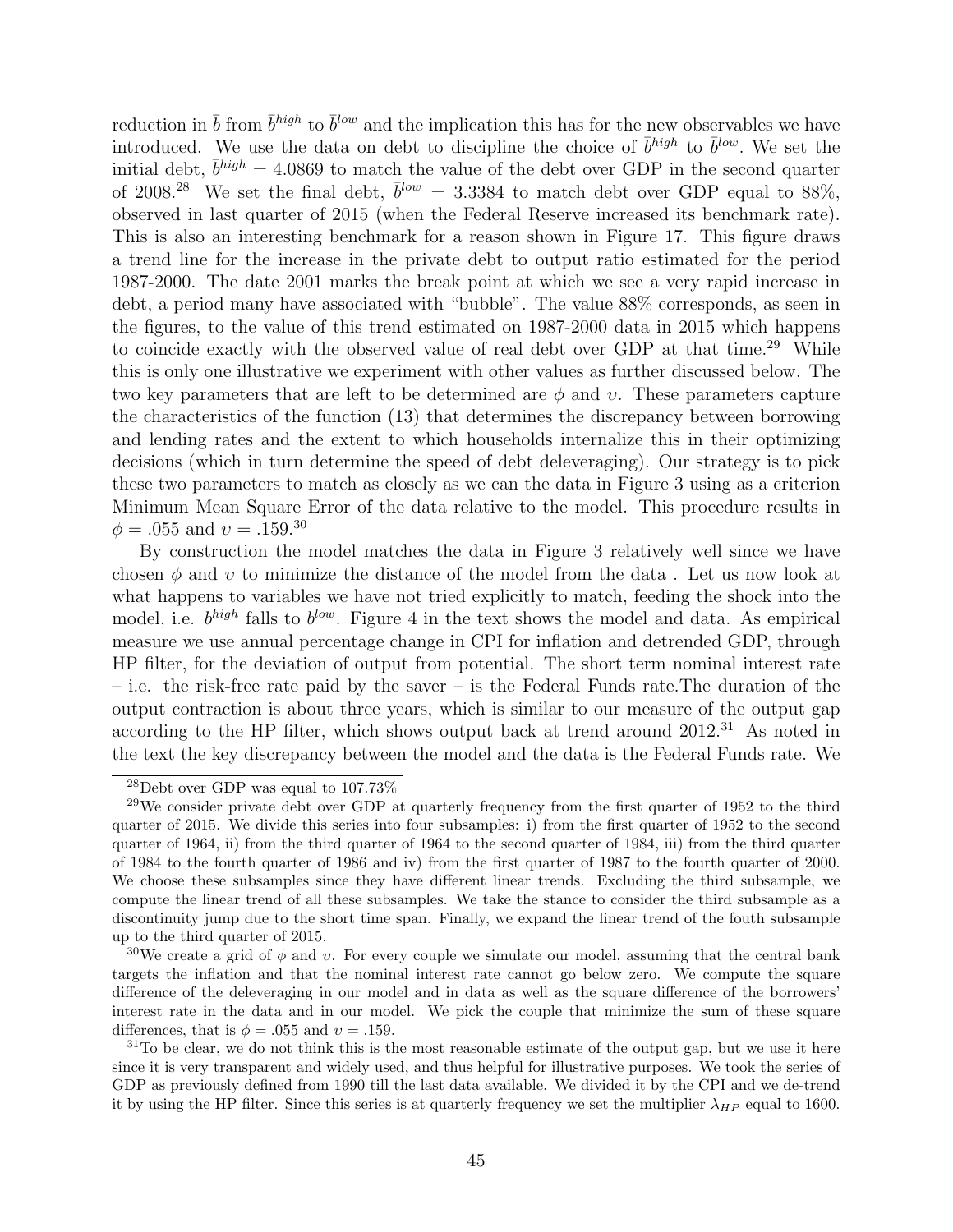have also experimented with increasing the duration of the recession by having  $\bar{b}^{low}$  lower. Another natural benchmark, relative to the one we choose, is the value of household debt over GDP in 2001 which was 76.5%. Accordingly, we have re-estimated the values of  $v$  and φ. This adjustment does indeed lengthen the duration of the zero-lower bound by about three quarters. While output and inflation moves are of similar order, this parametrization does a little bit worse in terms of matching the spreads and the debt deleveraging which is why we focus on the numerical example considered in the text.

### C Derivation of the loss function (28)

In this section we show the derivations of the second-order approximation of the welfare (25). The approximation is taken with respect to an efficient steady state. This efficient steady state maximizes (25) under the resource constraint (26).

At the efficient steady state the following conditions hold

$$
(1 - \tilde{\chi})\bar{U}_c^s = (1 - \chi)\bar{\lambda};
$$
  
\n
$$
\tilde{\chi}\bar{U}_c^b = \chi\bar{\lambda};
$$
  
\n
$$
(1 - \tilde{\chi})\bar{V}_l^s = (1 - \chi)\bar{\lambda}\frac{\bar{Y}}{\bar{L}^s};
$$
  
\n
$$
\tilde{\chi}\bar{V}_l^b = \chi\bar{\lambda}\frac{\bar{Y}}{\bar{L}^b}
$$

where all upper bars denote steady-state values and  $\bar{\lambda}$  is the steady-state value of the lagrange multiplier associated with the constraint (26). Note that the above conditions imply  $\bar{U}_c^s/\bar{U}_c^b$  =  $(1 - \chi)\tilde{\chi}/[\chi(1 - \tilde{\chi})]$  so that an appropriately chosen  $\tilde{\chi}$  determines the efficient distribution of wealth.

By taking a second-order expansion of the utility flow around the efficient steady-state, we obtain

$$
U_t = \bar{U} + (1 - \tilde{\chi}) \left[ \bar{U}_c^s (C_t^s - \bar{C}^s) + \frac{1}{2} \bar{U}_{cc}^s (C_t^s - \bar{C}^s)^2 \right] +
$$
  
+  $\tilde{\chi} \left[ \bar{U}_c^b (C_t^b - \bar{C}^b) + \frac{1}{2} \bar{U}_{cc}^b (C_t^b - \bar{C}^b)^2 \right] +$   
-  $(1 - \tilde{\chi}) \left[ \bar{V}_i^s (L_t^s - \bar{L}^s) + \frac{1}{2} \bar{V}_{ll}^s (L_t^s - \bar{L}^s)^2 \right] -$   
-  $\tilde{\chi} \left[ \bar{V}_l^b (L_t^b - \bar{L}^b) + \frac{1}{2} \bar{V}_{ll}^b (L_t^b - \bar{L}^b)^2 \right] + \mathcal{O}(||\xi||^3)$ 

where an upper-bar variable denotes the efficient steady state while  $\mathcal{O}(||\xi||^3)$  collects terms in the expansion which are of order higher than the second. We can use the steady-state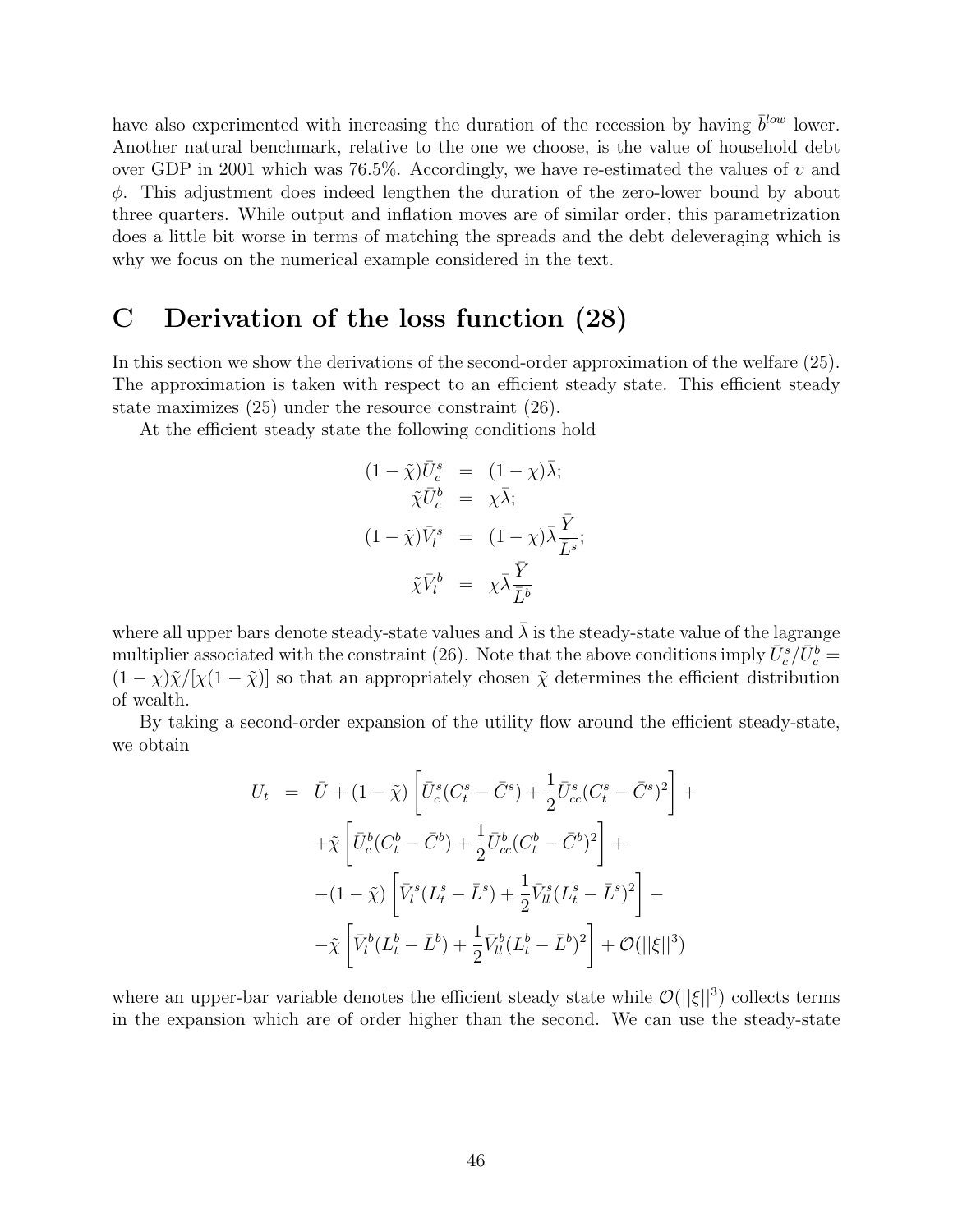conditions to write the above equation as

$$
U_t = \bar{U} + (1 - \chi)\bar{\lambda} \left[ (C_t^s - \bar{C}^s) + \frac{1}{2} \frac{\bar{U}_{cc}^s}{\bar{U}_c^s} (C_t^s - \bar{C}^s)^2 \right] +
$$
  
\n
$$
+ \chi \bar{\lambda} \left[ (C_t^b - \bar{C}^b) + \frac{1}{2} \frac{\bar{U}_{cc}^b}{\bar{U}_c^b} (C_t^b - \bar{C}^b)^2 \right] +
$$
  
\n
$$
- (1 - \chi)\bar{\lambda} \frac{\bar{Y}}{\bar{L}^s} \left[ (L_t^s - \bar{L}^s) + \frac{1}{2} \frac{\bar{V}_{ll}^s}{\bar{V}_l^s} (L_t^s - \bar{L}^s)^2 \right] -
$$
  
\n
$$
- \chi \bar{\lambda} \frac{\bar{Y}}{\bar{L}^b} \left[ (L_t^b - \bar{L}^b) + \frac{1}{2} \frac{\bar{V}_{ll}^b}{\bar{V}_l^b} (L_t^b - \bar{L}^b)^2 \right] + \mathcal{O}(||\xi||^3).
$$

Note that for a generic variable  $X$ , we have

$$
X_t = \bar{X}\left(1 + \tilde{X}_t + \frac{1}{2}\tilde{X}_t^2\right) + \mathcal{O}(||\xi||^3)
$$

where  $\tilde{X}_t \equiv \ln X_t / \bar{X}$  and moreover recall that

$$
Y_t = \chi C_t^s + (1 - \chi)C_t^b.
$$

We can write the above approximation as

$$
U_t = \bar{U} + \bar{\lambda}\bar{Y}\left[\tilde{Y}_t + \frac{1}{2}\tilde{Y}_t^2\right] - \frac{1}{2}\bar{\lambda}z\left[(1-\chi)(C_t^s - \bar{C}^s)^2 + \chi(C_t^b - \bar{C}^b)^2\right] +
$$
  

$$
-\chi\bar{\lambda}\bar{Y}\left[\tilde{L}_t^s + \frac{1}{2}(1+\eta)(\tilde{L}_t^s)^2\right]
$$
  

$$
-(1-\chi)\bar{\lambda}\bar{Y}\left[\tilde{L}_t^b + \frac{1}{2}(1+\eta)(\tilde{L}_t^b)^2\right] + \mathcal{O}(\|\xi\|^3),
$$
 (C.24)

where we have also used the fact that with the preference specification used  $\bar{U}_{cc}^s/\bar{U}_c^s$  =  $\bar{U}_{cc}^b/\bar{U}_c^b = -z$  and  $\bar{V}_{ll}^s \bar{L}^s/\bar{V}_l^s = \bar{V}_{ll}^b \bar{L}^b/\bar{V}_l^b = \eta$ . Note that the efficient steady state of output is equal also to the intial steady state of output. Therefore, in what follows we can use the fact that  $\overline{Y} = Y$  and also clearly  $\widetilde{Y}_t = \hat{Y}_t$ .

Notice that conditions (A.4) and (A.7) imply

$$
\frac{(L_t^s)^{1+\eta}}{z \exp(-zC_t^s)} = \frac{(L_t^b)^{1+\eta}}{z \exp(-zC_t^b)} = \frac{(\Delta_t Y_t)^{1+\eta}}{z \exp(-zY_t)}
$$

where we have used  $W_t L_t = W_t^s L_t^s = W_t^b L_t^b$  and  $L_t = \Delta_t Y_t$ . The above equations imply exactly that

$$
\tilde{L}_t^s = \tilde{\Delta}_t + \hat{Y}_t - \frac{z}{1+\eta} [(C_t^s - \bar{C}^s) - (Y_t - Y)],
$$
  

$$
\tilde{L}_t^b = \tilde{\Delta}_t + \hat{Y}_t - \frac{z}{1+\eta} [(C_t^b - \bar{C}^b) - (Y_t - Y)].
$$

and therefore that

$$
\tilde{L}_t^s = \tilde{\Delta}_t + \hat{Y}_t - \frac{\sigma^{-1}}{1 + \eta} (\tilde{C}_t^s - \hat{Y}_t),
$$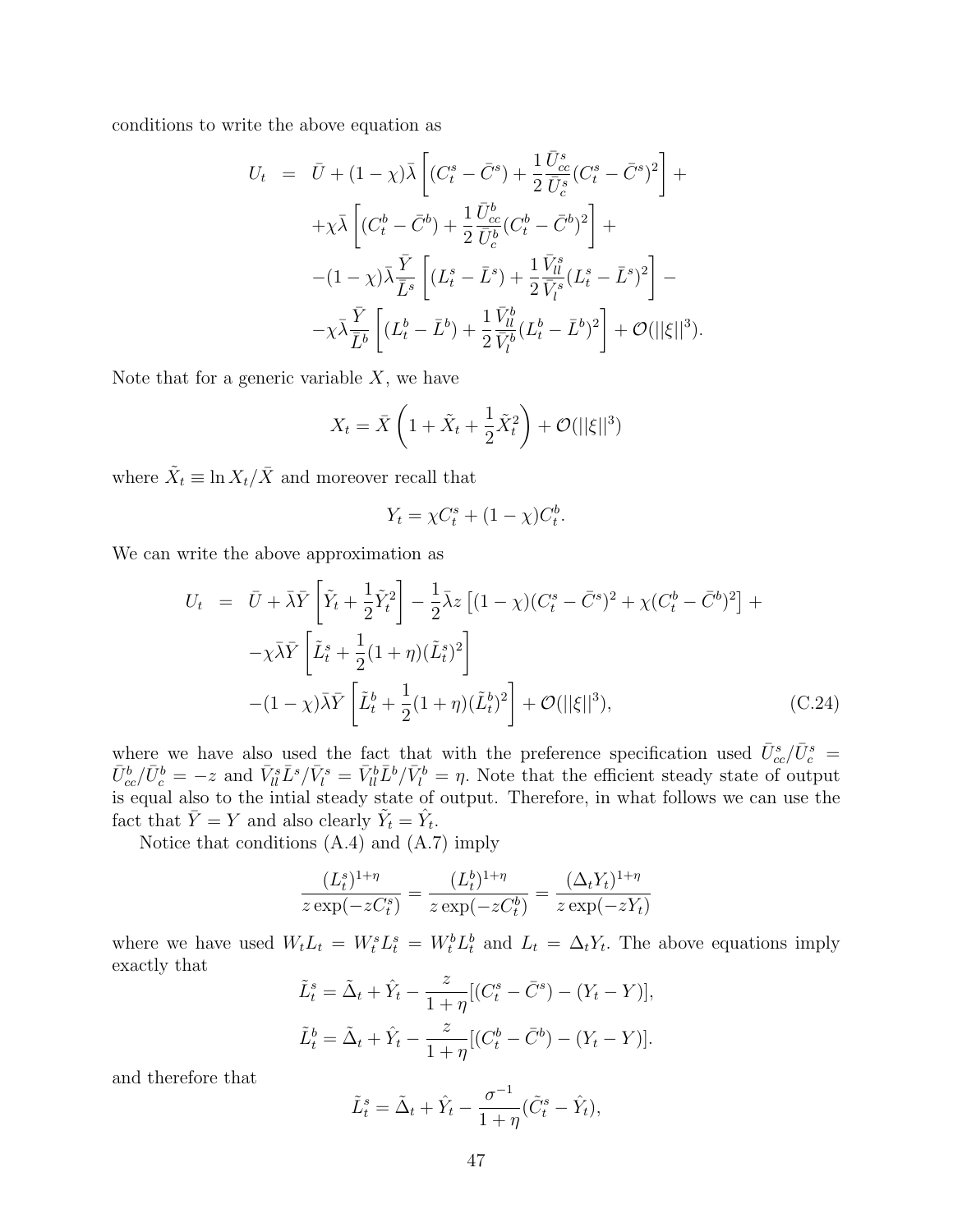$$
\tilde{L}_t^b = \tilde{\Delta}_t + \hat{Y}_t - \frac{\sigma^{-1}}{1 + \eta} (\tilde{C}_t^b - \hat{Y}_t).
$$

where  $\tilde{C}_t^b \equiv (C_t^b - \bar{C}^b)/Y$  and  $\tilde{C}_t^s \equiv (C_t^s - \bar{C}^s)/Y$ . Moreover,

$$
\tilde{C}_t^s - \hat{Y}_t = -\chi(\tilde{C}_t^b - \tilde{C}_t^s)
$$

$$
\tilde{C}_t^b - \hat{Y}_t = (1 - \chi)(\tilde{C}_t^b - \tilde{C}_t^s)
$$

which can be substituted into (C.24) to obtain

$$
U_t = \bar{U} - \frac{1}{2}\bar{\lambda}Y \left\{ (\eta + \sigma^{-1}) \cdot \hat{Y}_t^2 + \chi(1 - \chi)\sigma^{-1}(\tilde{C}_t^b - \tilde{C}_t^s)^2 + \\ + \chi(1 - \chi)\frac{\sigma^{-2}}{(1 + \eta)}(\tilde{C}_t^b - \tilde{C}_t^s)^2 \right\} - \bar{\lambda}Y \cdot \hat{\Delta}_t + \mathcal{O}(||\xi||^3).
$$

Note that

$$
\Delta_t = \alpha \left(\frac{\Pi_t}{\Pi}\right)^{\theta} \Delta_{t-1} + (1-\alpha) * \left(\frac{1-\alpha \left(\frac{\Pi_t}{\Pi}\right)^{\theta-1}}{1-\alpha}\right)^{\frac{\theta}{\theta-1}}
$$

By taking a second-order approximation of  $\hat{\Delta}_t$ , as it is standard in the literature and integrating appropriately across time, we obtain that

$$
\sum_{t=t_0}^{\infty} \beta^{t-t_0} \hat{\Delta}_t = \frac{\alpha}{(1-\alpha)(1-\alpha\beta)} \theta \sum_{t=t_0}^{\infty} \beta^{t-t_0} \frac{(\pi_t - \pi)^2}{2} + \text{t.i.p.} + \mathcal{O}(\|\xi\|^3)
$$

We can therefore write

$$
W_{t_0} = -\bar{\lambda}(\eta + \sigma^{-1})Y \cdot \frac{1}{2} E_t \left\{ \sum_{t=t_0}^{\infty} \beta^{t-t_0} L_t \right\} + \text{t.i.p.} + \mathcal{O}(||\xi||^3)
$$

where

$$
L_t = \hat{Y}_t^2 + \chi(1 - \chi)\lambda_c(\tilde{C}_t^b - \tilde{C}_t^s)^2 + \lambda_\pi(\pi_t - \pi)^2
$$

where we have defined

$$
\lambda_c \equiv \frac{\sigma^{-1}(1+\eta) + \sigma^{-2}}{(1+\eta)(\eta + \sigma^{-1})}
$$

$$
\lambda_{\pi} \equiv \frac{\theta}{\kappa}.
$$

## D First-order conditions of optimal policy under commitment

In this section, we characterize the optimal policy problem in details.

Optimal monetary policy under commitment minimizes the loss function

$$
L_{t_0} = \frac{1}{2} E_t \left\{ \sum_{t=t_0}^{\infty} \beta^{t-t_0} \left[ \hat{Y}_t^2 + \chi (1-\chi) \lambda_c (\hat{C}_t^b - \hat{C}_t^s - c^R)^2 + \lambda_\pi (\pi_t - \pi)^2 \right] \right\}
$$
(D.25)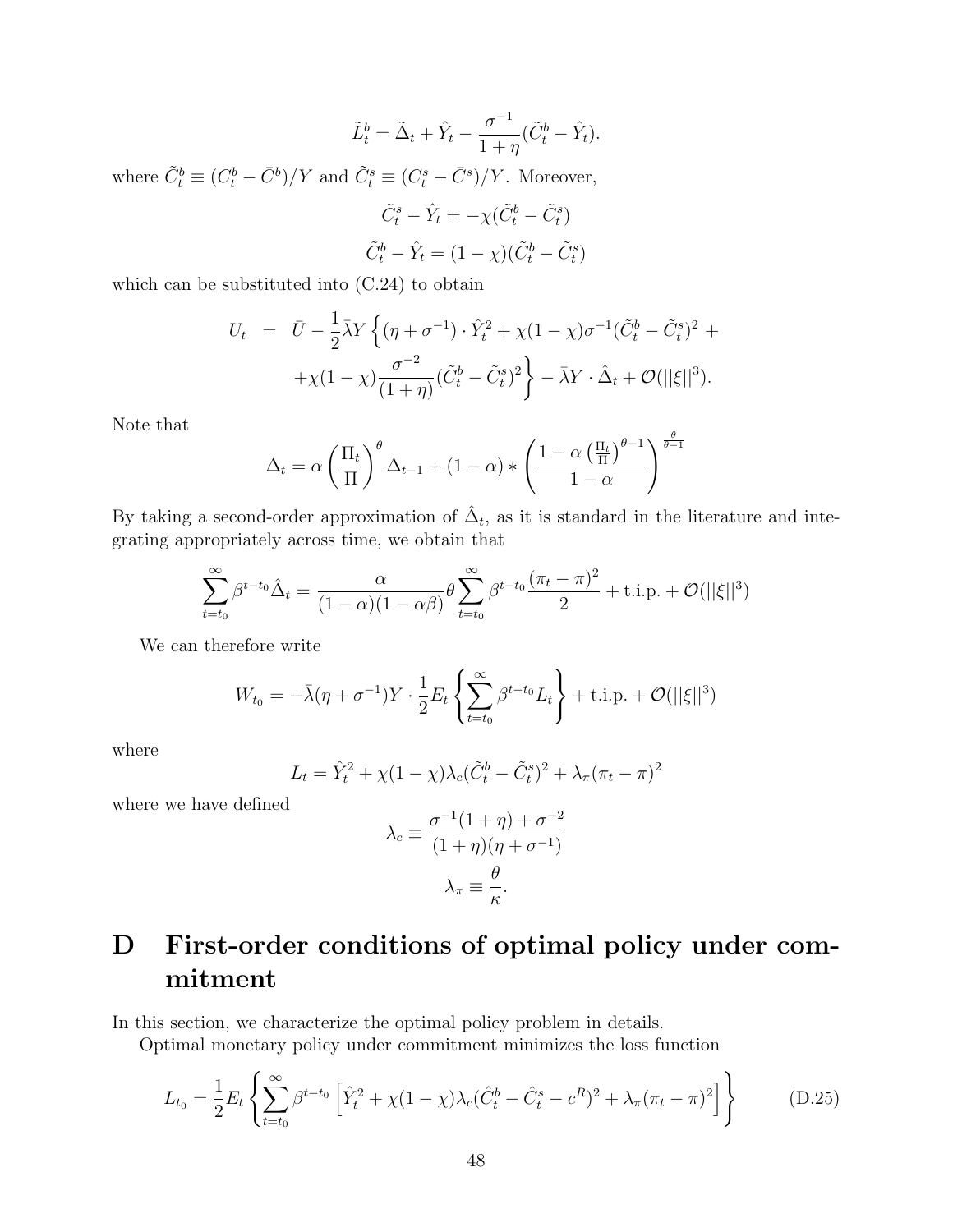where  $c^R$  captures the relative difference between the initial and final steady-state consumptions of borrowers and savers defined as  $c^R \equiv [(C^b - \bar{C}^b) - (C^s - \bar{C}^s)]/Y$ . The minimization constrained by the following set of structural equations of the model:

$$
\hat{Y}_t = \chi \hat{C}_t^b + (1 - \chi)\hat{C}_t^s \quad (\lambda_1)
$$
\n(D.26)

$$
E_t \hat{C}_{t+1}^b - \hat{C}_t^b = \sigma[\hat{i}_t^b - E_t(\pi_{t+1} - \pi) + \upsilon(\hat{b}_t - \hat{d}_t)] \quad (\lambda_2)
$$
 (D.27)

$$
E_t \hat{C}_{t+1}^s - \hat{C}_t^s = \sigma[\hat{i}_t^s - E_t(\pi_{t+1} - \pi)] \quad (\lambda_3)
$$
 (D.28)

$$
\hat{C}_t^b = \frac{\bar{b}}{(1+i)} (\hat{b}_t - (\hat{i}_t^b)) - \frac{\bar{b}}{\beta(1+i)} (\hat{b}_{t-1} - (\pi_t - \pi)) + \hat{Y}_t \quad (\lambda_4)
$$
(D.29)

$$
\hat{i}_t^b = \hat{i}_t^s + \varphi \left(\hat{b}_t - \hat{d}_t\right) \quad (\lambda_5)
$$
\n(D.30)

$$
\pi_t - \pi = \kappa \hat{Y}_t + \beta E_t (\pi_{t+1} - \pi) \quad (\lambda_6)
$$
 (D.31)

$$
-\hat{i}_t^s + \hat{i}_{ss,t} \le 0. \quad (\lambda_7)
$$
\n(D.32)

Note that in each of the above equations we have written on the right the respective Lagrange multiplier.

First-order conditions of the optimal policy problem are:

$$
\hat{Y}_t: \qquad \hat{Y}_t + \lambda_{1,t} - \lambda_{4,t} - k\lambda_{6,t} = 0 \tag{D.33}
$$

$$
\hat{C}_t^s: \qquad -(\chi(1-\chi)\lambda_c)\left(\hat{C}_t^b - \hat{C}_t^s - \hat{C}_t^R\right) - (1-\chi)\lambda_{1,t} - \lambda_{3,t} + \frac{\lambda_{3,t-1}}{\beta} \tag{D.34}
$$

$$
\hat{C}_t^b: \qquad (\chi(1-\chi)\lambda_c)\left(\hat{C}_t^b - \hat{C}_t^s - \hat{C}_t^R\right) - (\chi)\lambda_{1,t} - \lambda_{2,t} + \frac{\lambda_{2,t-1}}{\beta} + \lambda_{4,t} = 0 \qquad (D.35)
$$

$$
\hat{\pi}_t: \qquad \lambda_{\pi}(\pi_t - \pi) + \sigma \frac{\lambda_{2,t-1}}{\beta} + \sigma \frac{\lambda_{3,t-1}}{\beta} - \frac{\bar{b}}{(1+i)\beta} \lambda_{4,t} + \lambda_{6,t} - \lambda_{6,t-1} = 0 \tag{D.36}
$$

$$
\hat{i}_t^s: \qquad -\lambda_{3,t}\sigma - \lambda_{5,t} - \lambda_{7,t} = 0 \tag{D.37}
$$

$$
\hat{i}_t^b: \qquad -\lambda_{2,t}\sigma + \frac{\bar{b}}{(1+i)}\lambda_{4,t} + \lambda_{5,t} = 0 \tag{D.38}
$$

$$
\hat{b}_t: \qquad -\frac{\bar{b}}{(1+i)}\lambda_{4,t} + \frac{\bar{b}}{(1+i)}E_t\lambda_{4,t+1} - \phi\lambda_{5,t} - \sigma v\lambda_{2,t} = 0. \tag{D.39}
$$

$$
\lambda_{7,t}(-\hat{i}_t^s + \hat{i}_{ss,t}) = 0.
$$
 (D.40)

The set of first-order conditions together with the equilibrium constraints is solved using a solution method which takes into account the zero lower bound (see also Eggertsson and Woodford, 2003).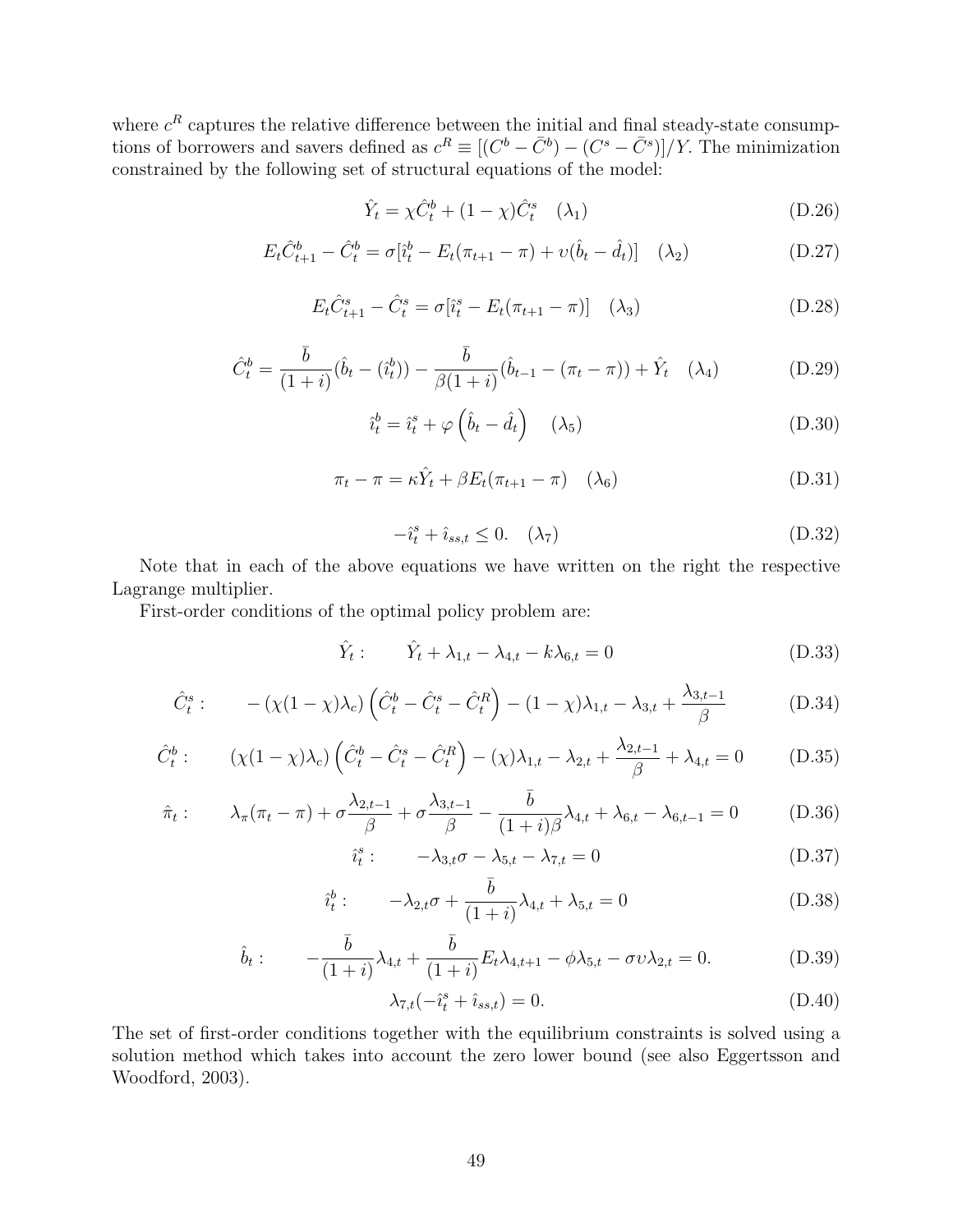### E Model with public expenditure

In this section, we discuss in details the extension of Section 6, in which we add public expenditure.

The steady state of consumption for borrowers and savers and output is now defined by the following equations

$$
C^{s} = Y + \frac{(1 - \beta)}{\Pi} \frac{\chi}{1 - \chi} \bar{b}^{high} - T^{s}
$$

$$
C^{b} = Y - \frac{(1 - \beta)}{\Pi} \bar{b}^{high} - T^{b}
$$

$$
\frac{Y^{\eta}}{z \exp(-z(Y - G))} = 1,
$$

which can be written as

$$
C^{s} = Y + \frac{(1 - \beta)}{\Pi} \frac{\chi}{1 - \chi} \tilde{b}Y - \frac{1 - \omega}{1 - \chi} s_{g}Y
$$

$$
C^{b} = Y - \frac{(1 - \beta)}{\Pi} \tilde{b}Y - \frac{\omega}{\chi} s_{g}Y.
$$

$$
\frac{Y^{\eta}}{z \exp(-z(Y - s_{g}Y))} = 1.
$$

where  $s_g = G/Y$ ,  $\tilde{b} = \bar{b}^{high}/Y$ .

We calibrate the share of public spending over GDP at  $s<sub>g</sub> = 0.3$ . Given the other parameters of Table 1, we can compute the steady-state of the model.

In a log-linear approximation around the steady state, the model can be written through the following set of equations

$$
E_t \hat{C}_{t+1}^b = \hat{C}_t^b + \sigma \left[ \hat{i}_t^b - E_t(\pi_t - \pi) + \lambda \left( \hat{b}_t - \hat{d}_t \right) \right]
$$
(E.41)

$$
E_t \hat{C}_{t+1}^s = \hat{C}_t^s + \sigma(\hat{\imath}_t - E_t \hat{\pi}_{t+1})
$$
\n(E.42)

$$
\hat{i}_t^b = \hat{i}_t + \upsilon(\hat{b}_t - \hat{d}_t) \tag{E.43}
$$

$$
\hat{Y}_t = \chi \hat{C}_t^b + (1 - \chi)\hat{C}_t^s + g_t
$$
\n(E.44)

$$
\hat{C}_t^b = \frac{\bar{b}}{1+i}(\hat{b}_t - \hat{i}_t^b) - \frac{\bar{b}}{\beta(1+i)}(\hat{b}_{t-1} - (\pi_t - \pi)) + \hat{Y}_t - \hat{t}_t^b
$$
(E.45)

$$
\pi_t - \pi = \kappa \left(\hat{Y}_t - \frac{\sigma^{-1}}{\sigma^{-1} + \eta} g_t\right) + \beta E_t (\pi_{t+1} - \pi) \tag{E.46}
$$

where

$$
g_t = \hat{t}_t \tag{E.47}
$$

$$
\hat{t}_t^b = \frac{\omega}{\chi}\hat{t}_t
$$
 (E.48)